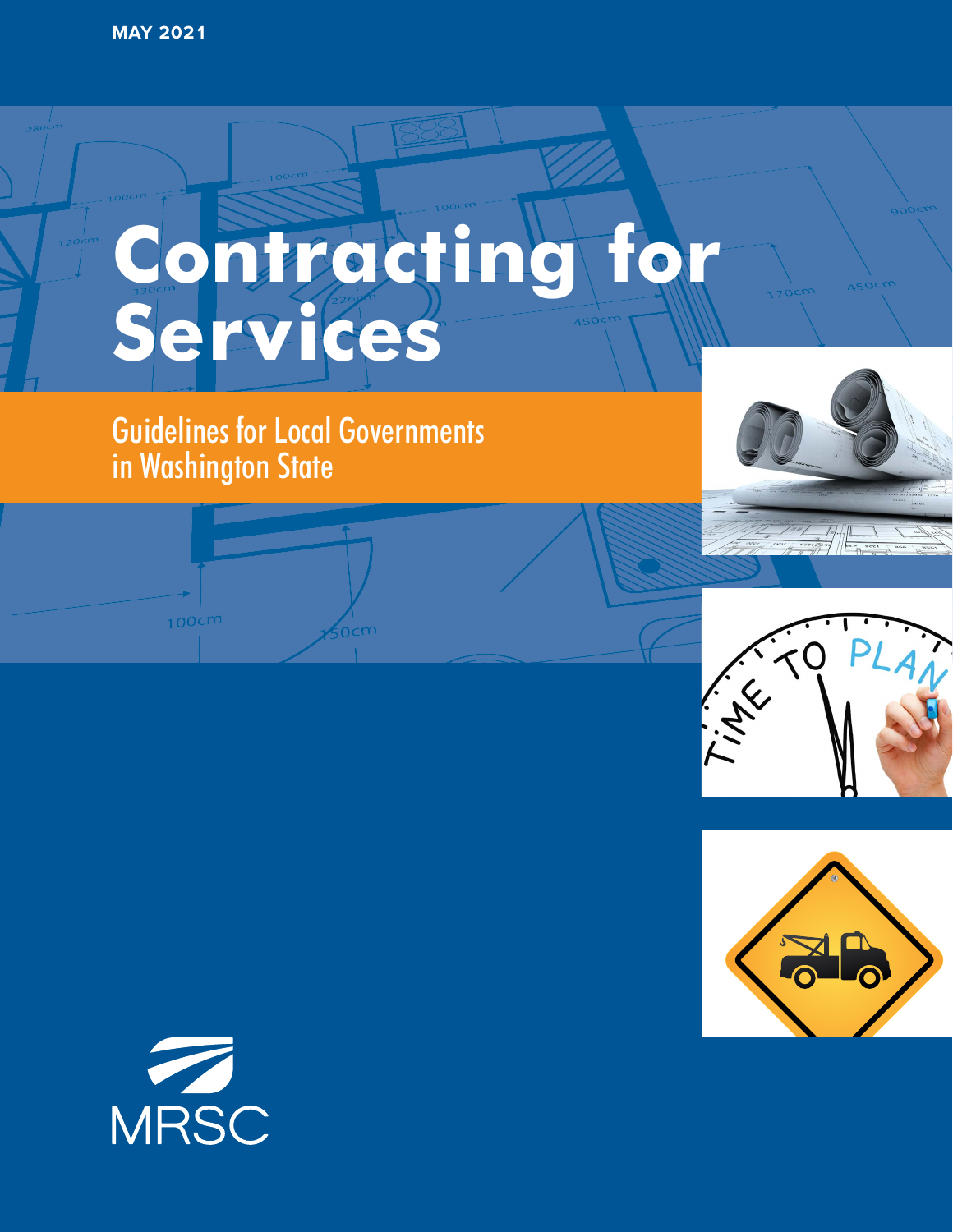#### Contracting for Services | Guidelines for Local Governments in Washington State

Copyright © 2020 by the Municipal Research and Services Center of Washington. All rights reserved. Except as permitted under the Copyright Act of 1976, no part of this publication may be reproduced or distributed in any form or by any means or stored in a database or retrieval system without the prior written permission of the publisher; however, governmental entities in the state of Washington are granted permission to reproduce and distribute this publication for official use.

#### MRSC

2601 Fourth Avenue, Suite 800 Seattle, WA 98121-1280 (206) 625-1300 (800) 933-6772

www.MRSC.org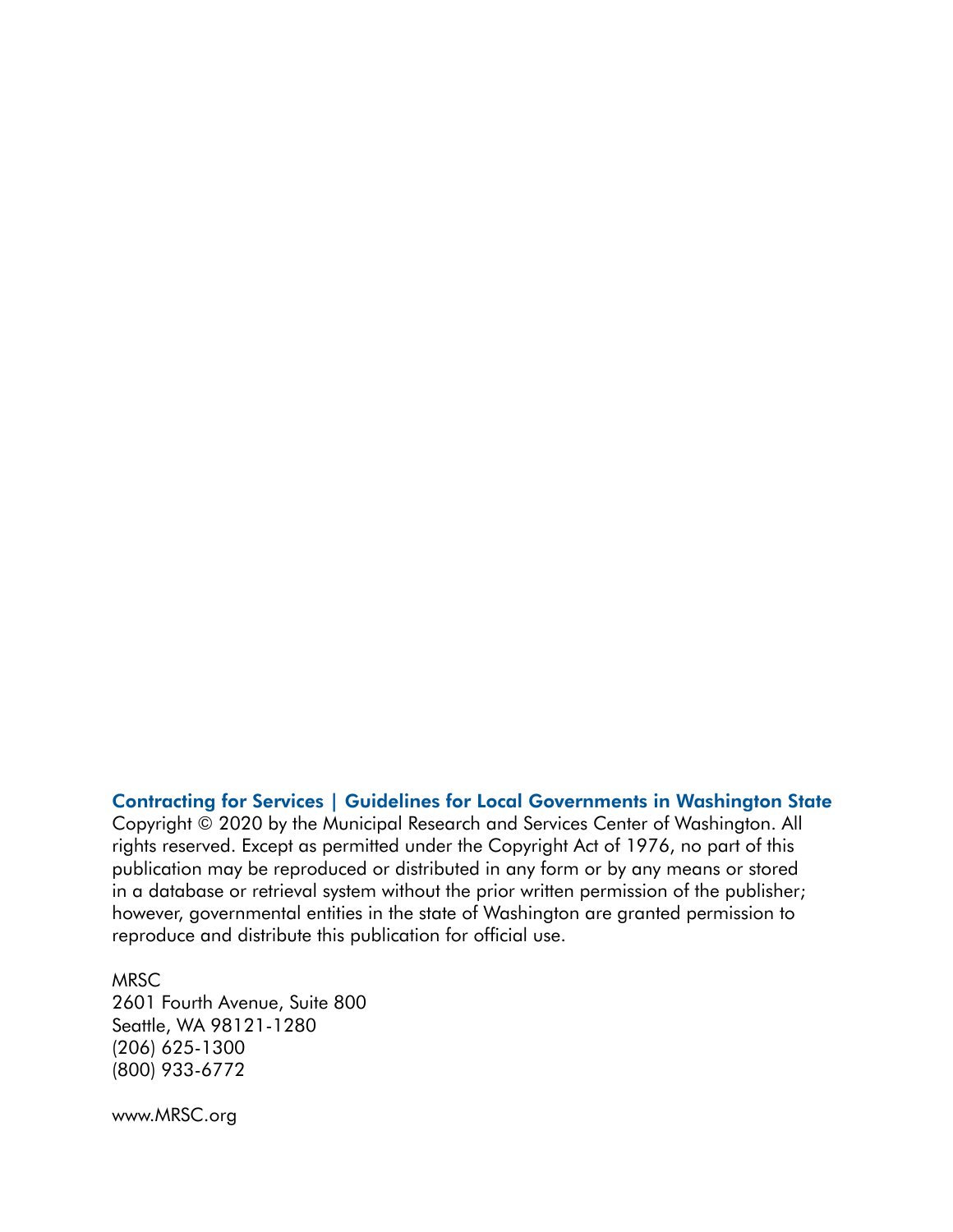# **Acknowledgements**

This publication, *Contracting for Services,* is a new publication intended to provide guidance to local government agencies in Washington State on contracting for services.

Public Works Consultant John Carpita prepared this publication with significant editorial assistance and encouragement from Tracy Burrows, MRSC Executive Director, and the excellent proofreading and editing skills of Robert Meinig, MRSC Legal Consultant.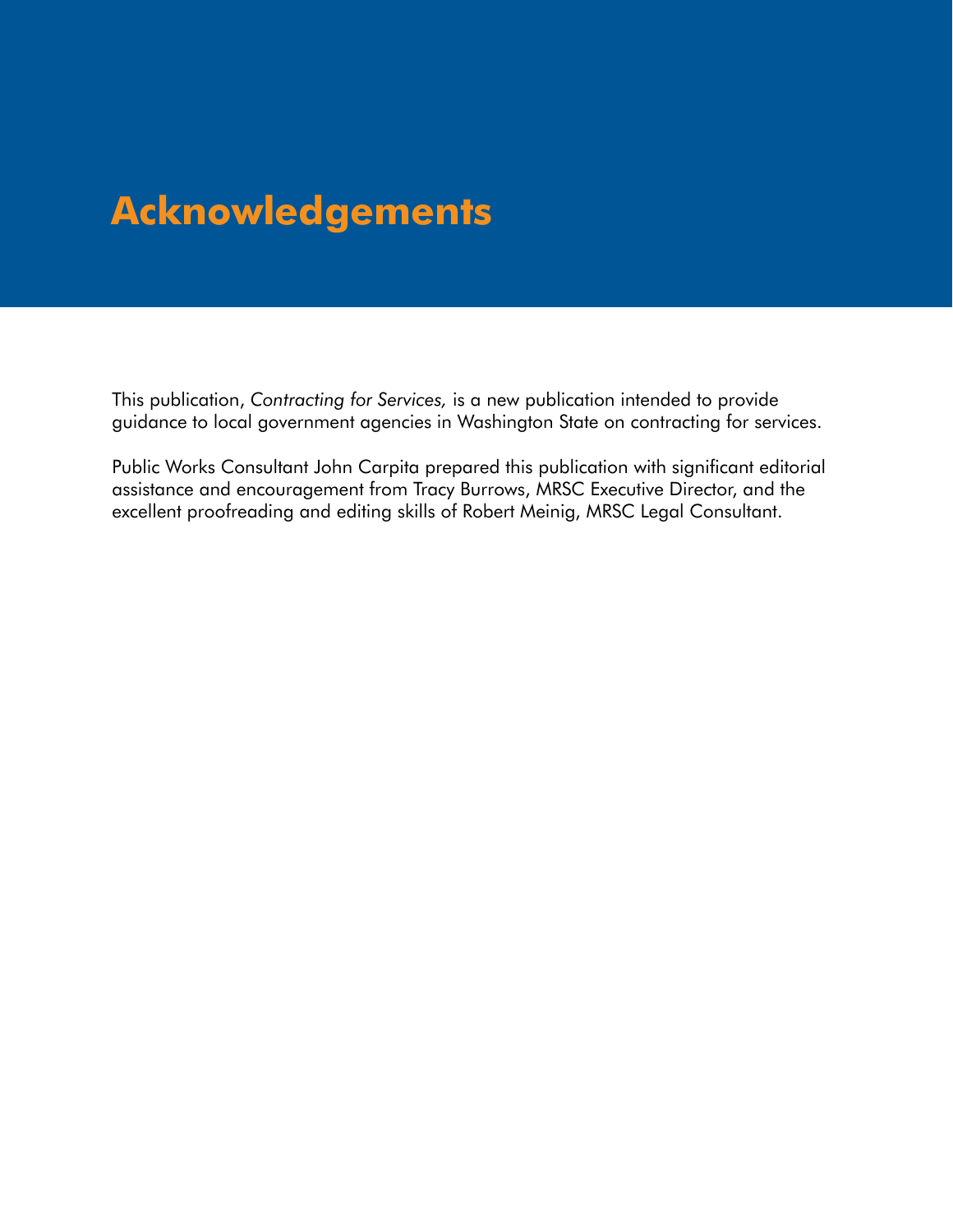# **Revision History**

MRSC does our best to update this publication every year to reflect any new legislation or other relevant information impacting city and town revenues. Below is a summary of significant recent changes. If you are aware of any other sections that you think need to be updated or clarified, please contact [mrsc@mrsc.org.](mailto:mrsc%40mrsc.org?subject=County%20Revenue%20Guide) To make sure you have the most recent version, please go to [mrsc.org/publications.](http://mrsc.org/publications)

| <b>DATE</b>       | <b>SUMMARY</b>                                                                                              |  |
|-------------------|-------------------------------------------------------------------------------------------------------------|--|
| <b>May 2021</b>   | <b>Contracting for A/E Professional Services:</b>                                                           |  |
|                   | • Practice Tips/Q&A. Clarified answer regarding to what extent local<br>knowledge can be considered.        |  |
| <b>April 2021</b> | <b>Contracting for A/E Professional Services:</b>                                                           |  |
|                   | • Overview of QBS Requirements. Clarified that geographical location<br>should not be a selection criteria. |  |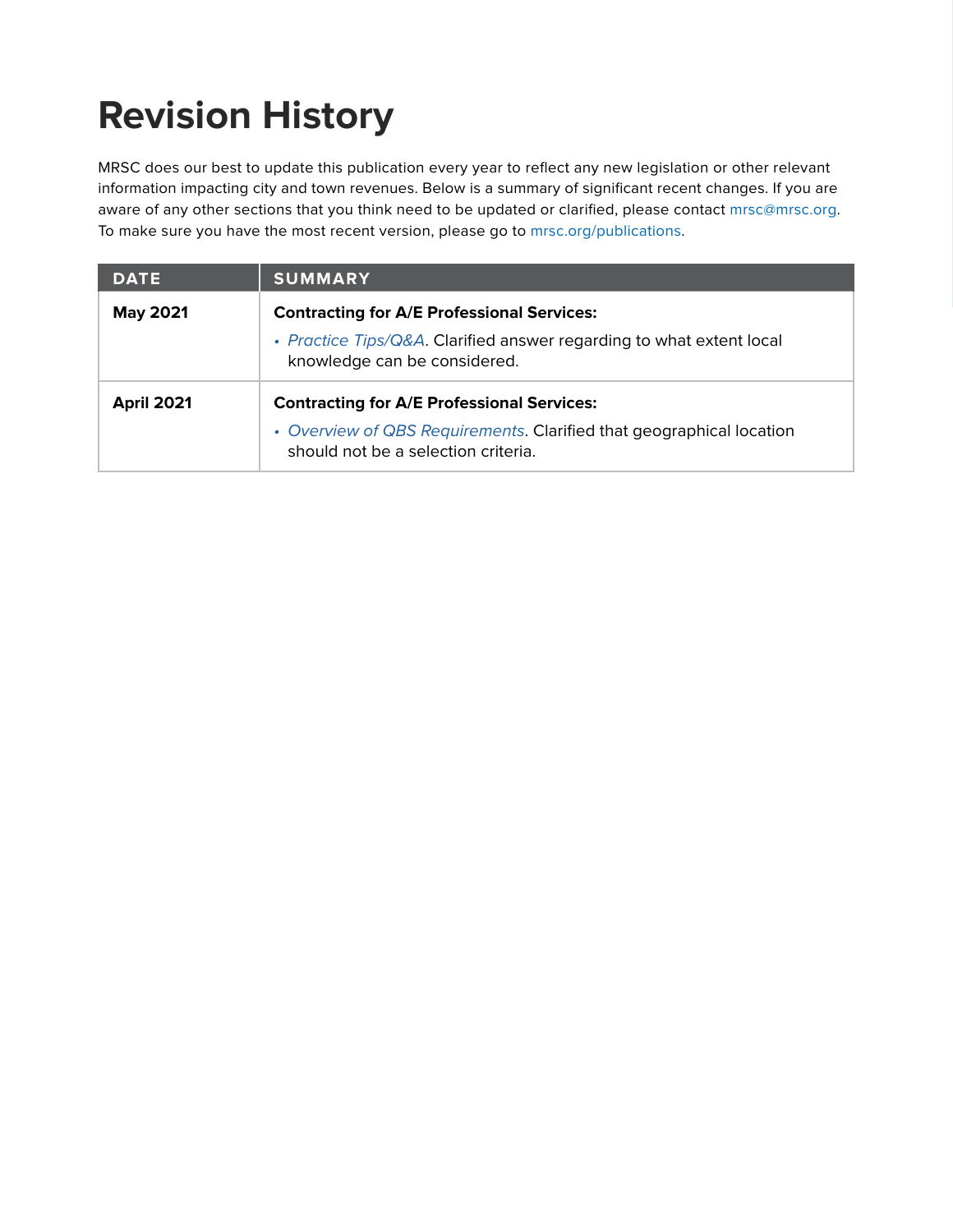# **Contents**

| <b>Why This Publication?</b>                                     |    |
|------------------------------------------------------------------|----|
|                                                                  |    |
|                                                                  |    |
|                                                                  |    |
| <b>What Kind of Service Am I Contracting For?</b>                | 3  |
|                                                                  |    |
|                                                                  |    |
| <b>What Level of Competitive Solicitation Should I Use?</b>      | 8  |
|                                                                  |    |
|                                                                  |    |
|                                                                  |    |
| <b>Contracting for A/E Professional Services</b>                 | 14 |
|                                                                  |    |
|                                                                  |    |
|                                                                  |    |
| American Council of Engineering Companies (ACEC) QBS Position 17 |    |
|                                                                  |    |
|                                                                  |    |
|                                                                  |    |
| <b>Contracting for Personal Services</b>                         | 22 |
|                                                                  |    |
|                                                                  |    |
|                                                                  |    |
|                                                                  |    |
|                                                                  |    |
|                                                                  |    |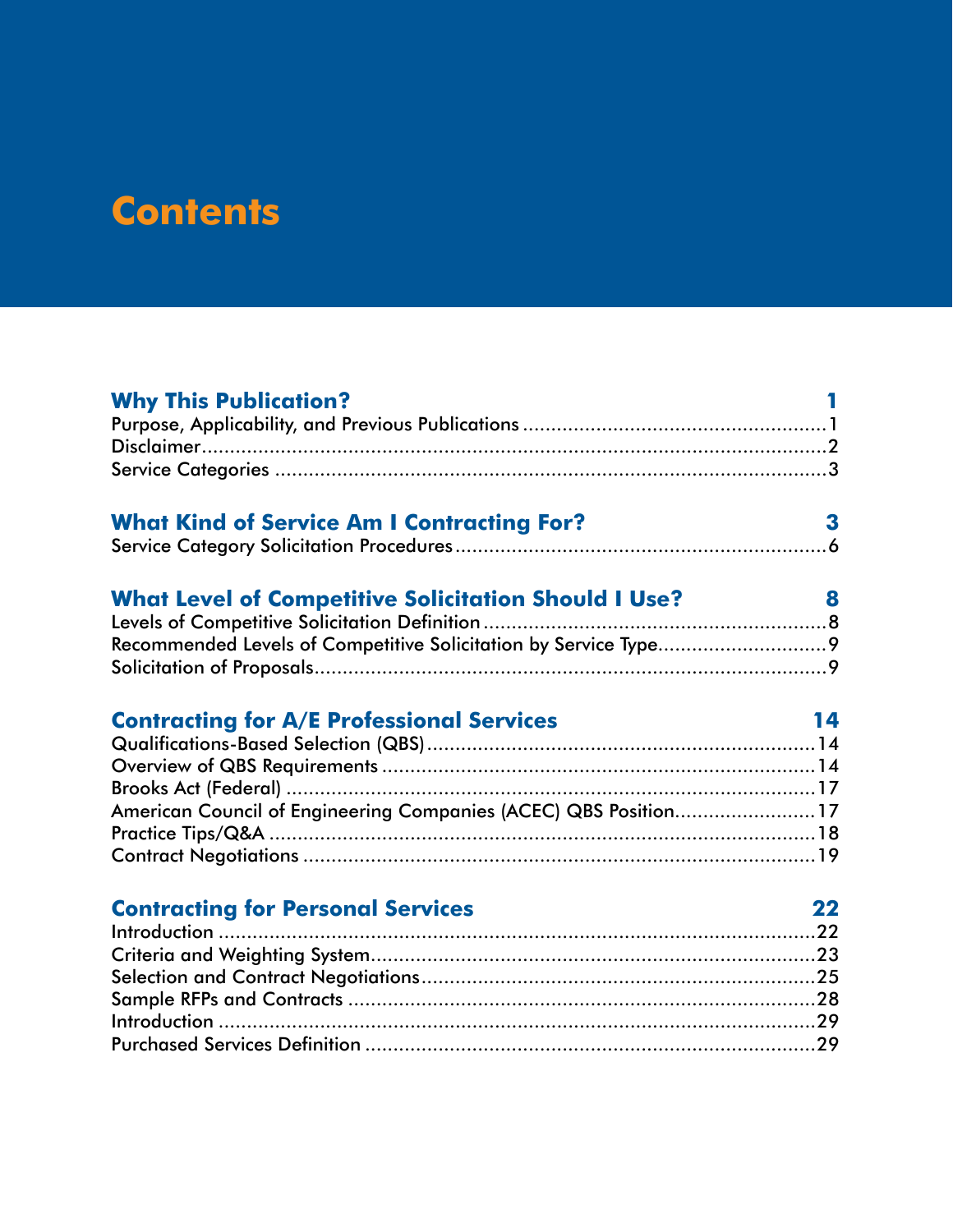#### **[Contracting for Purchased Services](#page-34-0) 29** Public Works Definitions [........................................................................................30](#page-35-0) [Prevailing Wages and Public Works Issues..............................................................31](#page-36-0) [Solicitation and Evaluation of Bids and Proposals](#page-40-0) ...................................................35 Sample ITBs, RFPs and Contracts [...........................................................................36](#page-41-0)

### **[What Concerns Should I Have About Ethics and Unfair Labor](#page-43-0)**

| <b>Practices?</b> | 38 |
|-------------------|----|
|                   |    |
|                   |    |
|                   |    |
|                   |    |

#### **[Tables](#page-47-0) 42**

#### **[Appendices](#page-56-0) 51**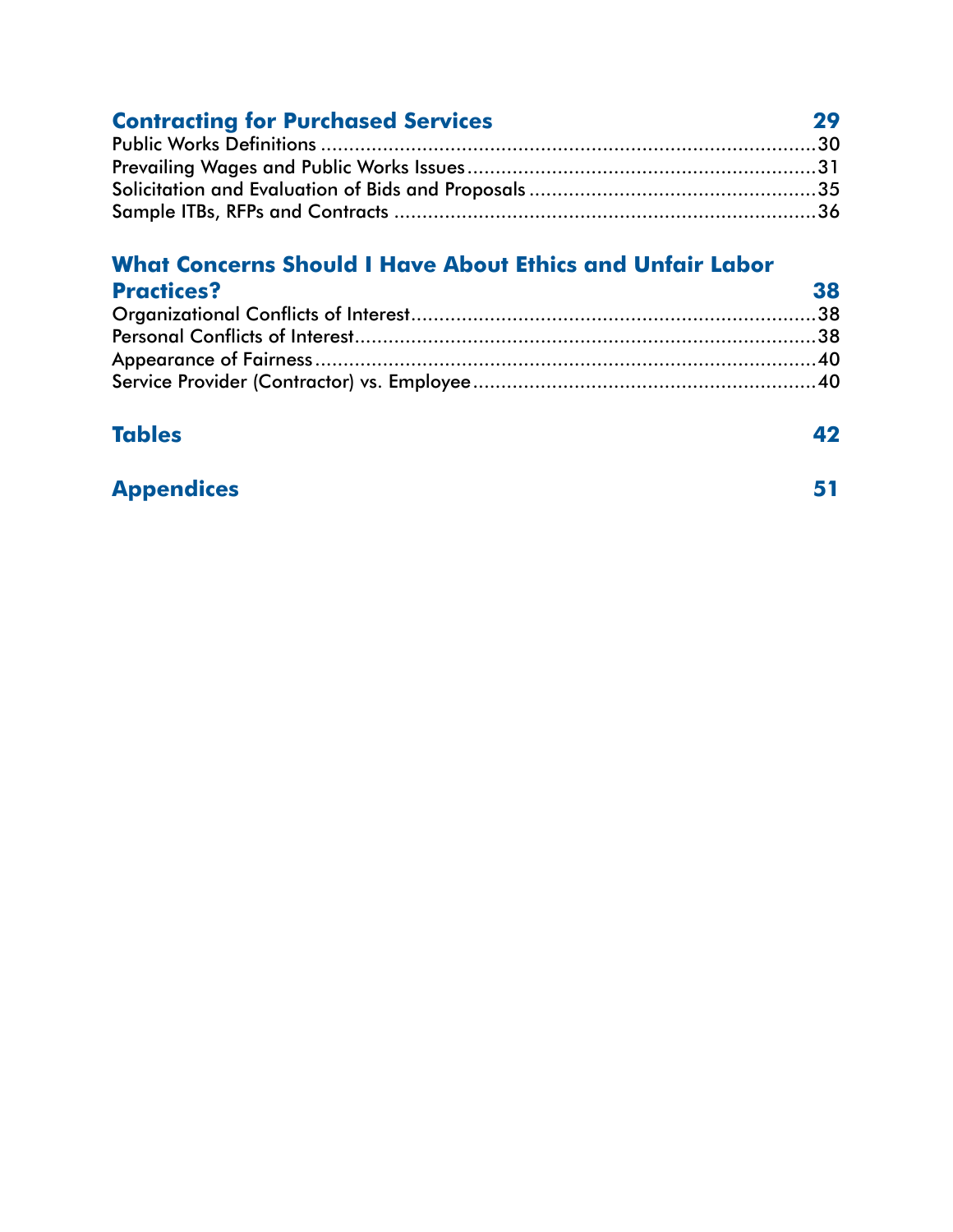# <span id="page-6-0"></span>**Why This Publication?**

# Purpose, Applicability, and Previous Publications

This publication is intended to provide guidance to local government agencies in Washington State on contracting for services. In contrast to public works contracting, with its bid limits, bond requirements, retainage, etc, local government agencies in Washington State have few restrictions on contracting for services, except for:

#### **Architectural and Engineering (A/E) Professional Services**

• All local governments must follow [chapter 39.80 RCW](http://apps.leg.wa.gov/rcw/default.aspx?cite=39.80) for procuring A/E professional services.

#### **Personal Services**

- Port districts have statutory requirements for personal services contracts under [chapter 53.19 RCW.](http://apps.leg.wa.gov/rcw/default.aspx?cite=53.19) Port districts should use guidance provided by MRSC and Washington. Public Ports Association (WPPA) in 2009 and published at [http://www.](http://www.mrsc.org/publications/ports09.pdf) [mrsc.org/publications/ports09.pdf](http://www.mrsc.org/publications/ports09.pdf).
- All other local governments have no statutory requirements for personal services but are encouraged to follow the guidelines in this publication.

#### **Purchased Services**

• No local governments have statutory requirements for purchased services but are encouraged to follow the guidelines in this publication.

This publication replaces a 1994 MRSC publication titled *Contracting for Professional Services in Washington State*. Some guidance on professional service contracting is also been provided on the MRSC website, which has been updated to reflect the information in this publication. MRSC's publications on bidding for cities and counties make only passing reference to service contracting, as there are few statutory requirements for service contracting.

If there are few statutory requirements for service contracting, except as noted above, why this publication? Public funds must be spent carefully and with the overriding goal of preventing fraud, collusion, favoritism, or improvidence in the awarding of public con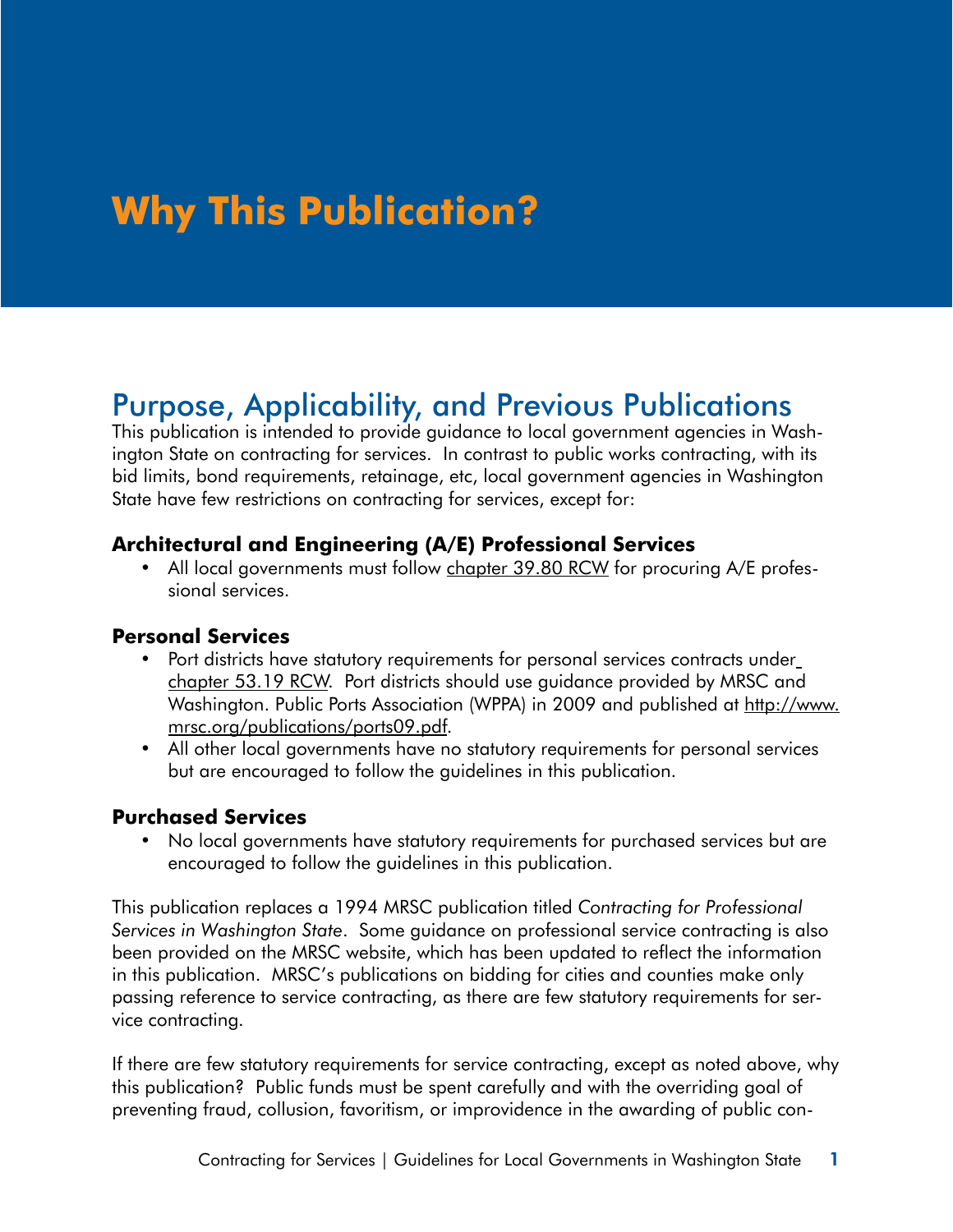<span id="page-7-0"></span>tracts. This publication encourages fair and open competition in selecting firms to perform all types of service contracts and recommends policies for contract amendments that maintain that transparency. One of MRSC's concerns is that, in the absence of statutory guidance, agencies become too creative in services contracting and trigger a public and legislative outcry that leads to unwarranted and draconian legislation. Our goal in this publication is to raise the quality of services contracting by local agencies in Washington State.

Please note that this publication contains best practice guidelines based on the collective experience of MRSC consultants and judicious consideration of the statutes referenced above. We have also "flagged" sections – in particular Tables B, C and D – where considerable variation in use of the practices is expected in relation to agency size and type.

Note also that MRSC, as an organization, fully supports diversity in contracting. We feel strongly that women, minority, and veteran-owned firms, both large and small, should be given every opportunity to compete for service contracts.

The following sections are intended to apply to all service categories:

What Kind of Service Am I Contracting For? What Level of Competitive Solicitation Should I Use? What Concerns Should I Have About Ethics?

These sections are intended to apply to the specific service categories in the section title:

Contracting for A/E Professional Services Contracting for Personal Services Contracting for Purchased Services

### Disclaimer

These service contracting guidelines are permissive and discretionary and are applicable to all municipal corporations/agencies that have authority to enter into contracts for services. However, agencies must also consider their own governing body resolutions, policies, and procedures to determine what requirements may be mandatory for a given contracting scenario. Case law, new regulations, or audit findings for one type of municipal corporation will not necessarily apply to all municipal corporations, because enabling statutes may differ.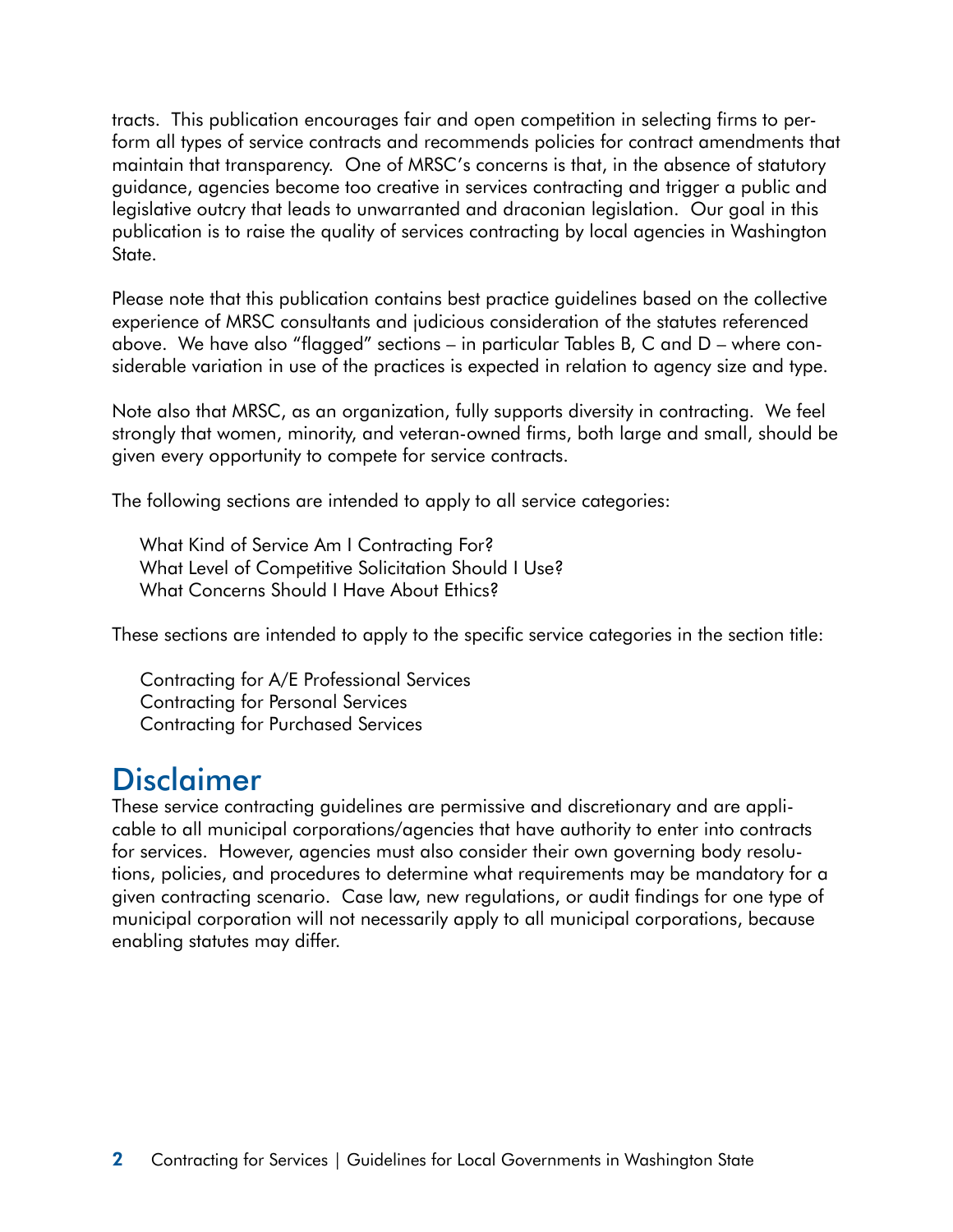# <span id="page-8-0"></span>**What Kind of Service Am I Contracting For?**

# Service Categories

The first step in successfully contracting for services is to determine the category of service that you will be contracting for, as there are distinct differences between service types and the manner of solicitation. Categories of contracted services are defined as follows:

#### **A/E Professional Services**



A/E professional services are services rendered by a consultant or any person, other than an employee of the agency, contracting to perform activities within the scope of the general definition of professional practice in chapters [18.08](http://apps.leg.wa.gov/rcw/default.aspx?cite=18.08) (Architects), [18.43](http://apps.leg.wa.gov/rcw/default.aspx?cite=18.43) (Engineers and Land Surveyors), or [18.96](http://apps.leg.wa.gov/rcw/default.aspx?cite=18.96) (Landscape Architects) RCW. [RCW 39.80.020\(5\).](http://apps.leg.wa.gov/rcw/default.aspx?cite=39.80.020) Go to Table E for the scopes of practice for these professions.

- Services are procured using the qualifications based selection (QBS) requirements in chapter 39.80 RCW.
- These services may be required in connection with a public works project meeting the definition of "public work" in [RCW 39.04.010\(4\)](http://apps.leg.wa.gov/rcw/default.aspx?cite=39.04.010).
- Licenses or certification by state agencies are required.

#### Examples include:

- Architectural blueprints.
- Road design.
- Sewer and water system design.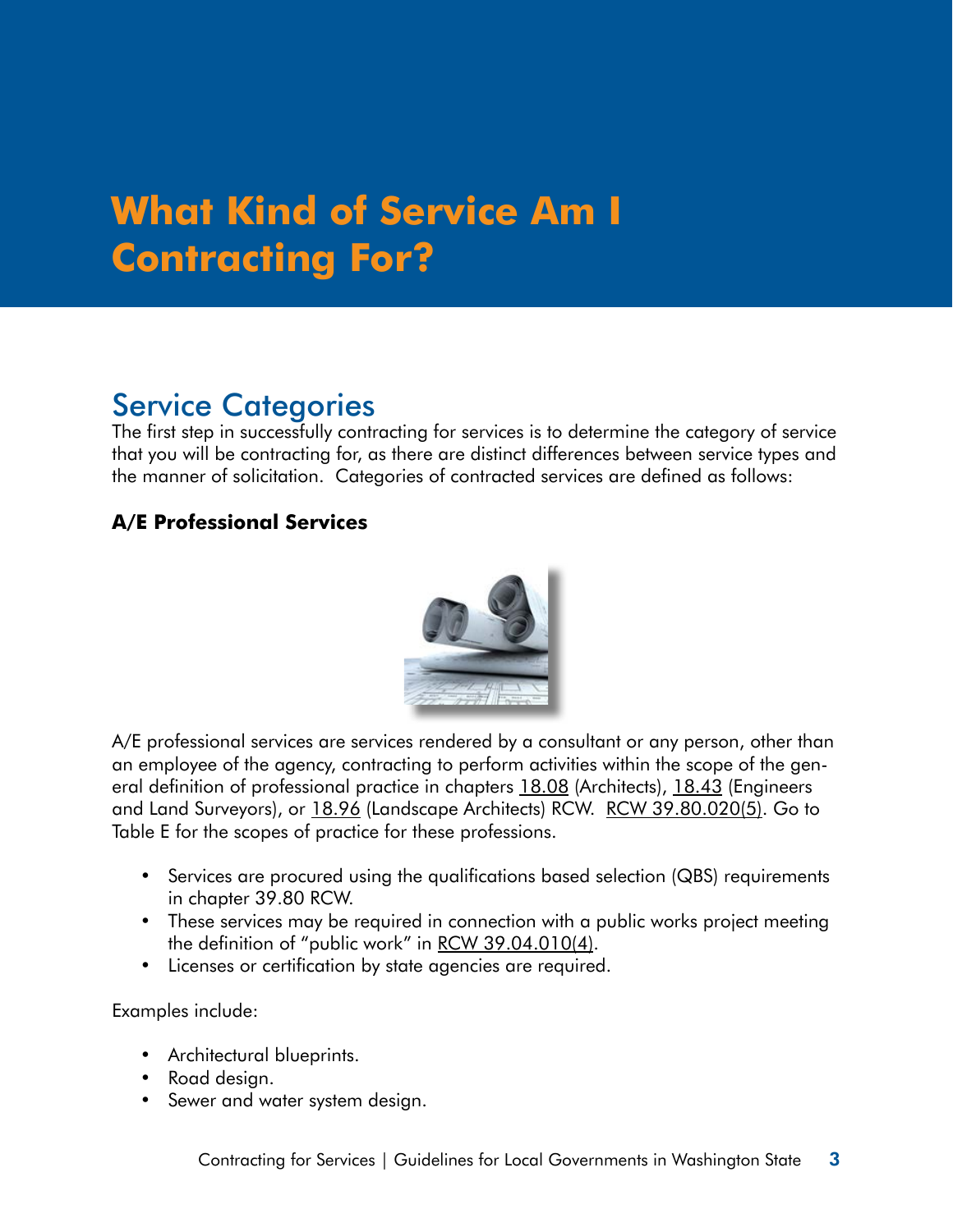#### **Personal Services**



Personal services involve technical expertise provided by a consultant to accomplish a specific study, project, task, or other work.

- Personal services do not include purchased services or professional services procured using the competitive selection requirements in [chapter 39.80 RCW](http://apps.leg.wa.gov/rcw/default.aspx?cite=39.80) (A/E).
- These services may or may not be required in connection with a public works proj-ect meeting the definition of "public work" in [RCW 39.04.010\(4\)](http://apps.leg.wa.gov/rcw/default.aspx?cite=39.04.010).
- Activity or product is mostly intellectual in nature.
- Licenses or certification by state agencies may or may not be required, depending on the type of personal service required.

Examples include:

- Meeting facilitation
- Public outreach coordination
- Strategic planning development
- Economic development study
- Rate setting study

#### **Purchased Services**



Purchased services are those provided by vendors for routine, necessary, and continuing functions of a local agency, mostly relating to physical activities.

Repetitive, routine, or mechanical in nature, as in these examples:

• following established or standardized procedures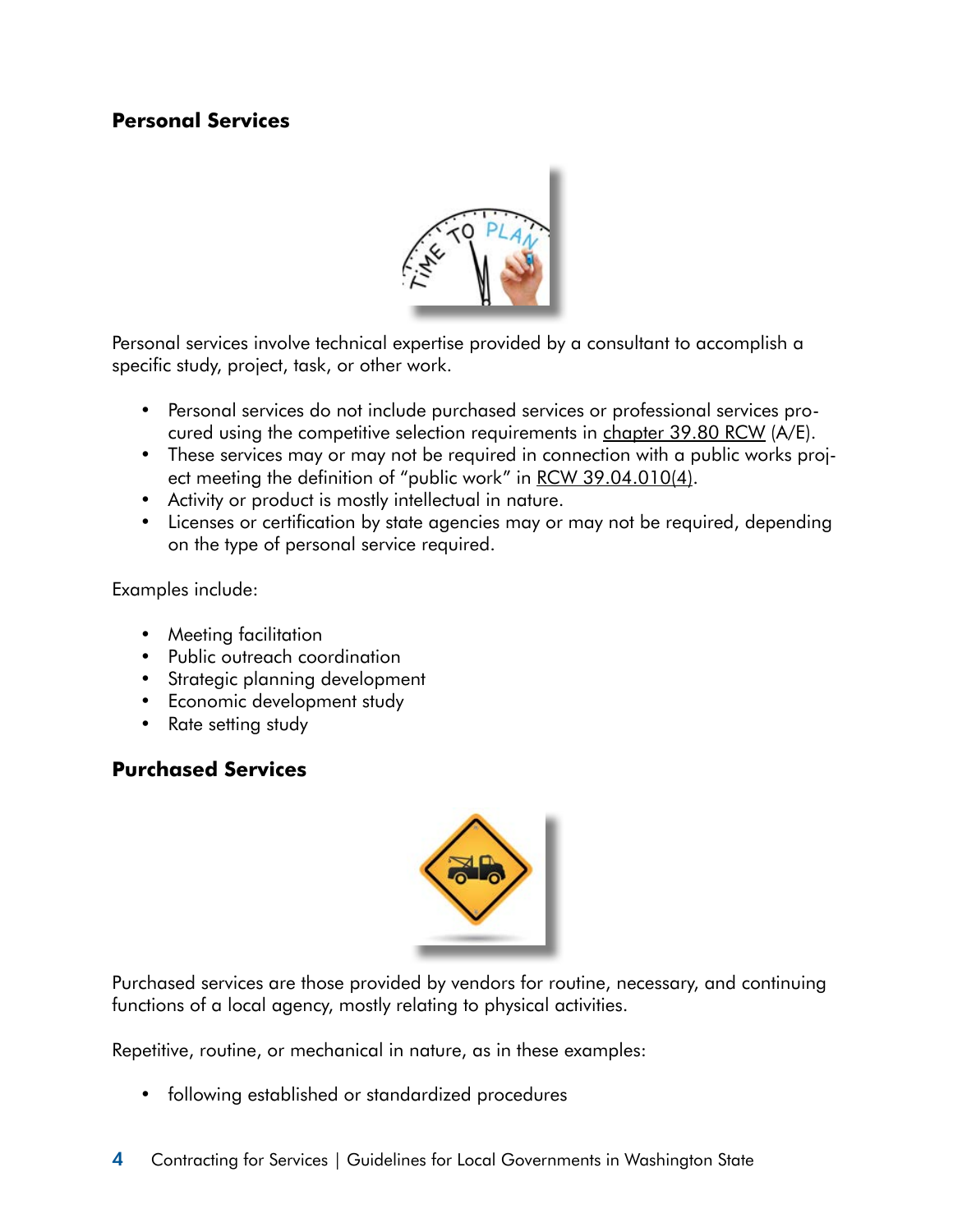- contribute to the day-to-day business operations
- completion of specific assignments and tasks
- decision-making is routine or perfunctory in nature
- may require payment of prevailing wages

Examples include:

- delivery/courier service
- landscaping and building maintenance (janitorial)
- herbicide application service
- recycling/disposal/litter pickup service
- vehicle inspection, lubricating, and repair services
- HVAC system maintenance service
- office furnishings installation, refurbishment, and repair service

#### **Consultant**

A consultant is an independent person or firm contracting with an agency to perform a service or render an opinion or recommendation according to the consultant's methods and without being subject to the control of the agency except as to the result of the work.

#### **Contracting for Services vs. Public Works**

This publication applies to local government contracting for services, not public works. Distinguishing between services and public works is important, as acquiring services does not require bids, whereas contracting for public works may. RCW 39.04.010 defines the term "public work" as follows:

The term public work shall include all work, construction, alteration, repair or improvement other than ordinary maintenance, executed at the cost of the state or of any municipality, or which is by law a lien or charge on any property therein. (Emphasis added.)

Note that this definition of public work includes construction and repair but excludes ordinary maintenance. The section of this publication related to Purchased Services will help you distinguish those types of activities that are within the gray area between repair and ordinary maintenance. See also MRSC's City and County Bidding Books for more information about contracting for public works.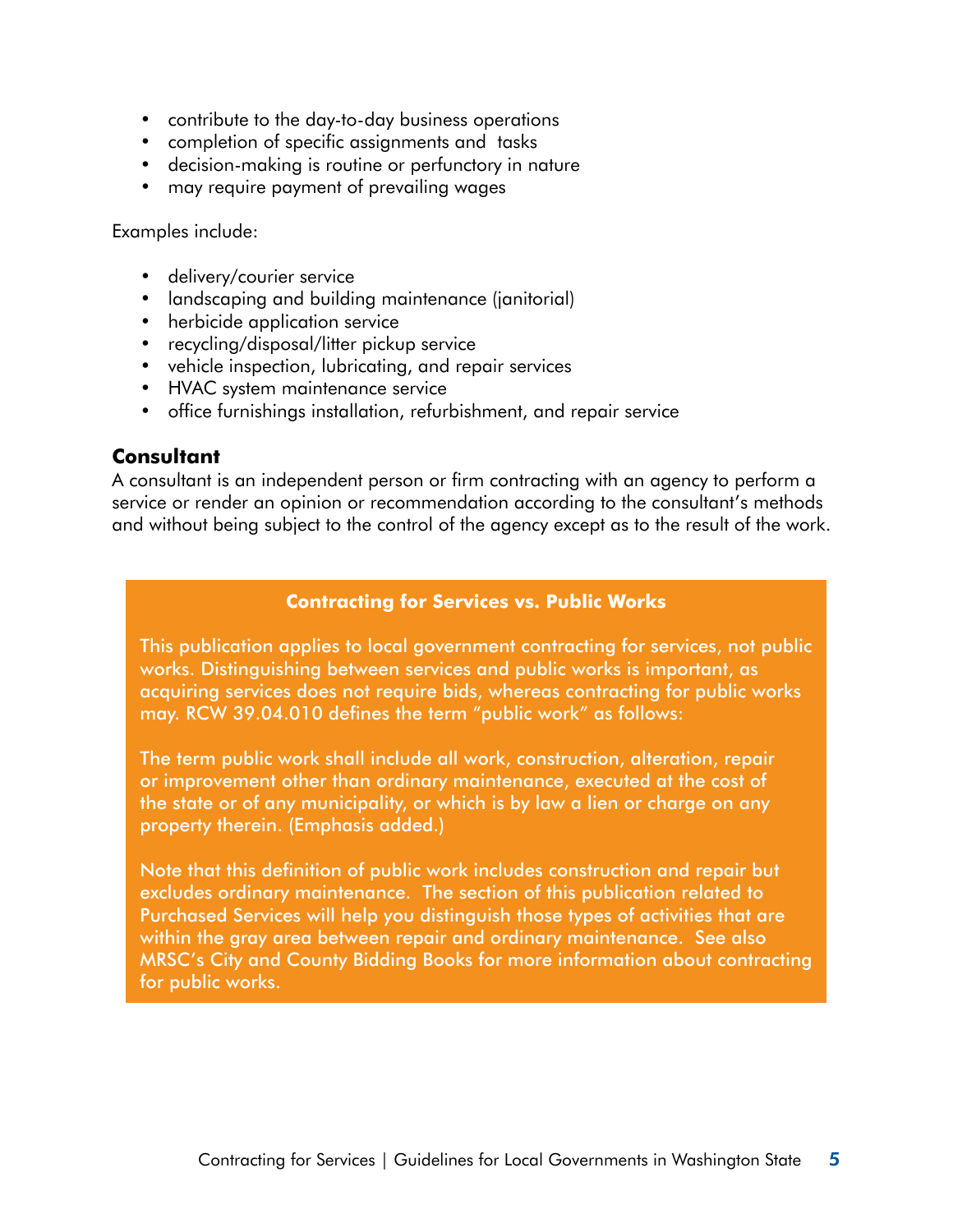# <span id="page-11-0"></span>Service Category Solicitation Procedures

Solicitation procedures should vary with the size and complexity of the contract. Small contracts certainly do not warrant the full-blown RFQ/RFP process that a large contract may require. (See What Level of Competitive Solicitation Should I Use?)

A major distinction for A/E professional services is that [chapter 39.80 RCW](http://apps.leg.wa.gov/rcw/default.aspx?cite=39.80) does not allow price to be a consideration in the initial selection process. Solicitations for personal and purchased services can – and should – request prices. Note the following table:

#### Table A – Qualifications Criteria Matrix

| <b>Purchased Services</b>                                                                                | <b>Personal Services</b>                                                               | <b>A/E Professional Services</b><br><b>Under Chapter 39.80 RCW</b>                  |
|----------------------------------------------------------------------------------------------------------|----------------------------------------------------------------------------------------|-------------------------------------------------------------------------------------|
| <b>Cost or Price</b>                                                                                     | Qualifications and fees or<br>costs                                                    | Qualifications first, then price -<br>after selection                               |
| <b>Quality of previous</b><br>performance                                                                | <b>Quality of previous</b><br>performance                                              | <b>Quality of previous</b><br>performance                                           |
| Ability to meet deadlines for<br>contract performance                                                    | Ability to meet deadlines for<br>contract performance                                  | Ability to meet deadlines for<br>contract performance                               |
| Responsiveness to solicitation<br>requirements                                                           | Responsiveness to solicitation<br>requirements                                         | Responsiveness to solicitation<br>requirements                                      |
| Demonstrated compliance<br>with employment security and<br>sales tax requirements (all as<br>applicable) | Compliance with statutes and<br>rules relating to contracts or<br>services             | Compliance with statutes and<br>rules relating to contracts or<br>services          |
| Ability, experience, and<br>reputation                                                                   | Ability, experience, and<br>reputation                                                 | Ability, experience, and<br>reputation                                              |
| References                                                                                               | References                                                                             | References                                                                          |
| Staff readily available for the<br>project                                                               | Staff readily available for the<br>project                                             | Staff readily available for the<br>project                                          |
| <b>Financial capacity</b>                                                                                | <b>Financial capacity</b>                                                              | <b>Financial capacity</b>                                                           |
| Meets applicable licensing<br>requirements                                                               | Meets applicable licensing<br>requirements                                             | Meets applicable licensing<br>requirements                                          |
| Safety record                                                                                            | Safety record                                                                          | Safety record                                                                       |
| Ability to meet necessary<br>response times for<br>unscheduled work and<br>emergencies                   | Ability to meet necessary<br>response times for<br>unscheduled work and<br>emergencies | Ability to meet necessary<br>response times for unscheduled<br>work and emergencies |
| N/A                                                                                                      | History of Errors and<br><b>Omissions</b>                                              | <b>History of Errors and Omissions</b>                                              |
| N/A                                                                                                      | N/A                                                                                    | Construction change order<br>history                                                |

#### Public Agency May Consider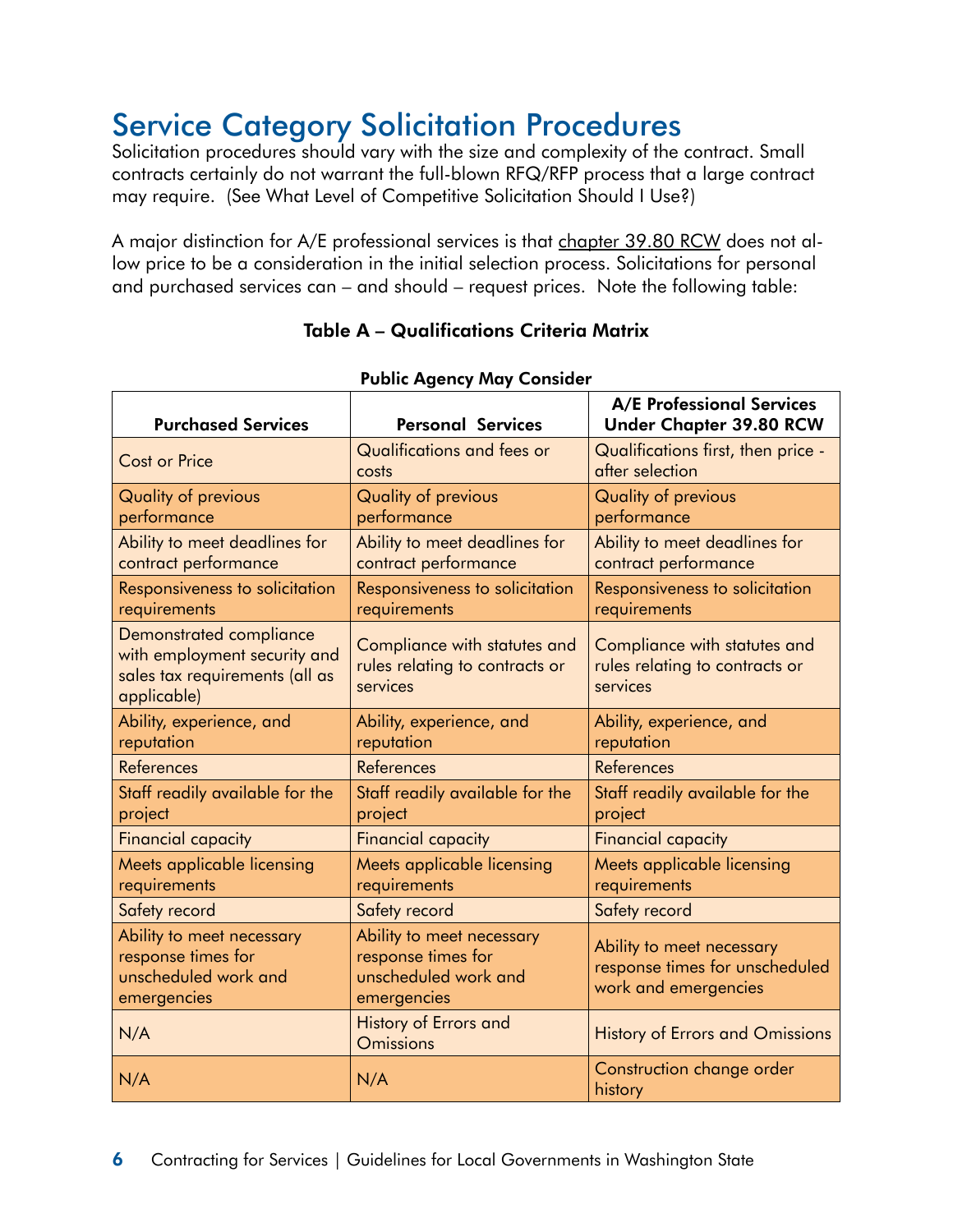A/E professional service and personal service contracts very rarely trigger public works and prevailing wage requirements. In contrast, many purchased services require prevailing wages to be paid (see Contracting for Purchased Services) and some purchased services can be solicited as a public works project. For example, some agencies solicit building service maintenance contracts as purchased services (with prevailing wages) and others treat them as public works contracts.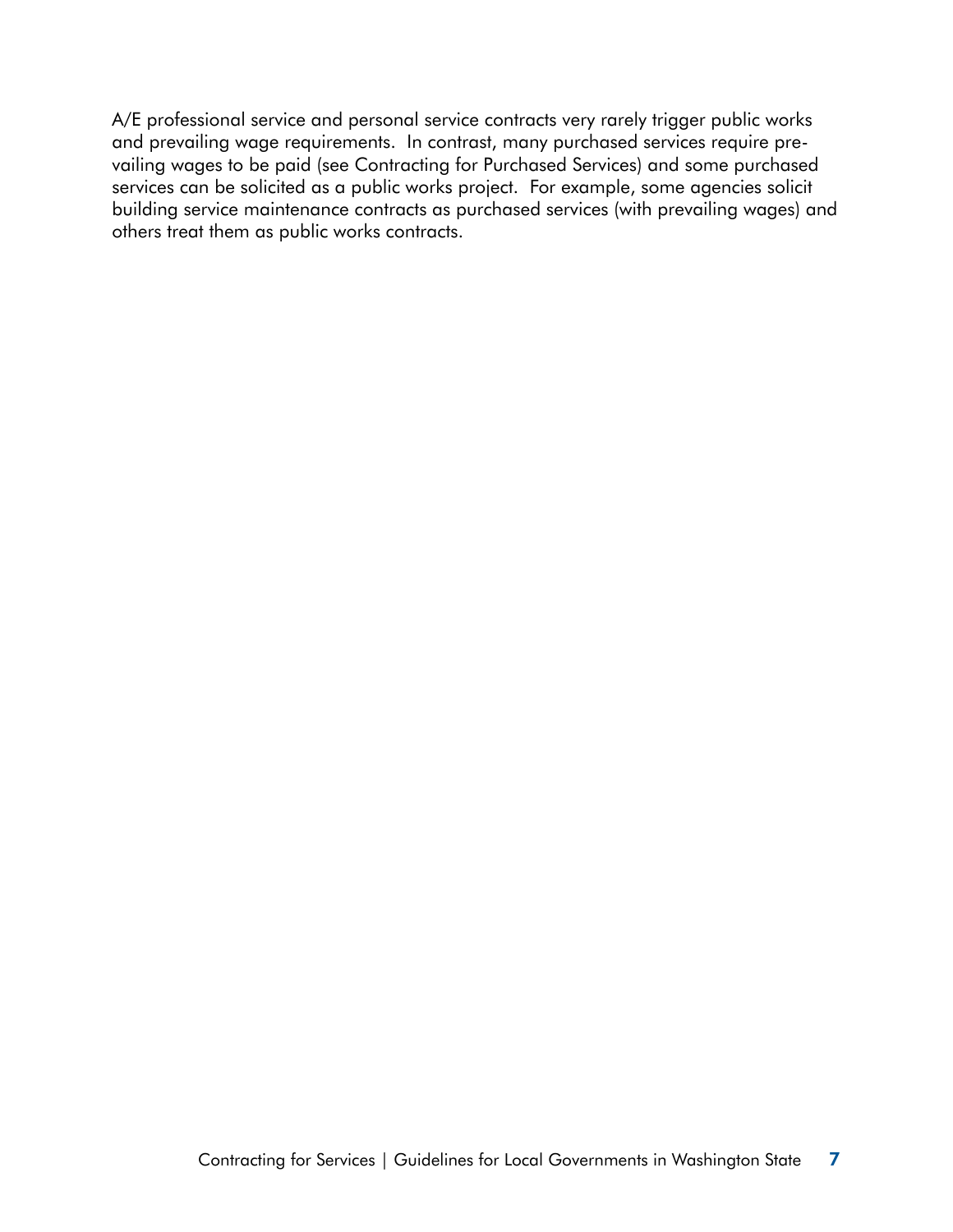# <span id="page-13-0"></span>**What Level of Competitive Solicitation Should I Use?**

After you've determined the category of service that you are contracting for, the next step is to decide how to solicit candidates that you will select from to provide the service. Agencies generally have wide latitude in determining how they will solicit competition. A general guideline is the more complex or expensive the project, the more formal the process for soliciting competition should be. Also, if the project includes grant funding, the conditions of the grant may require a specific method of advertisement and other aspects of the solicitation process.

### Levels of Competitive Solicitation Definition

Differing levels of effort and procedure are involved in selecting a service provider, based on the estimated contract price, complexity, and type of project or work to be accomplished. Levels of competition for the purposes of this publication are minimal, informal, and formal:

**Minimal Competition** – Use a lower dollar limit ('Y'), below which agency staff could directly solicit proposals. Go to the appropriate service provider roster or other sources with a simple set of criteria and select 1-3 firms to submit a proposal. Select directly from the rosters or other sources for small projects.

Informal Competition – Select a dollar range ('X' to 'Y') in which a less structured process is followed and selection of potential firms from a roster or other sources is allowed with no advertisement.

- Develop fairly detailed criteria and prepare RFP
- Go to the appropriate service provider- or agency-maintained roster, using the criteria, and select 3-5 firms to submit a proposal in response to the RFP
- Evaluate proposals and make award decision.

**Formal Competition** – An agency may wish to establish an upper dollar limit ('X') and level of complexity above which a structured RFQ/RFP process and advertisement (web and/or print) is required.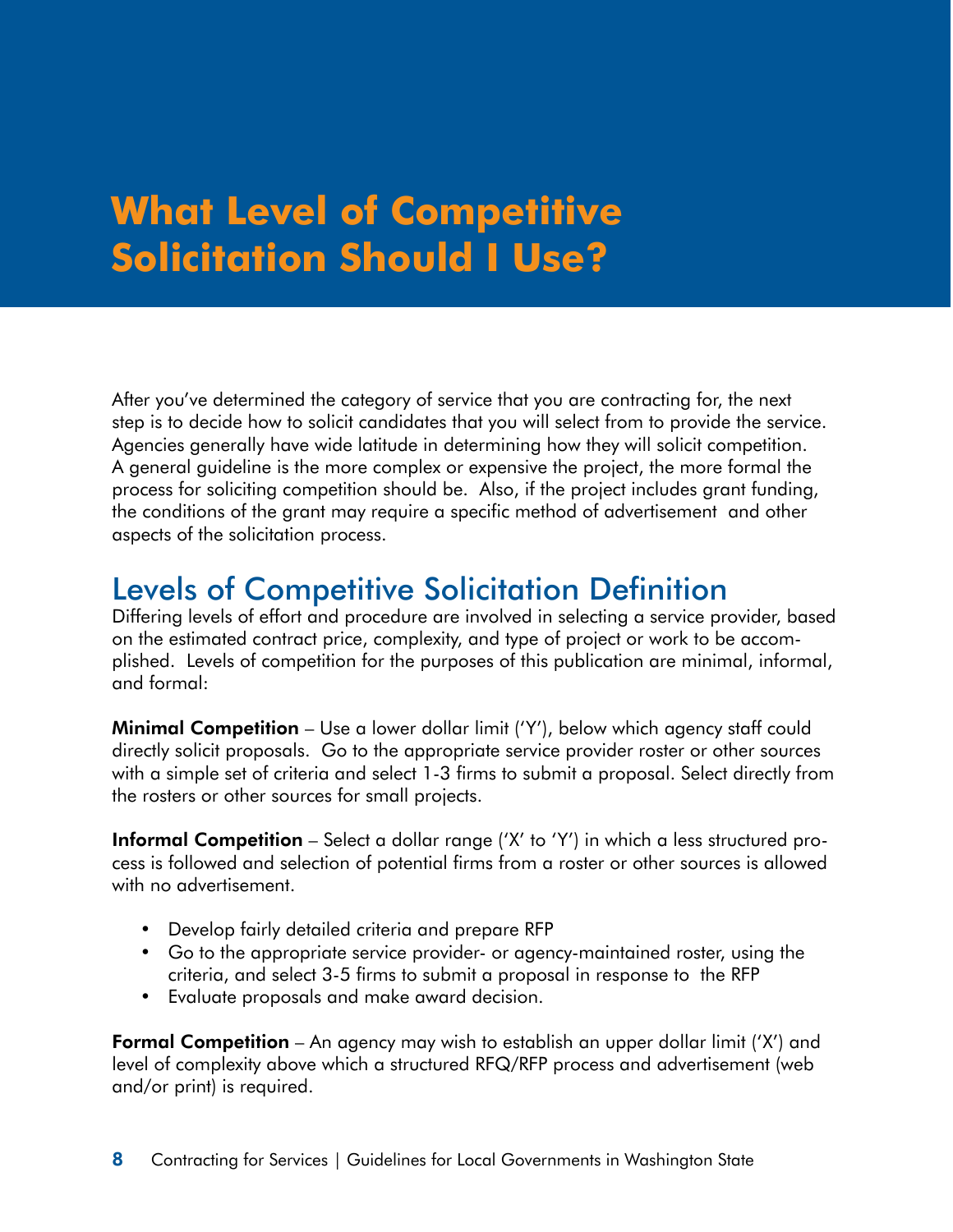- <span id="page-14-0"></span>• Develop fairly detailed criteria and prepare RFQ and/or RFQ/RFP
- Advertise on the agency web site, and/or in local papers and in the Daily Journal of Commerce.
- Evaluate RFQ and or RFQ/RFP submittals and short-list 4-6 firms for further consideration
- Request detailed proposals from short-listed firms
- Hold interviews and check references.
- Evaluate proposals and make award decision.

Note: For A/E solicitations under chapter 39.80 RCW, advance notification is required for all contracts, either by publishing an announcement each time A/E professional services are solicited or by publishing an announcement soliciting qualifications for a consultant roster for projected A/E professional service needs. [RCW 39.80.030.](http://apps.leg.wa.gov/rcw/default.aspx?cite=39.80.030)

# Recommended Levels of Competitive Solicitation by Service Type

At the back of this publication, we have included recommended dollar thresholds and selection processes for each of the three service types.

Note these tables:

- Table B, Soliciting for Professional Services, page 43
- Table C, Soliciting for Personal Services, page 45
- Table D, Soliciting for Purchased Services, page 47

Agencies have great latitude in setting their own policies and procedures, except for port districts that must follow [chapter 53.19 RCW](http://apps.leg.wa.gov/rcw/default.aspx?cite=53.19) for personal service contracts. Threshold dollar amounts in these three tables can be modified by an agency to fit its comfort level. Recognition should also be given to federal procurement limits, and conditions of a grant or funding agency policies may require advertising for each project.

# Solicitation of Proposals

#### **Services Roster**

In contracting for services, local governments may choose to solicit competition from an established services roster, particularly for minimal or informal selection processes. A services roster is defined as follows:

A categorized database of consultants and/or other service providers desiring to provide services to an agency that is established in response to notice or advertisement and that contains statements of qualification (SOQs) and other information that an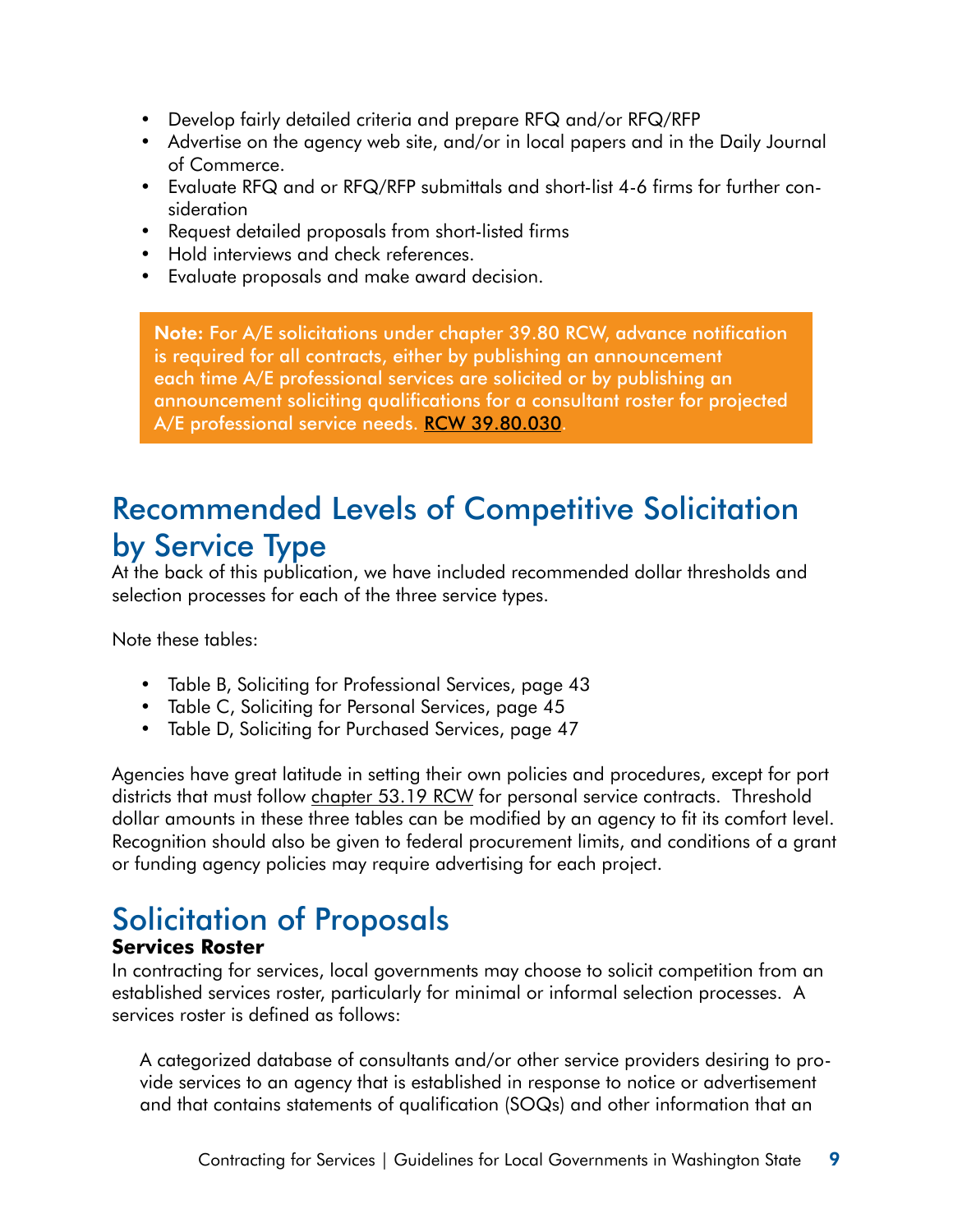agency can use to evaluate a service provider. This database may be provided and maintained by a single agency, group of agencies, or a non-agency service provider, with interlocal agreements or other appropriate documents.

Applicants provide basic information, such as their UBI, federal tax information and contacts and

- identify categories and subcategories of services they provide
- provide references, experience and financial capacity
- more information depending on type of service.

Major roster headings would match definitions

• Category and subcategories would be as needed.

#### **Request for Qualifications (RFQ)**

Local governments may request RFQs for a services roster or as an initial submission for a formal competitive solicitation. In the case of a formal competitive solicitation, the RFQ can be combined with a Request for Proposals (RFP), or it could be an initial submission requirement that is reviewed before requesting formal proposals. The RFQ:

Asks only for firm's general capabilities, list of principals, previous projects, number of employees, licenses, etc. for either a services roster or an individual project.

#### **Request for Proposals (RFP)**

RFP procedures ask proposers to submit qualifications (if not already on file) and a proposed scope of services in response to specific agency needs. A request for proposals typically asks for consultants to identify key personnel proposed for the services and their experience and availability, a general description of the firm's service approach, schedule, and deliverables.

#### **Proposals**

Every RFP should include:

| <b>Basic Elements of RFP</b>                              | <b>Suggestions for Content</b>                                                                                                            |
|-----------------------------------------------------------|-------------------------------------------------------------------------------------------------------------------------------------------|
| <b>Statement of Need (Scope)</b>                          | Well written with adequate level of detail describing project<br>tasks and products; List availability of supporting documents            |
| <b>Estimated Budget (except for</b><br>A/E projects*)     | Adequate and well-matched with the requested scope of<br>services                                                                         |
| <b>Estimated Schedule</b>                                 | Realistic; Matched to the scope                                                                                                           |
| <b>Evaluation Criteria</b>                                | Clear; Matched to the scope of services; Provide scoring criteria<br>up front; Provide decision schedule, if available                    |
| <b>Proposal Elements</b><br>(information to be submitted) | Keep submittal requirements, page limitations, and due date<br>in same section of the RFP; Allow for flexibility in format of<br>response |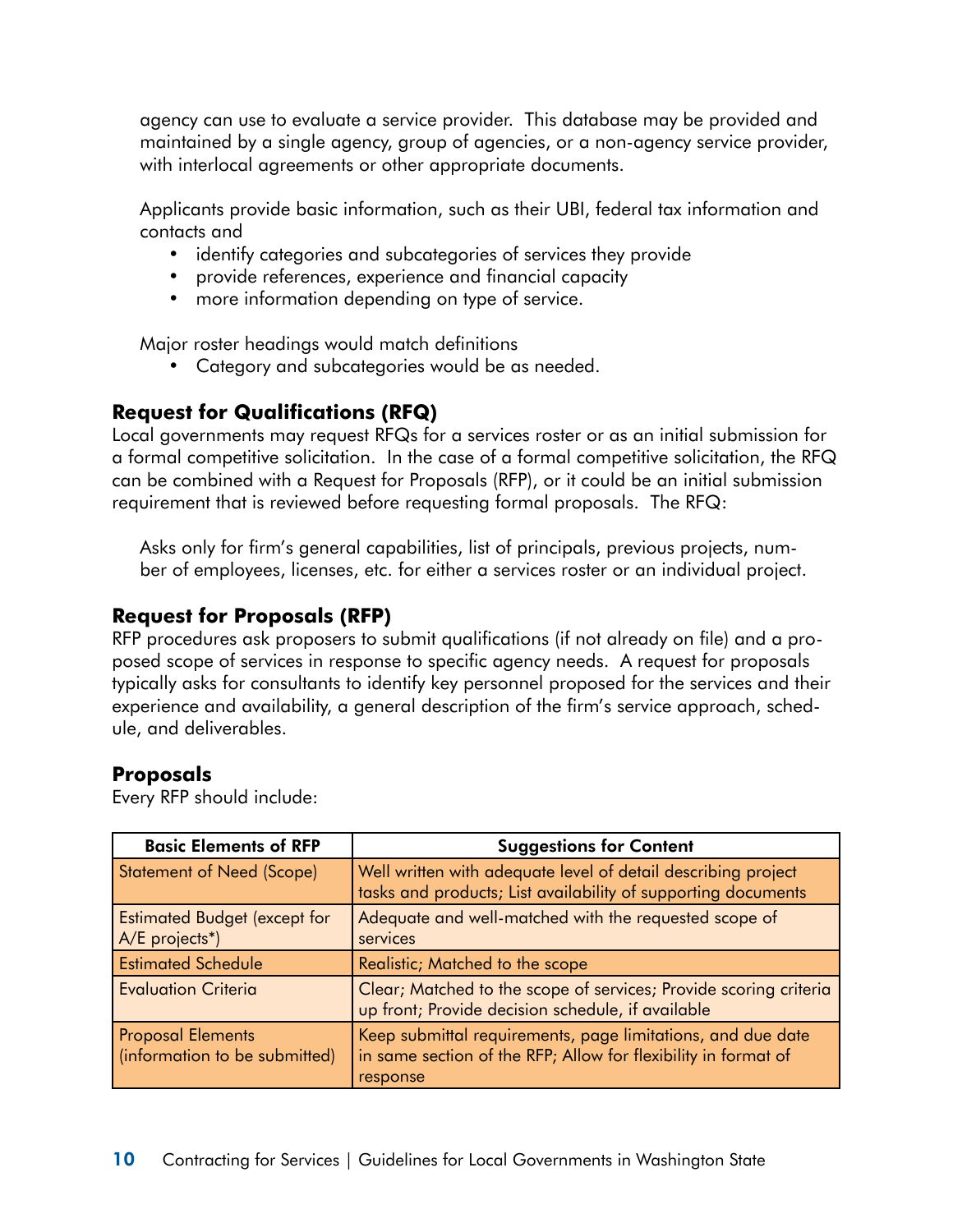| Deadline for acceptance of | Allow adequate response time (3-4 weeks); Accept electronic                                            |
|----------------------------|--------------------------------------------------------------------------------------------------------|
| the proposal               | submittals; Acknowledge receipt of proposal                                                            |
| conditions                 | Agency's standard terms and Copy of contract terms and conditions attached to the RFP, if<br>available |

\*Price cannot be used as a selection criterion for A/E projects.

In addition to the basics, other common RFP elements include:

- Background on the agency and project, including budgets
- Reference documents large files may be posted to a website for consultant access
- Whether interviews will be scheduled or whether the selection may be based on the submitted proposals without interviews
- Pre-proposal conference schedule
- Page limits
- Public disclosure guidance
- Formal certification by the proposer of its authorization to submit the proposal, time validity of proposal, non-collusion, etc.
- Notice that cost incurred in the development of proposals and participation in the selection process shall be borne by proposers.

#### **Review Committee**

A single agency representative may evaluate proposals for smaller, less complex proposals or bids and recommend award of contract. A review panel of three or more persons is typically required as the value and complexity of the service increases. The panel may include non-agency employees who offer subject matter expertise. Participation by elected officials on a consultant evaluation panel could have open public meetings implications. If a quorum of the members of an agency governing body participates on a consultant selection panel, the activity would be considered a meeting subject to the Open Public Meetings Act.

Review of SOQs, proposals, or bids should occur in these progressively more rigid stages:

- Agency staff should review all timely submittals to determine if they are responsive in comparison to the stated requirements.
- Using uniform evaluation criteria agreed to in advance by review committee members, the committee should evaluate responsive SOQs, proposals, or bids to establish list of firms to be further considered.
- Criteria and scoring may give more importance, or weights, to certain aspects of the expected experience and qualifications. See Criteria and Weighting System under the personal services section.
- The number of firms to be considered further depends on the type and character of the service under consideration, but 3-6 firms is the norm.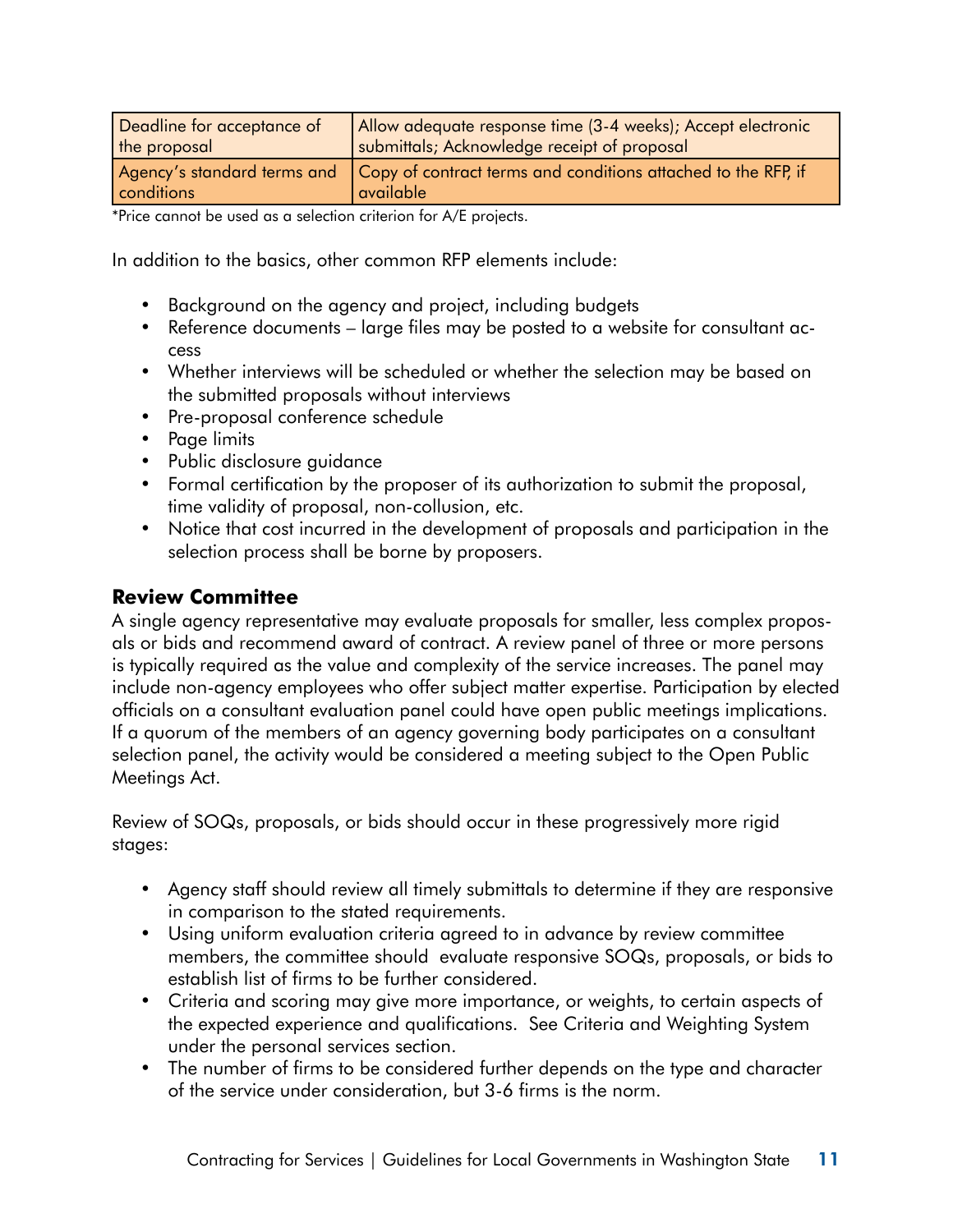#### **Selection Process**

If an agency has a very large and complex A/E services project, the consultant selection process can include all of the following steps:

- Develop a Request for Qualifications (RFQ)
- Advertise RFQs
- Evaluate RFQ submittals received
- Select qualified firms for 'Short List'
- Send Request for Proposals (RFP) to firms on 'Short List'
- Interview firms who respond to the RFP
- Select most qualified finalist
- Identify scope of work, tasks, and milestones
- Estimate person-hours required for each task
- Select compensation method(s)
- Negotiate contract with finalist
- If agreement on price not reached, may negotiate with next most qualified firm.
- Write contract and secure necessary reviews and approvals.

#### **Interviews**

Should you interview finalists? There are pros and cons:

Pro –

- Interviews can streamline the process and assist the agency in understanding the technical proposals or bids.
- Interviews can provide greater opportunities to identify the best value based on all the proposals or bids received.
- Interviews provide an opportunity for agencies to meet the consultant or service personnel who will be in charge of the project in order to gauge their effectiveness.

Con –

- When time is a factor, scheduling all panel members and consultants becomes a challenge.
- When the interview becomes the deciding selection factor, the absence of a record of what transpired may preclude meaningful review of the selection rationale. To mitigate against the lack of a record of what transpired, have specific evaluation criteria worksheets for the interview panel. Consider developing scripted questions or scenarios to distribute before the interviews.

If interviews are held, it is important for panel members to weigh the interview consistent with the selection criteria in the RFP or, possibly, selection criteria developed specifically for the interview process. The preliminary scores from the written proposals should carry over to the interview to ensure that the final selection is not entirely based on presentation skills.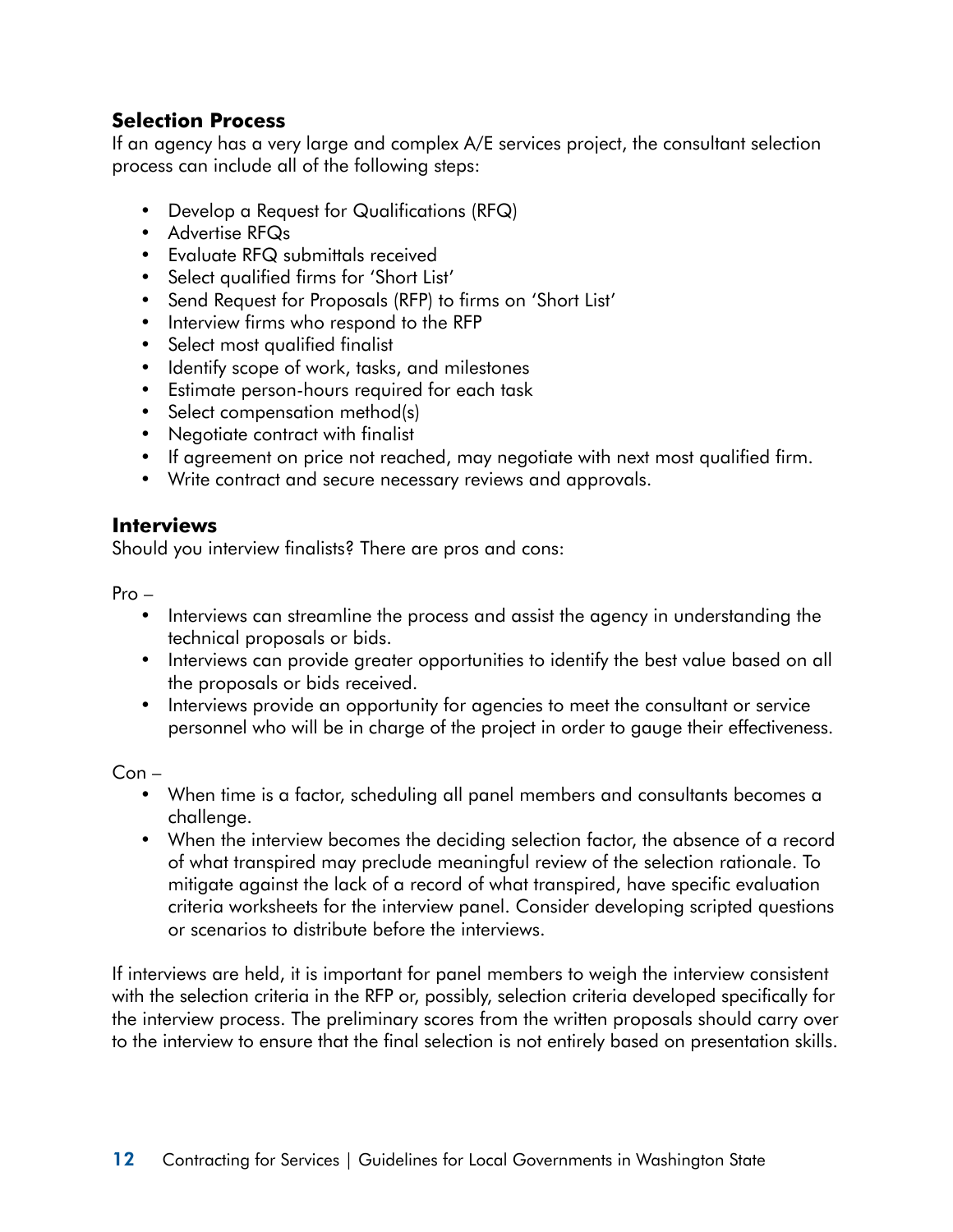The most frequent reason why consultant selection is successfully challenged is that the evaluation was not consistent with the stated evaluation criteria.

Practice Tips –

• Have review and interview panel members read the RFP and understand the criteria and selection process.

• Review proposed evaluation criteria with panel members before RFP issuance Tailor general criteria to the specific requirements.

• Document references, preferably from two contacts at each reference.

State whether the agency will consider references other than those listed by the proposer

• While larger review committees may be a political necessity at times, the sheer difficulty of scheduling time for face-to-face meetings and interviews where all committee members can be present argues against their regular use.

Make Interviews Fun –

- Ask consultant to design a project at a working interview.
- Ask consultant to conduct a public meeting at a working interview.
- Ask real interview questions.
- The less rehearsed, the better.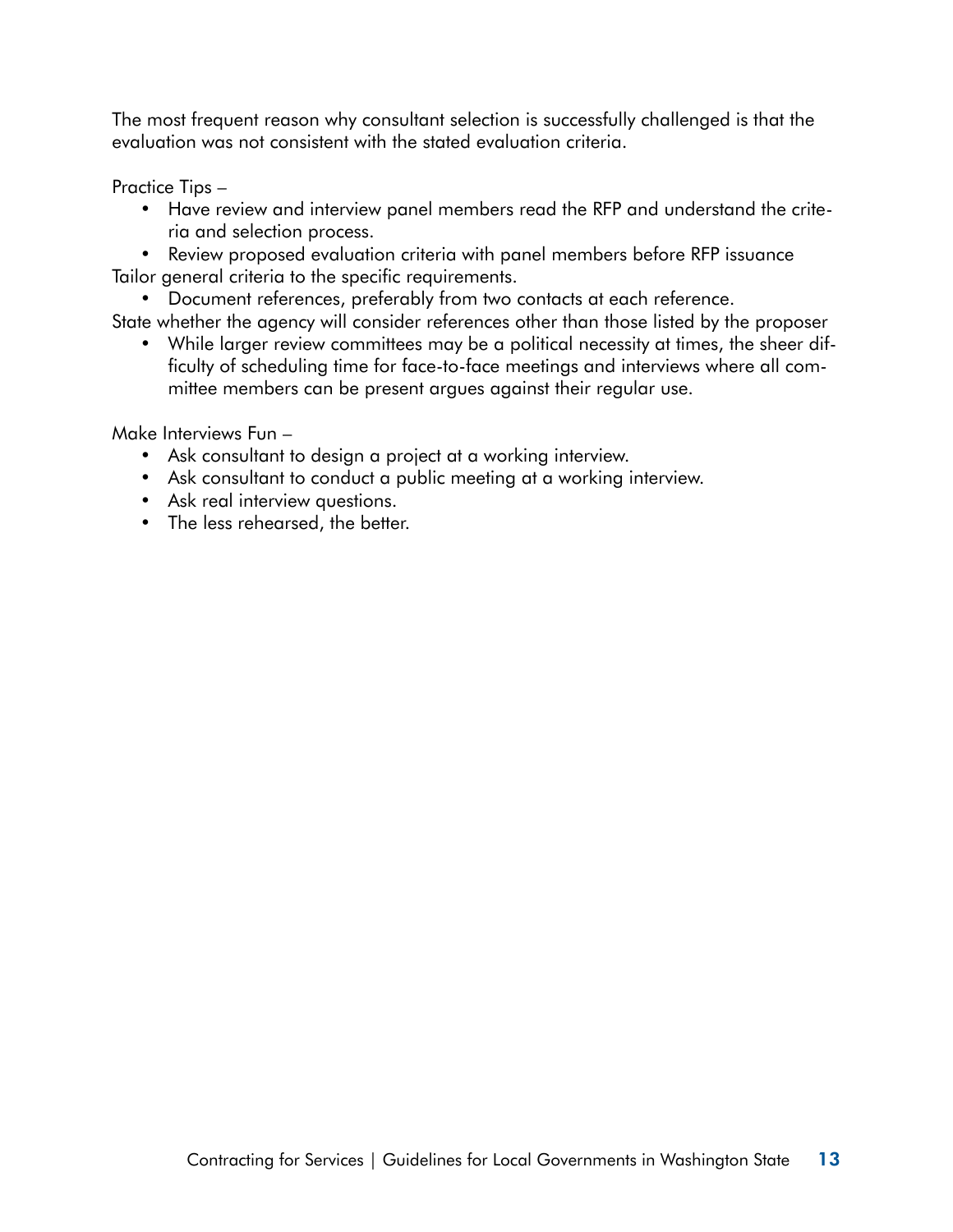# <span id="page-19-1"></span>**Contracting for A/E Professional Services**



# Qualifications-Based Selection (QBS)

QBS is a competitive procurement process in which consultants submit qualifications and/ or a non-cost proposal to an agency. The distinguishing feature of QBS over other types of consultant selection is that price is not used as a selection criterion. An agency assesses the expertise of competing firms and selects the most highly qualified firm, then negotiates the final project scope and associated fee. If the agency and most highly qualified firm cannot reach an agreement on project scope, schedule, and budget, the agency then negotiates with the next most highly qualified firm.

Since 1981, the State of Washington has required QBS for all state and local agency procurement for A/E, land surveying, and landscape architecture services. QBS does not mean that you cannot negotiate a fair and reasonable price for services, but it does mean that price is negotiated after competent professionals are selected. QBS recognizes that the lowest price should not be the primary determining factor for selecting highlyskilled design services for essential public facilities and infrastructure.

# <span id="page-19-0"></span>Overview of QBS Requirements

[Chapter 39.80 RCW](http://apps.leg.wa.gov/rcw/default.aspx?cite=39.80) provides a uniform statutory procedure for the procurement of architectural, landscape architecture, engineering, and land surveying services by all state and local government agencies in the State of Washington. The chapter applies to Washington State agencies, cities, counties, and all types and sizes of special purpose districts.

The defining characteristic of [chapter 39.80 RCW](http://apps.leg.wa.gov/rcw/default.aspx?cite=39.80) is its strict insistence on qualificationbased selection (QBS) of A/E professionals. In contrast to public works contracts, purchases (equipment, materials, and supplies), and purchased service contracts, an agency cannot consider price in the selection process for professional A/E services: it must select the most qualified firm, and then negotiate a price for the work contemplated.

#### **Case Law and Attorney General Opinions**

In contrast to other purchasing and contracting categories, particularly public works contracts, there is no significant legal authority (case law) qualifying or affecting c[hapter](http://apps.leg.wa.gov/rcw/default.aspx?cite=39.80)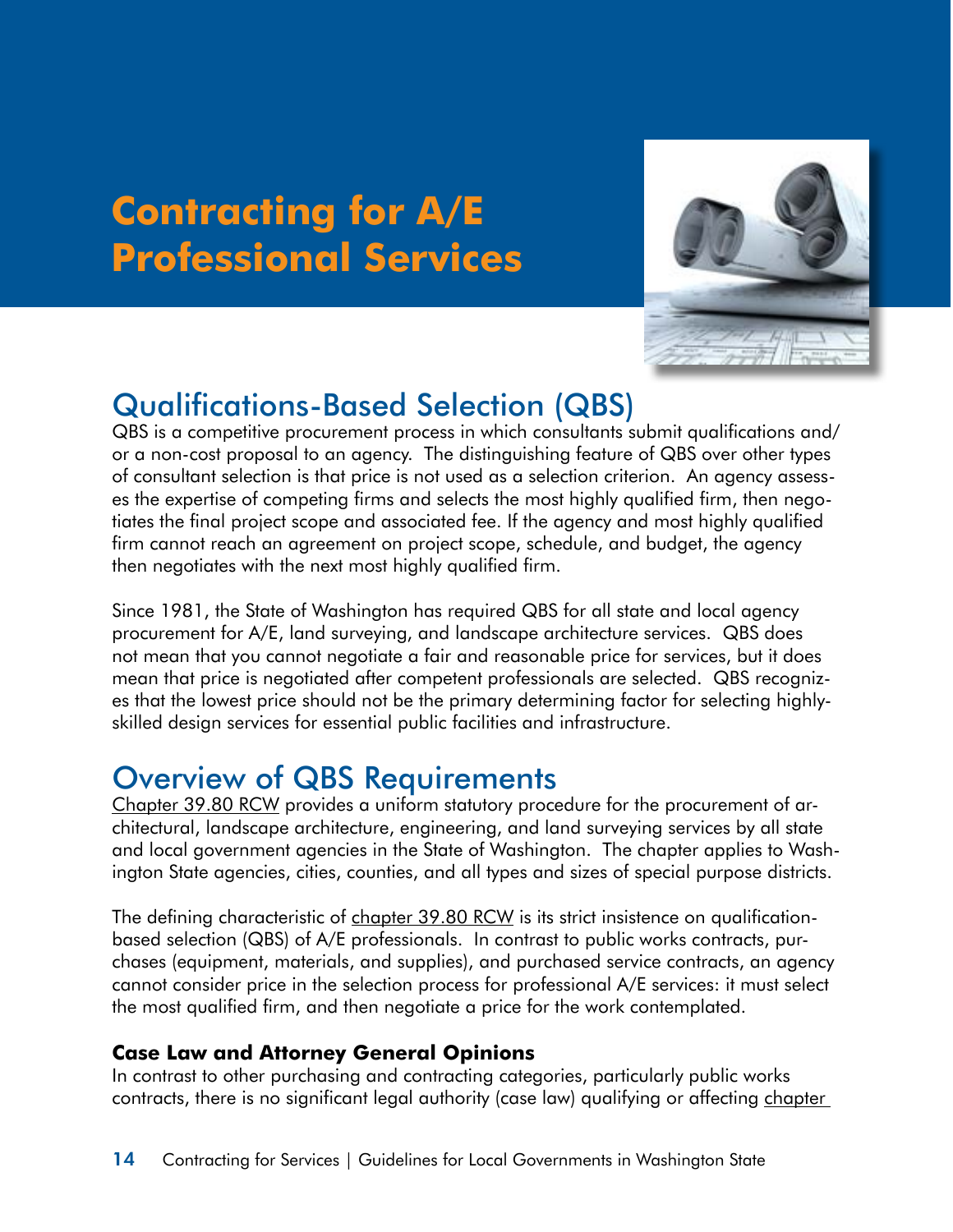

[39.80 RCW.](http://apps.leg.wa.gov/rcw/default.aspx?cite=39.80) One reason for this is that the statutes themselves are short and to the point. Another reason is that, for the most part, local government agencies and the professional consultant community have mutually agreed to reasonable selection processes that make sense and are generally accepted.

Attorney General Opinions:

- [AGO 2011 No. 2](http://www.atg.wa.gov/AGOOpinions/opinion.aspx?section=archive&id=28930) Cities, counties, and special districts cannot contract directly with another agency for architectural and engineering services without first complying with the procurement procedures set forth in RCW 39.80, except where the legislature has granted specific statutory authority to do so.
- [AGO 1988, No. 4](http://www.atg.wa.gov/AGOOpinions/opinion.aspx?id=8622)  A public agency may not, in procuring architectural or engineering services, consider proposed price or cost in determining which firm is most highly qualified to provide services. When a public agency selects a firm to perform architectural or engineering services, price and cost may be considered only after the most qualified firm has been selected, at which time the law provides for negotiation of a "fair and reasonable" price.
- [AGO 1988 No. 14](http://www.atg.wa.gov/AGOOpinions/opinion.aspx?section=topic&id=8660) The principles stated in AGO 1988 No. 4 apply in the same way to land surveyors.

#### **Advance Publication**

[RCW 39.80.030](http://apps.leg.wa.gov/rcw/default.aspx?cite=39.80.030) requires advance publication of an agency's requirement for professional services. Two methods of compliance are noted:

- an announcement for each project, or
- a general announcement of projected requirements for any category or type of professional services (typically referred to as a consultant roster).

#### **Women and Minority (WMBE) and Veteran Requirements**

Women and Minority (WMBE) and Veteran Requirements

RCW 39.80.040 contains this provision:

Such agency procedures and guidelines shall include a plan to insure that minority and women-owned firms and veteran-owned firms are afforded the maximum practicable opportunity to compete for and obtain public contracts for services. The level of participation by minority and women-owned firms and veteran-owned firms shall be consistent with their general availability within the professional communities involved.

This provision, however, was affected by the passage of Initiative 200 in 1998, now codified at RCW 49.60.400(1):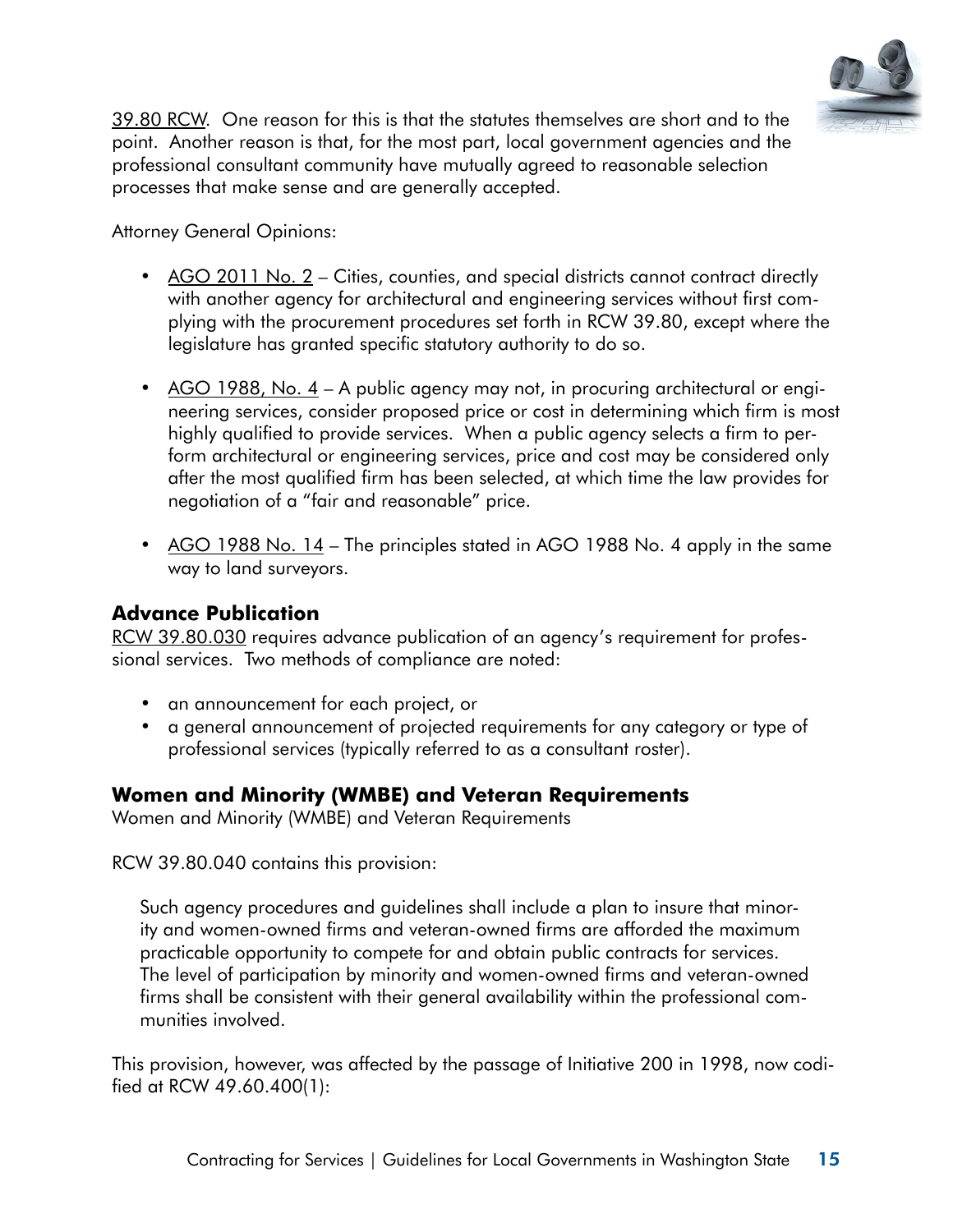

The state shall not discriminate against, or grant preferential treatment to, any individual or group on the basis of race, sex, color, ethnicity, or national origin in the operation of public employment, public education, or public contracting.

The level of participation requirement in RCW 39.80.040 is likely in violation of the Initiative 200 prohibition of granting preferential treatment and, as such, would be unenforceable.

#### **Consultant Selection Scenarios**

Consultant selection under [chapter 39.80 RCW](http://apps.leg.wa.gov/rcw/default.aspx?cite=39.80.040) can occur in three main scenarios:

- With no roster, agency must advertise for consulting services for individual projects, perhaps combining the RFQ and RFP processes, with or without interviews. Best practice supports interviewing firms as part of the selection process.
- With a roster, an agency may select consultants from the roster and ask them to respond to RFPs for individual projects, with or without interviews. Best practice supports interviewing firms as part of the selection process.
- Even with a roster, for certain projects, the agency may choose to advertise its specific need for services and select firms based on the RFQ submittals and then interview those firms using a committee.

#### **Qualification- Based Selection Criteria**

[RCW 39.80.040](http://apps.leg.wa.gov/rcw/default.aspx?cite=39.80.040) states in part:

The agency shall evaluate current statements of qualifications and performance data on file with the agency, together with those that may be submitted by other firms regarding the proposed project, and shall conduct discussions with one or more firms regarding anticipated concepts and the relative utility of alternative methods of approach for furnishing the required services and then shall select therefrom, based on criteria established by the agency, the firm deemed to be most highly qualified to provide the services required for the proposed project.

#### (Emphasis added.)

Examples of Selection Criteria (See also Steps needed to solicit and evaluate proposals?, Table A, and Appendix C, [MRSC-APWA Contracting for Services Survey](http://www.apwa-wa.org/forums/MRSC-APWA%202010%20Professional%20Services%20Survey%20-%20Final.pdf) (June 2010) (for agency and consultant views on the relative importance of these criteria):

- Team members tailored to project
- Production capabilities
- Similar projects
- Consultant's workload
- References/quality of past performance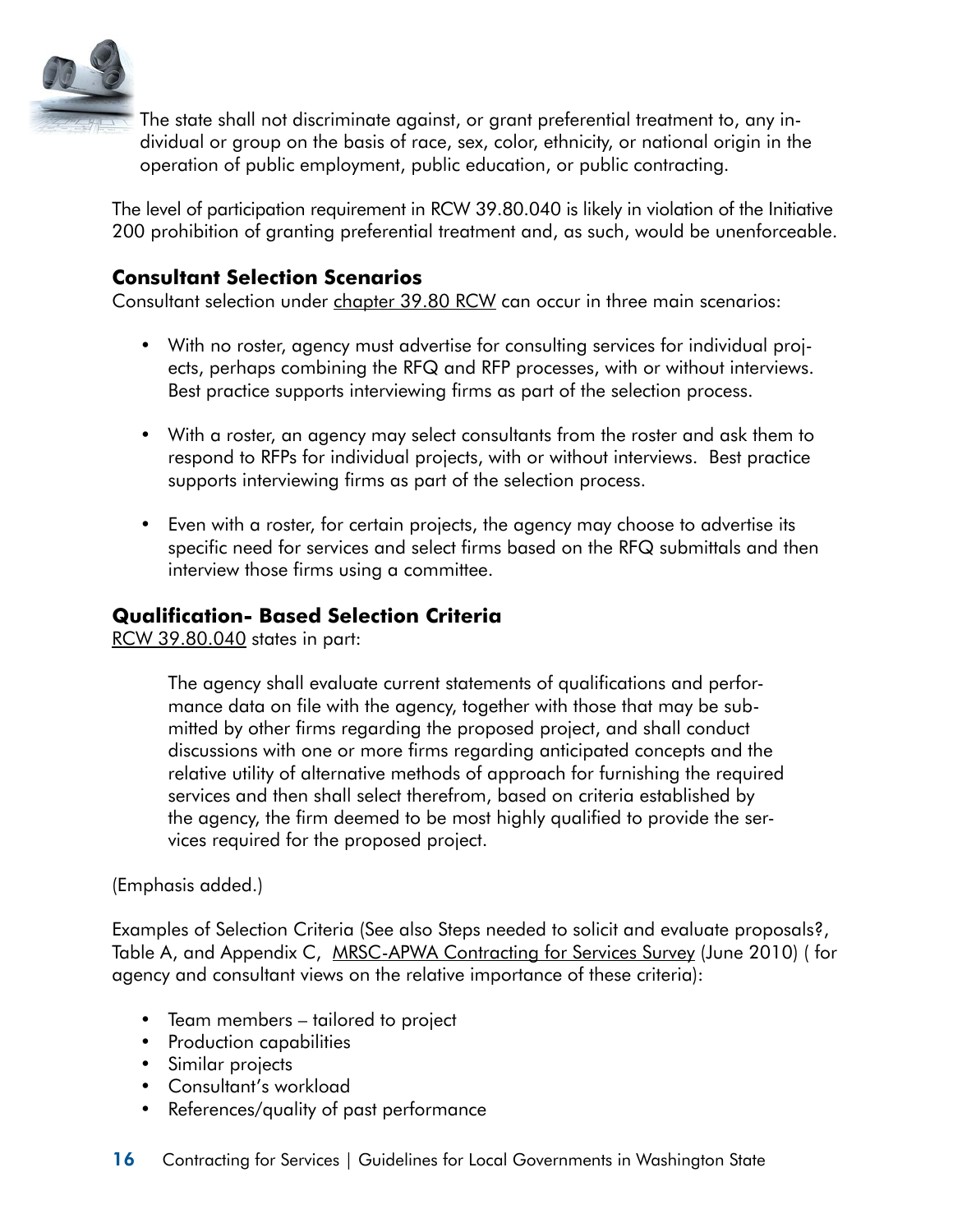

- <span id="page-22-0"></span>• Ability, experience, and reputation
- Ability to meet deadlines for contract performance
- Staff readily available for the project
- Compliance with statutes and rules relating to contracts or services

# Brooks Act (Federal)

Qualifications-based selection (QBS) was established by Congress in 1972 as a part of the [Brooks Act \(P.L. 92–582\),](http://www.acec.org/advocacy/committees/brooks.cfm) [40 U.S.C. Ch. 11,](http://www.law.cornell.edu/uscode/text/40/subtitle-I/chapter-11) and was developed as a process for federal agencies to use for the selection of architectural and engineering services for public projects. The QBS process has been adopted by 44 states via what are sometimes referred to as "mini-Brooks Acts."

Note (courtesy of Mike Purdy and Associates) that the list of disciplines covered under the [Brooks Act](http://www.acec.org/advocacy/committees/brooks.cfm) is more expansive than the list of covered disciplines by Washington state law:

- Licensing: Professional services of an architectural or engineering nature, as defined by state law, if applicable, which are required to be performed or approved by a person licensed, registered, or certified to provide such services.
- Related to Real Property: Professional services of an architectural or engineering nature performed by contract that are associated with research, planning, development, design, construction, alteration, or repair of real property; and
- Typically Performed by: Such other professional services of an architectural or engineering nature, or incidental services, which members of the architectural and engineering professions (and individuals in their employ) may logically or justifiably perform, including studies, investigations, surveying and mapping, tests, evaluations, consultations, comprehensive planning, program management, conceptual designs, plans and specifications, value engineering, construction phase services, soils engineering, drawing reviews, preparation of operation and maintenance manuals, and other related services.

# American Council of Engineering Companies (ACEC) QBS Position

The American Council of Engineering Companies (ACEC) is a nationwide trade and advocacy association of engineering firms, has long been an advocate of QBS procedures and provides training for its member firms and agencies. In 2009, the American Public Works Association (APWA) and American Council of Engineering Companies (ACEC) jointly published An Analysis of Issues Pertaining to Qualifications-Based Selection. Copies are available from the ACEC website ([download](https://netforum.acec.org/eweb/DynamicPage.aspx?Site=acec_store&WebCode=ACECproductDetail&prc_prd_key=191968a9-69cd-4f1b-822c-800675b7ee59) or [paper\)](https://netforum.acec.org/eweb/DynamicPage.aspx?Site=acec_store&WebCode=ACECproductDetail&prc_prd_key=f7cd97a4-8077-4d22-bd7b-027e4efd9b4b). Other ACEC QBS documents are referenced in Appendix B. The Washington chapter of ACEC has provided, in Appendix C, a [Commentary on Level of Effort \(LOE\) and Sealed Bid Selection Processes v. QBS](http://apwawaorg.adhost-temp.com/Uploads/zzz%20Parked%20Files/Appendix%20C%20Commentary%20on%20LOE%20and%20Sealed%20Bid%20selection%20processes%20for%20A.pdf).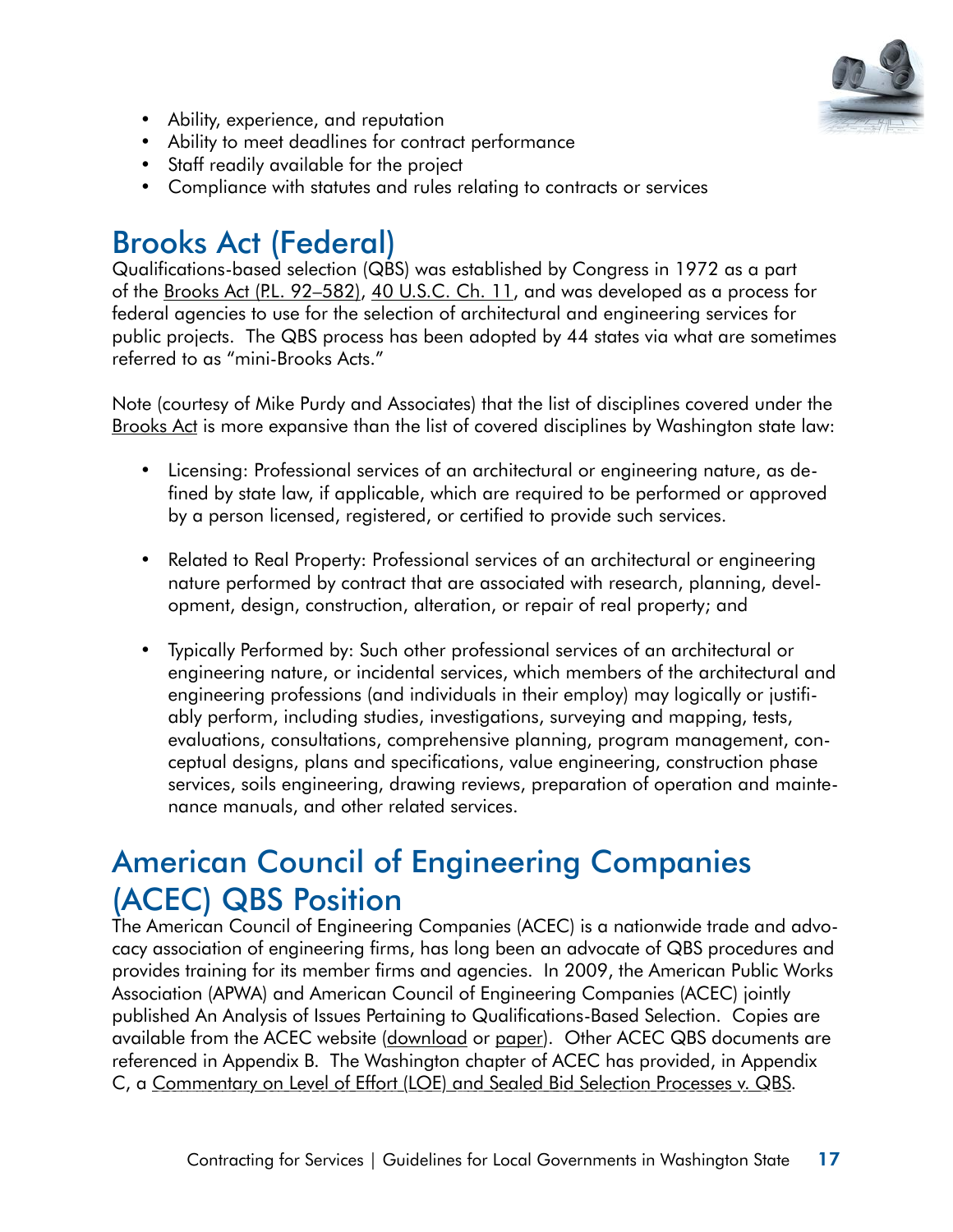<span id="page-23-1"></span>

- <span id="page-23-0"></span>• Conceptual Planning Services – A potential contract for a conceptual or facility plan may seem to require that a firm have merely a planning (personal) services background, but if the planning services involve architectural or engineering work, then the entire contract should be handled using the chapter 39.80 RCW QBS process.
- Construction Management If construction management services will necessarily involve professional services covered by chapter 39.80 RCW, then at least those portions involving chapter 39.80 RCW services must be procured using the QBS process.
- Construction Inspection and Testing Services If inspection and/or testing services for a public works project are simply reporting results of either to a project manager or project engineer for their review and ultimate decision that the results are acceptable, then a QBS process is probably not required for solicitation of those services.

#### **MRSC Inquiry Responses**

QIs it mandatory to interview several firms for (day-to-day) general engineering ser-vices? We have done this year after year, and we end up selecting the most qualified firm who are the ones that designed our water and wastewater treatment plants. We have SOQs off the MRSC roster, and we can select the most qualified from the SOQs and past interviews. We will definitely interview a minimum of four for new projects.

A It is not mandatory to interview anyone for any project, strange as that may seem.<br>You can select 3-4 firms directly from the MRSC Roster and ask them to submit nonprice proposals, then review the proposals and select the most qualified firm, without interviews. For projects outside the scope of the city engineer work, you should definitely seek non-price proposals from other firms, and then select the most qualified firm for price negotiation.

What process do you recommend for retaining an on-call geotechnical firm for on-<br>site and lab materials testing, soils compaction, concrete cylinders, etc.?

This is on the borderline between a professional services contract and a personal<br>services contract. If all you ask for is testing and raw data reports that will be analyzed by your project staff or consulting engineer, you can ask for both qualifications and price in your RFP. If you ask the firm to provide analyses of the testing for compliance with specifications in their reports, you are asking them to exercise professional judgment that is probably within the scope of engineering practice in chapter 18.43 RCW. In that case, it is better to do a QBS process in accordance with chapter 39.80 RCW.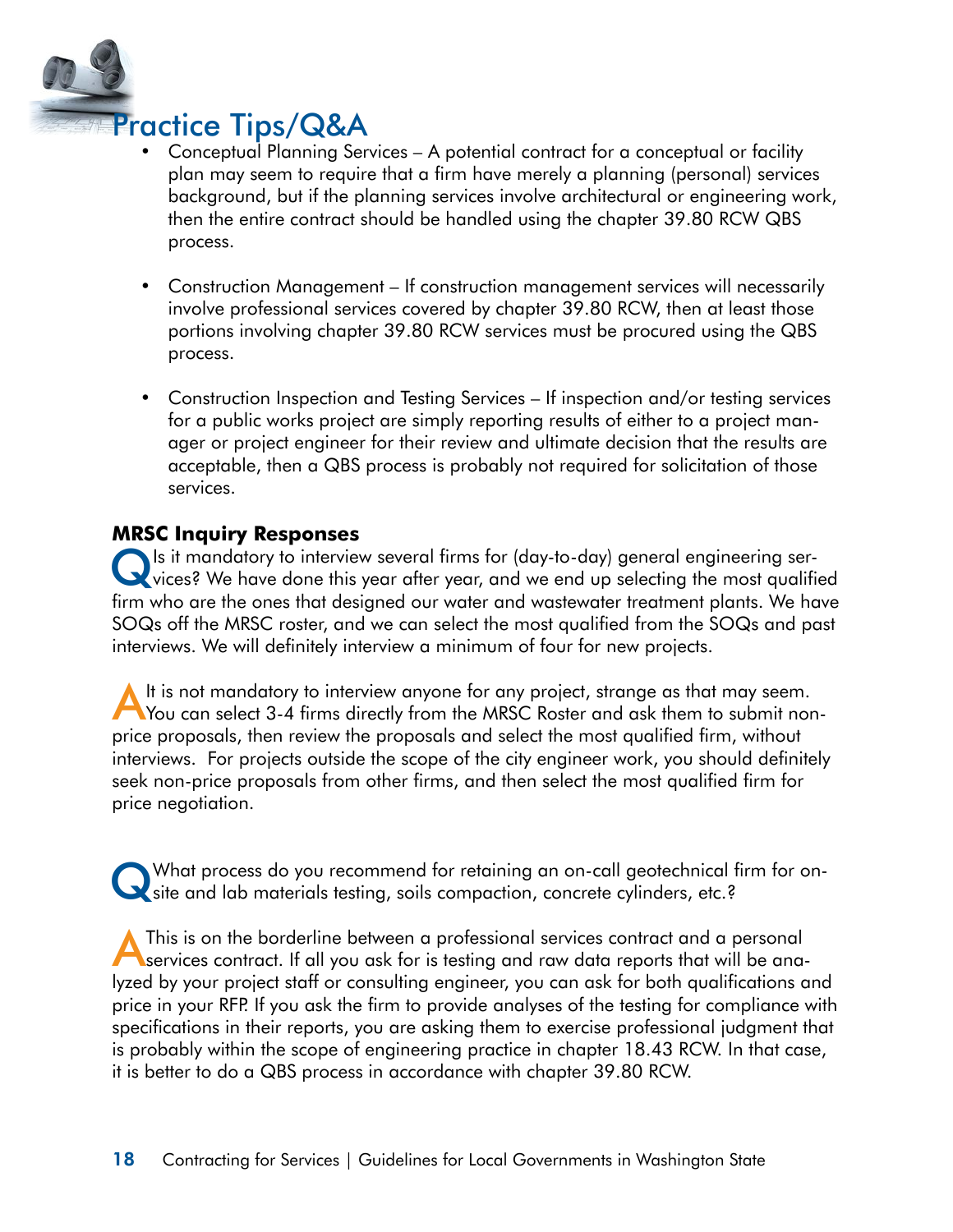<span id="page-24-0"></span>To what extent can local knowledge be considered? It can be considered to the extent that it relates to the potential success of the A/E contract. A/E contracts must be awarded to "the firm deemed to be the most highly qualified to

provide the services required for the proposed project" "based upon criteria established by the agency" (see [RCW 39.80.040](https://app.leg.wa.gov/RCW/default.aspx?cite=39.80.040)). The key is whether criteria are used to identify qualifications and/or factors that are reasonably related to the project and allow the agency to select the most qualified firm. Explicit local preferences and granting evaluation points for local businesses are subject to challenge.

RCW 39.80.040 requires that when a jurisdiction is procuring architectural or engineering services, it is to select the most qualified firm available for the project. Nevertheless, the {agency} may be able to identify factors involved in being a local business that would add to the firm's qualifications to do the project. As such, the agency should provide those factors in the RFQ, and substantiate how it will evaluate responding firms.

If a consultant from the roster has a current contract with an agency, may they enter<br>into another contract with that agency - state or federal contract?

Look at Chapter 31 of the Local Agency Guidelines (LAG) Manual. If the consultant is an on-call consultant selected under the auspices of this chapter, then they can have only one contract at a time, particularly for contracts with federal money involved. You as an agency can choose to follow this same policy for state only or local only contracts. If, however, the consultant is working under a contract that was solicited by advertisement – not on-call – then there would be no restriction on use of that consultant for other similarly solicited contracts.

Are geologists covered by A/E QBS in the RCW's? A"Architectural and engineering services" or "professional services" are defined in state law as including architectural, engineering, land surveying, and landscape architectural services. [RCW 39.80.020(5)] Geologists are not specifically included within these professions, so their selection is not statutorily subject to QBS requirements. There is no reason that you cannot use QBS, however, and it is probably a good idea.

QIf I have an existing conceptual design plan (created by a landscape architecture firm a few years back and they are on the MRSC Roster) and I need this drawing updated, do I still need to advertise the need for this (per RCW 39.80) or can I simply use the QBS method and select them if they are the most qualified?

I would certainly use the QBS method and select off the roster for this type of action. **The Document the criteria that made you select this firm as the most qualified**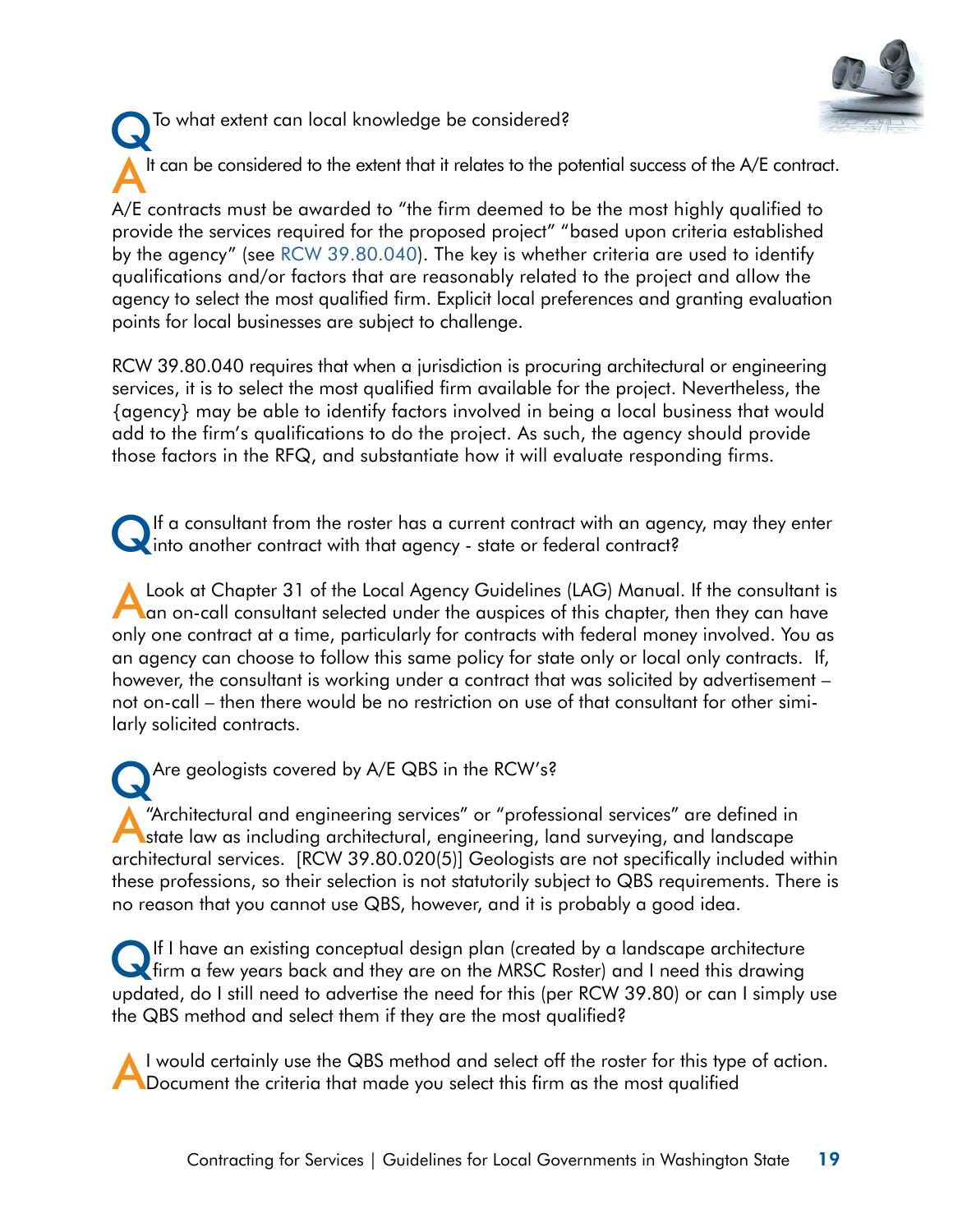

### Contract Negotiations

The end result of RFQ, RFP, or invitation to bid (ITB) processes in most cases will be that agency staff and/or the review committee recommend a single A/E firm to the council/ commission/board for award of a contract on terms, including price, negotiated as part of the process. For A/E professional service contracts, the recommended firm will be the most qualified firm unless the agency is unable to negotiate a fair and reasonable price with that firm and turned to the second (or other) most qualified firm as allowed in RCW [39.80.050](http://apps.leg.wa.gov/rcw/default.aspx?cite=39.80.050).

Negotiations with the recommended firm include discussions to refine the scope of work, schedule, deliverables and final price, all with the objective of obtaining the best value for the agency. The agency must ensure that the final scope is consistent with the services described in the formal solicitation document. A substantial change in project scope in the final contract may lead to protests by unsuccessful firms, particularly if accompanied by an increase in costs over and above the original projections.

An agency should, as mentioned above, include its standard or intended contract language in the RFP package and be prepared to defend its most cherished contract terms against proposed changes in contract language during negotiations. In particular, an agency should not simply incorporate the consultant's proposal by reference in the final contract because the proposal may include contracting provisions that conflict with the agency's standard terms and conditions. The better practice is to review an electronic version of the consultant's proposal and include in the final contract only those portions specific to the consultant's scope of services. The best practice is to integrate relevant portions of the consultant's proposal into an overall agency template scope of services to ensure that standard key tasks and deliverables are required. As a safeguard, the agency's standard contract should include an order of precedence clause, giving lower priority to the proposal as opposed to the final contract scope or agency's standard terms and conditions.

When determining whether a fee is fair and reasonable, consider such factors as:

- Risk assumed by the consultant
- Nature of the services performed
- Management of any sub-consultants
- Time for performance.

#### **Checklist of Contract Terms**

Each contract, even if based on standard agency templates, will have a unique scope and a set of tasks and milestones, but certain terms and conditions must be included. Following is a general listing of terms that should be in a contract for A/E services. This list should be used in conjunction with an agency's standard contract terms amd condition and deference given in both cases to terms and conditions required by a funding agency.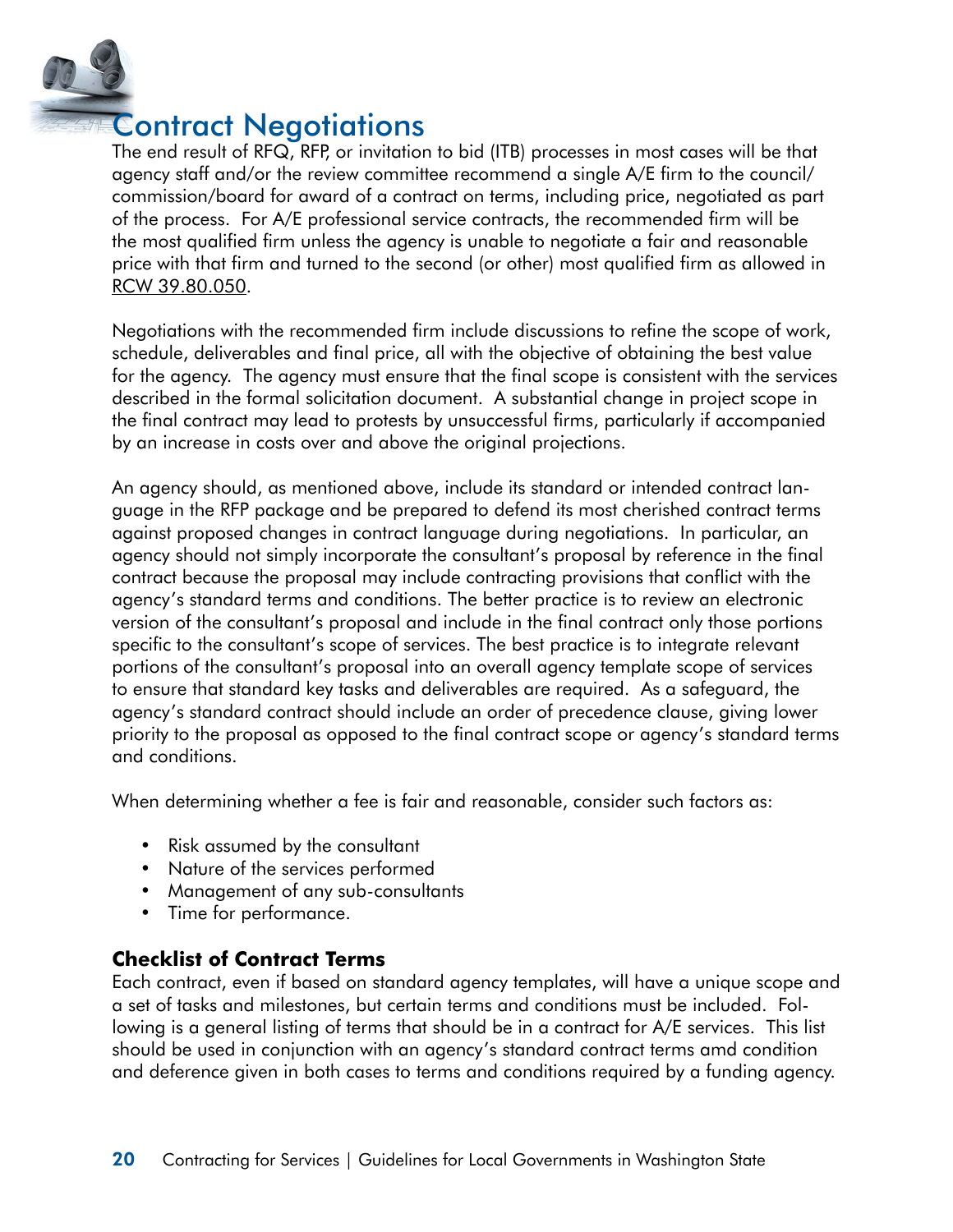

- Representatives
- Key Personnel
- Relationship of the Parties
- Conflicts of Interest
- Records and Other Tangibles
- Ownership of Work
- Disclosure
- Tasks and Milestones
- Deliverables
- Compensation
- Payment Schedule
- Costs and Disbursements
- Indemnification (Also see Appendix D, New Indemnification Language for A/E [Contracts\)](http://insight.mrsc.org/2012/07/18/new-indemnification-language-for-ae-contracts/)
- Insurance
- Standard of Care
- Time
- Assignability
- Termination of Agreement
- Disputes
- Extent of Agreement

#### **Contract Amendments and Scope of Services Changes**

While not required by statute, agency policies should address contract amendments – singly or cumulatively – that exceed a given percentage of the value of the original contract. A suggested guideline is:

If the value of an amendment or amendments, whether singly or cumulatively, exceeds 50 percent of the value of the original contract, the amendment must be filed with the agency's governing board and made available for public inspection prior to the proposed starting date of services under the amendment.

Similarly, agency policies should address substantial changes in the scope of work specified in the contract and additions to the scope of work specified in the formal solicitation document. A suggested guideline is:

Substantial changes in the scope of work specified in the contract or which are substantial additions to the scope of work specified in the formal solicitation document must be submitted to the agency's governing board for a determination as to whether the change warrants the work to be awarded as a new contract. This is true even if the original contract did not require governing board approval.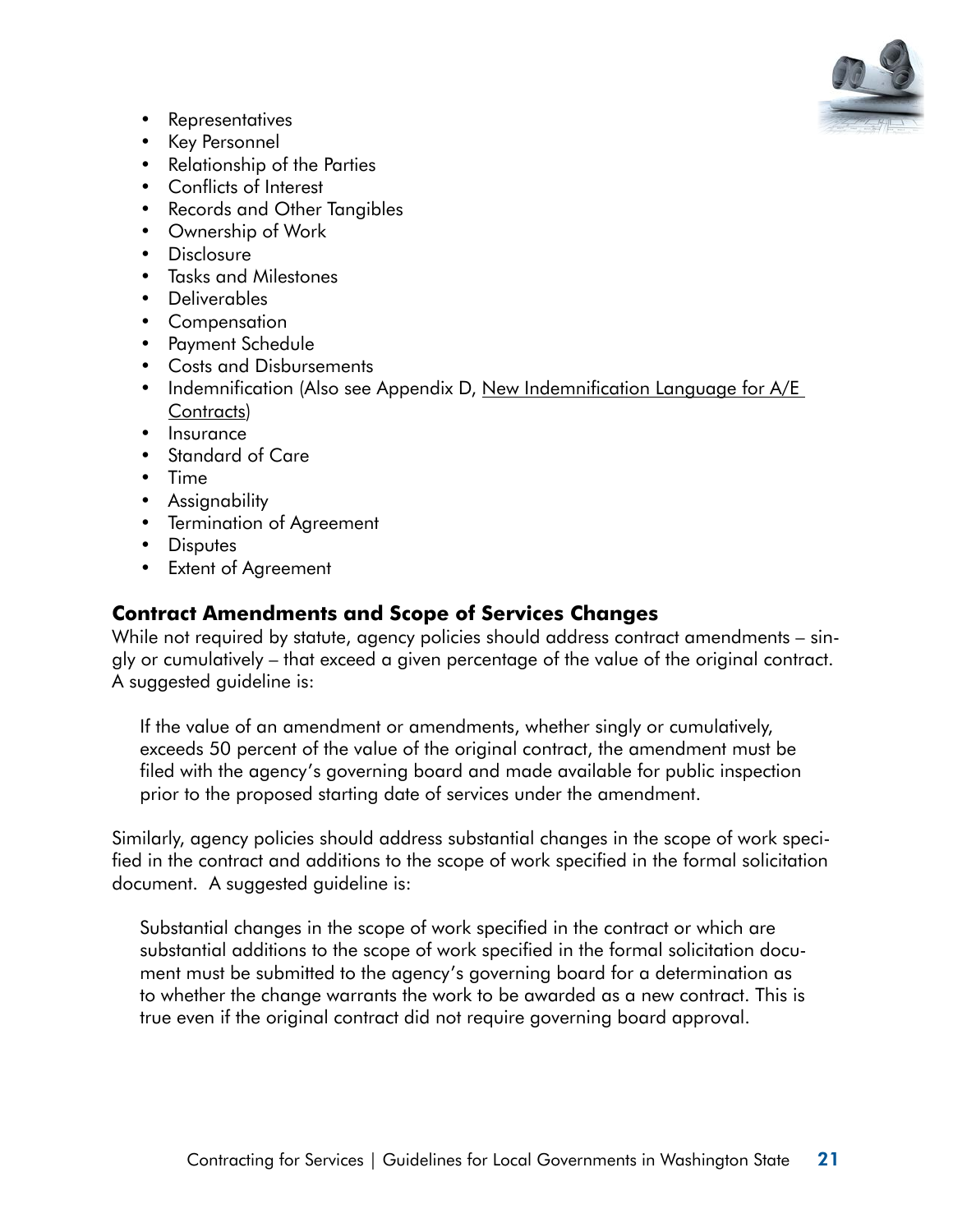# <span id="page-27-0"></span>**Contracting for Personal Services**



### Introduction

Much of the discussion about professional service contracting applies to personal service contracting, EXCEPT that Qualifications-Based Selection (QBS) procedures do not apply. Local agencies can and should ask for fees or estimated costs in their requests for proposals (RFPs) for personal services contracts. Also note that:

- Port districts have direct statutory requirements for personal services contracts under [chapter 53.19 RCW.](http://apps.leg.wa.gov/rcw/default.aspx?cite=53.19) Ports districts should use guidance provided by MRSC and Washington Public Ports Association (WPPA) in 2009 and published at [http://](http://www.mrsc.org/publications/ports09.pdf) [www.mrsc.org/publications/ports09.pdf.](http://www.mrsc.org/publications/ports09.pdf)
- All other local governments have no statutory requirements for personal or purchased services but are encouraged to follow the guidelines in this publication.

#### **Personal Services Definition**

Technical expertise provided by a consultant to accomplish a specific study, project, task, or other work statement:

- Personal services do not include purchased services or professional services procured using the competitive selection requirements in [chapter 39.80 RCW](http://apps.leg.wa.gov/rcw/default.aspx?cite=39.80) (A/E).
- These services may or may not reasonably be required in connection with a public works project meeting the definition in [RCW 39.04.010\(4\)](http://apps.leg.wa.gov/rcw/default.aspx?cite=39.04.010).
- Activity or product is mostly intellectual in nature.
- Licenses or certification by state agencies may or may not be required, depending on the type of personal service required.

Examples include:

• Meeting facilitation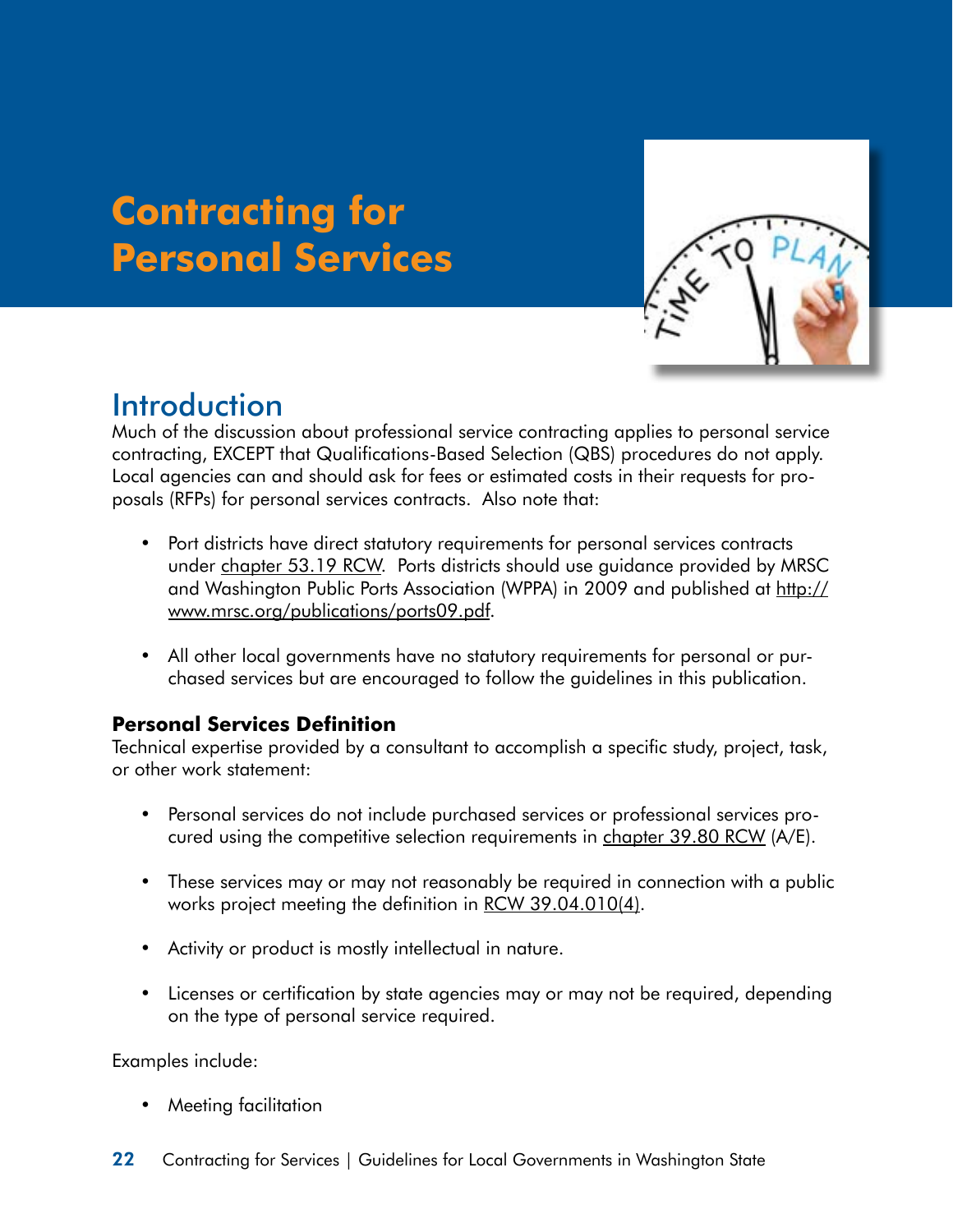

- <span id="page-28-0"></span>• Public outreach coordination
- Strategic planning development
- Economic development study
- Rate setting study

# Criteria and Weighting System

#### **Qualifications Criteria Matrix**

Basic criteria to consider in the initial selection of any service provider include (note Table A also):

- Fees or costs (except use QBS procedures for A/E)
- Ability and reputation
- Quality of previous performance
- Ability to meet deadlines for contract performance
- Responsiveness to solicitation requirements
- Staff readily available for the project
- Experience and reputation
- Compliance with statutes and rules relating to contracts or services.

Beyond these basic criteria, each type of service provider and each contract will require unique criteria to be applied. Generally, cost or price will be the main consideration in purchased service solicitations, while they may be less important relative to qualifications for personal and non-A/E solicitations. And, of course, qualifications must be the sole consideration in the initial solicitation for A/E services. Note also the discussion in the Levels of Competitive Solicitation section.

#### **Weighted Criteria versus Ranking**

For basic RFPs, the basis for evaluation may simply be that proposals will be ranked as first, second, and third, etc., based on the proposal's overall quality, price, and reference checks. A simple ranking process presumes that all criteria are weighted equally. However, it does not work well with numerous proposals or if individual criteria are deemed to be more important.

For more complex procurements, an agency may want to assign differing weights to the quality and price factors. The evaluations may include both a score and a weight to be assigned to each factor, but avoid turning the evaluation into a mathematical challenge for reviewers. Address whether interviews will be a separate part of the score or whether the interview serves as part of the information the evaluators will use in evaluating the proposal. Compare the following examples:

Example 1 – Basis of Selection

The selection panel will consider the information provided in the proposal, interview, and references based on the following criteria: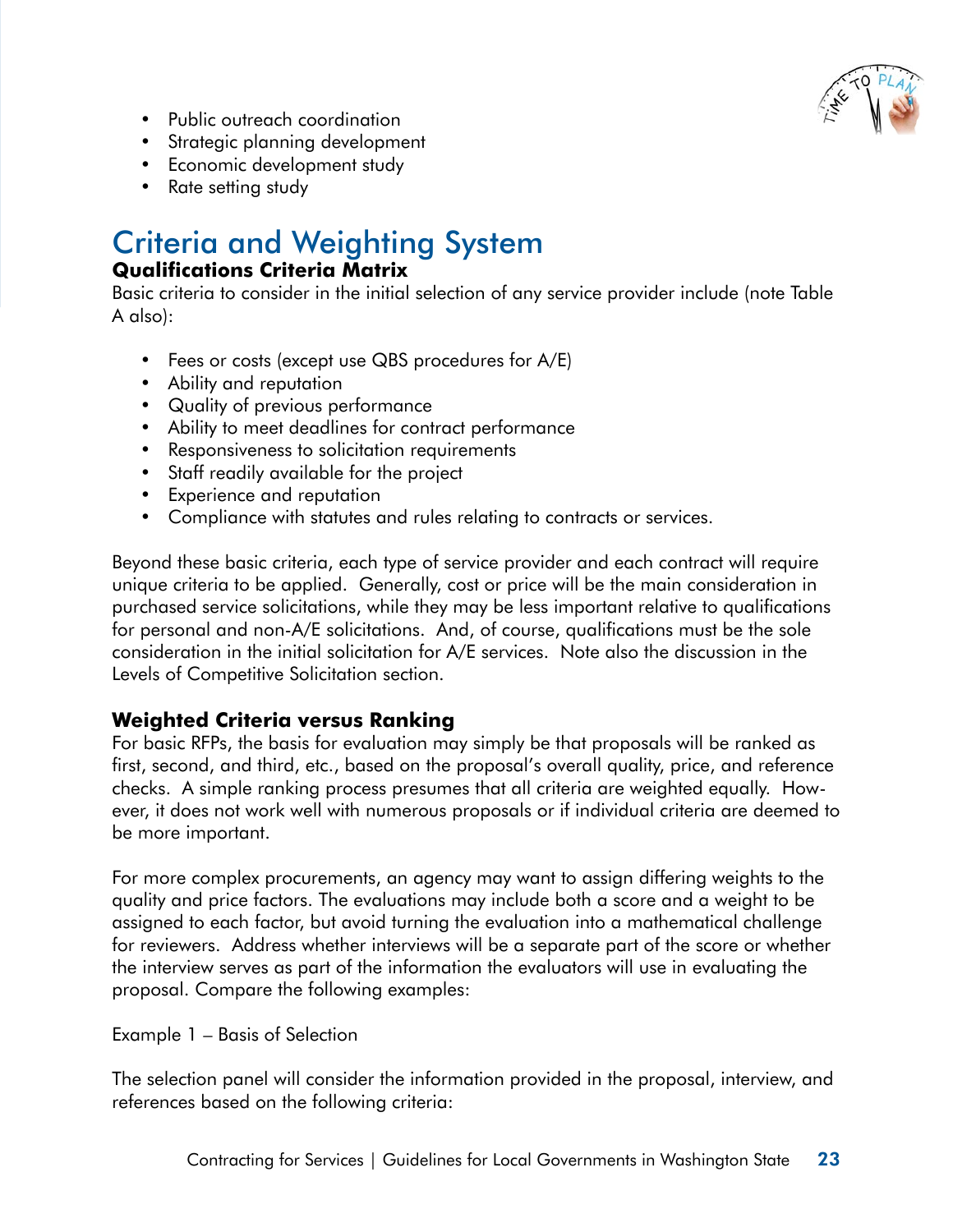

- Experience of key personnel 40%
- Ability to meet schedule 20%
- Cost 40%

(Note that this example commits the agency to interviewing and checking references of all proposers, not just the finalist.)

Example 2 – Basis of Selection

The selection panel will consider the information provided in the proposal based on the following criteria:

- Experience of key personnel 40%
- Ability to meet schedule 20%
- Cost 40%

The agency may then interview and check references of one or more firms before finalizing the evaluation.

Example 3 – Basis of selection

Selection will be based on:

- Experience of key personnel 20%
- Ability to meet schedule 20%
- Cost 40%
- Interview 20%

The agency may then check references of one or more firms before finalizing the evaluation.

How do you further account for cost differentials between proposals, assuming that the costs submitted with the proposals are not subject to further negotiation and potential scope changes? One approach is to give the lowest cost proposal the maximum percentage points for that criterion (40 in the examples above) and to give other proposals percentage points based on the ratio of the lowest proposal amount to the other proposals' amounts. Another approach is to assign incremental percentage points in reverse order of the relative costs.

Note these computations for a hypothetical project under Example 3:

| Proposal                  |    |    |  |
|---------------------------|----|----|--|
| Experience - 20 pts. max. | 15 |    |  |
| Schedule - 20 pts. max.   | 15 | 20 |  |
| Interview - 20 pts. max.  | 15 |    |  |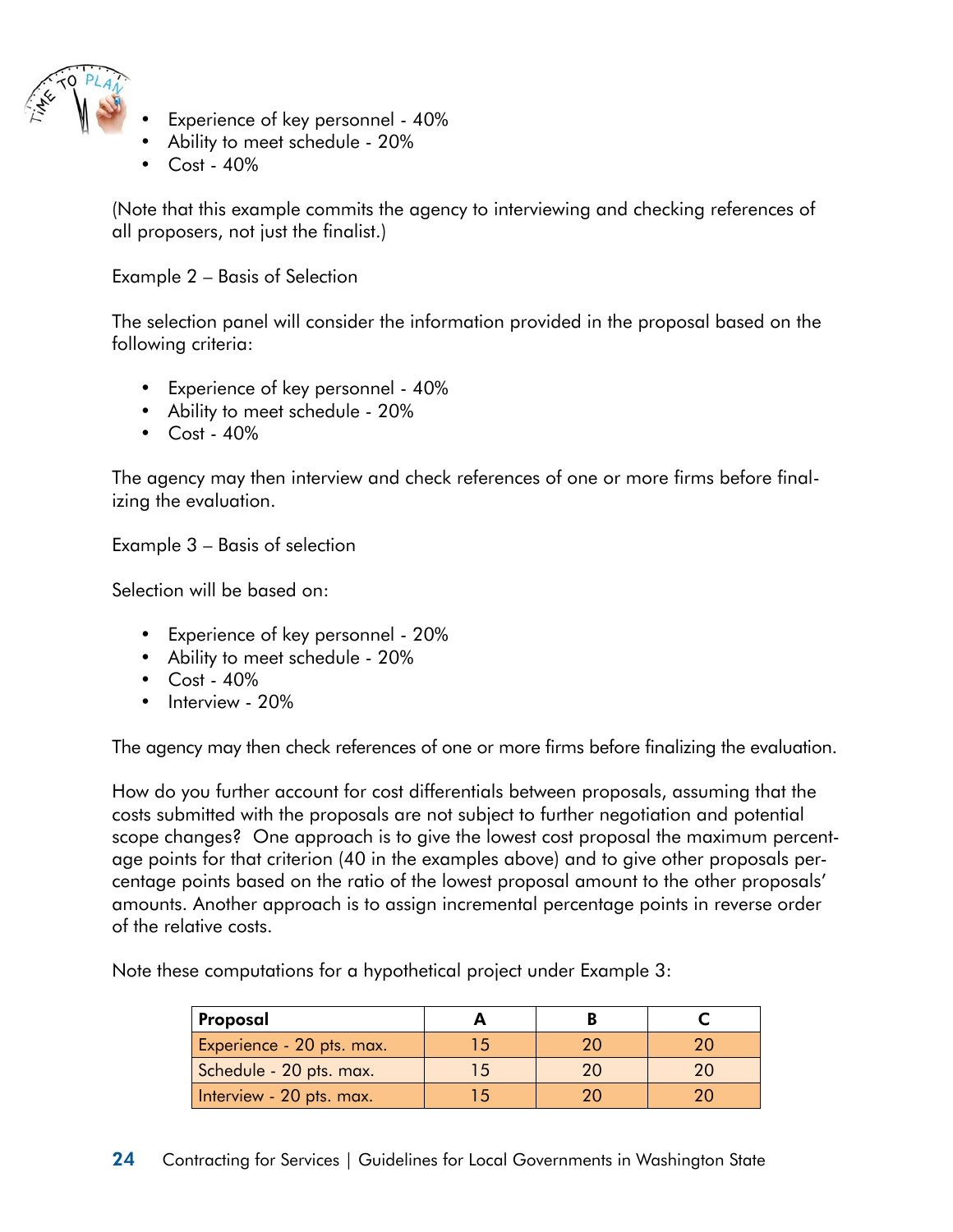

<span id="page-30-0"></span>

| Proposal costs                                      | \$135K | \$170K | \$200K |
|-----------------------------------------------------|--------|--------|--------|
| Ratio of lowest proposal to<br>actual proposal cost | 1.00   | 0.794  | 0.675  |
| Costs - 40 pts. max.                                | 40     | 32     | 27     |
| Total percentage points                             | 85     | 92     |        |

The weighted price scoring process works well when all proposers are expected to be close in price and/or a budget has been published. If price is assigned a weight significantly less than 50 percent, the quality points will control selection; quality factors are indeed the main consideration.

When assigning relative weights, consider the implications of the weights assigned by doing hypothetical proposals, as above. Consider the challenge a lower-priced proposal would have to overcome if past experience is heavily weighted. Conversely, assigning a greater weight to past experience is fully justified if the service required affects core agency operations.

When costs are not to be considered in the initial selection, the agency can use something similar to the following:

| <b>Technical Proposal</b>                  | <b>Points</b> |
|--------------------------------------------|---------------|
| Project Approach/Methodology               | 35            |
| <b>Quality of Work Plan</b>                | 35            |
| <b>Project Schedule</b>                    | 15            |
| <b>Project Deliverables</b>                | 15            |
| <b>Total Points</b>                        | 100           |
| <b>Management Proposal/Interviews</b>      | <b>Points</b> |
| <b>Project Team Structure</b>              | 30            |
| <b>Key Staff Qualifications/Experience</b> | 30            |
| Experience as a Project Team               | 20            |
| Interview/References                       | 20            |
| <b>Total Points</b>                        | 100           |
| <b>Total Points Maximum</b>                | 200           |

### Selection and Contract Negotiations

The end result of RFQ, RFP, or invitation to bid (ITB) processes in most cases will be that agency staff and/or the review committee recommend a single firm to the council/commission/board for award of a contract on terms, including price, negotiated as part of the process. The recommended firm will be the firm that provides the best value for the agency based on the combination of price and qualifications as identified in the RFP responses and/or interviews.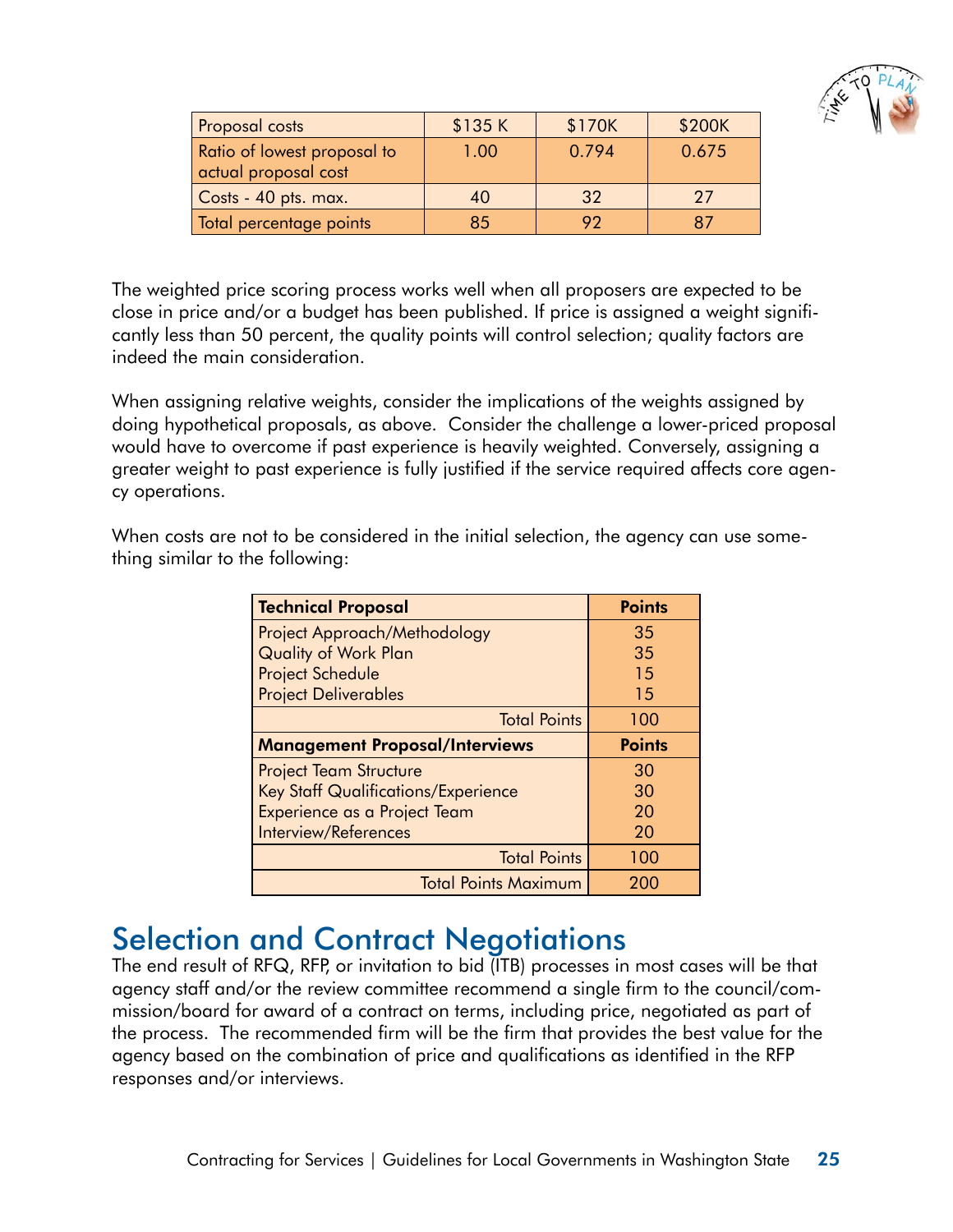Negotiations with the recommended firm include discussions to refine the scope of work, schedule, deliverables and final price, all with the objective of obtaining the best value for the agency. The agency should ensure that the final scope is consistent with the services described in the formal solicitation document.

An agency, as mentioned above, should include its standard or intended contract language in the RFP package and be prepared to defend its most cherished contract terms against proposed changes in contract language during negotiations. In particular, an agency should not simply incorporate the consultant's proposal by reference in the final contract because the proposal may include contracting provisions that conflict with the agency's standard terms and conditions. The better practice is to review an electronic version of the consultant's proposal and include in the final contract only those portions specific to the consultant's scope of services. The best practice is to integrate relevant portions of the consultant's proposal into an overall agency template scope of services to ensure that standard key tasks and deliverables are required. As a safeguard, the agency's standard contract should include an order of precedence clause, giving lower priority to the proposal as opposed to the final contract scope or agency's standard terms and conditions.

When determining whether a fee is fair and reasonable, consider such factors as:

- Risk assumed by the consultant;
- Nature of the services performed;
- Management of any sub-consultants;
- Time for performance.

When price is a major evaluation factor, an open competitive solicitation is presumed to result in competitive pricing. So long as the price proposals are all based on the same RFP scope and risk allocation, the competitive process is sufficient documentation that the price is fair and reasonable. At a minimum, adequate price competition exists if you receive two or more proposals responsive to the RFP from responsible firms competing independently.

However, if price is not a major factor, if the prices exceed the anticipated budget, if the prices reflect a wide variation, or if only one proposal is received, a price analysis should be performed. Price analysis is a process of examining and analyzing a proposed price without evaluating separate cost elements and proposed profit/fee. Methods include:

- Comparison of prior proposed prices and contract prices with current proposed prices for the same or similar end items and services in comparable quantities
- Comparison of contract pricing of other public agencies for similar scopes of services
- Application of rough yardsticks (fee per lab test or hourly fee) to highlight significant inconsistencies that warrant additional pricing inquiry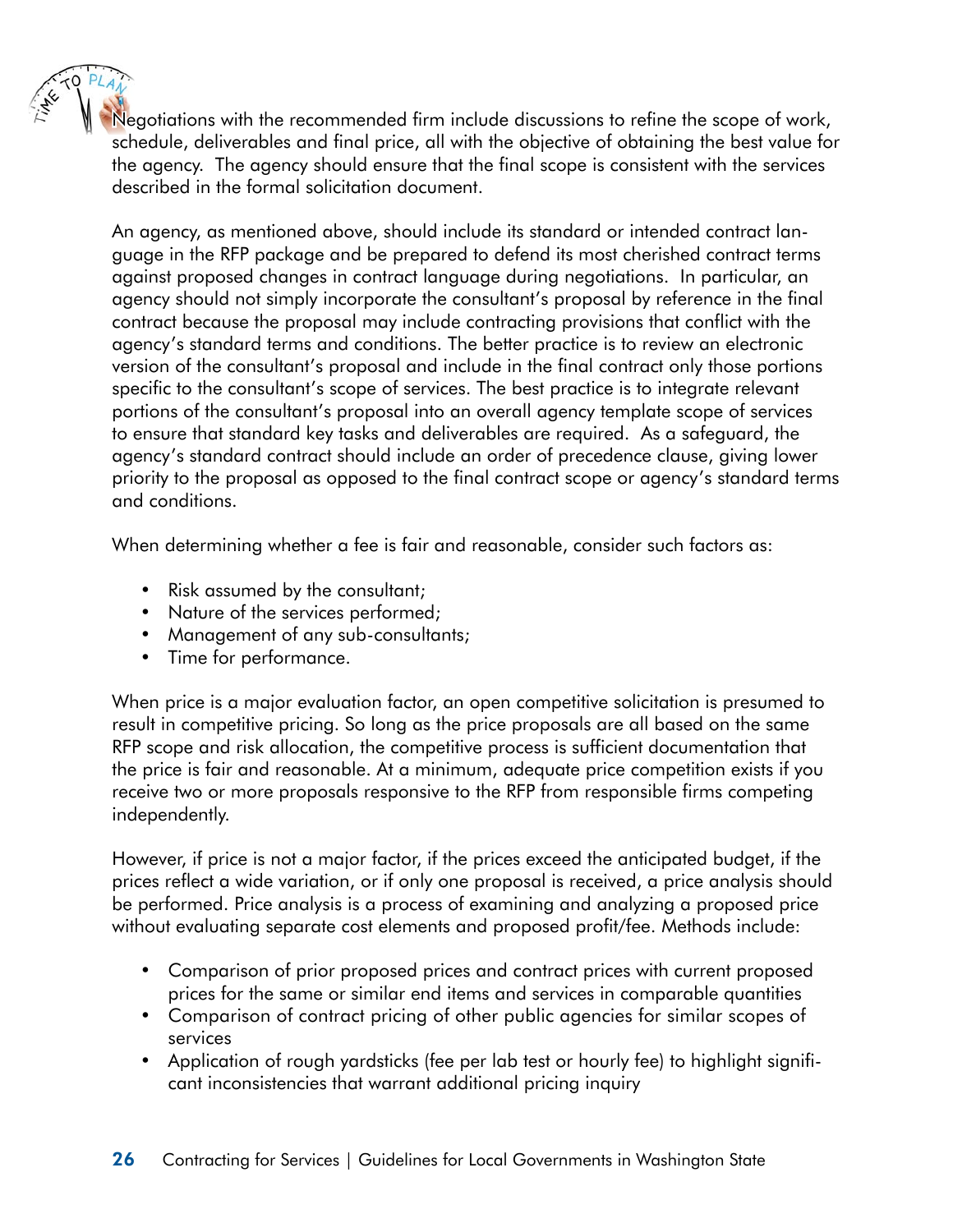

- Comparison with competitive published catalogs or lists, published market prices or commodities, similar indexes, and discount or rebate arrangements
- Comparison of proposed prices with cost estimate developed independently by the agency
- Ascertaining that the price is not set by law or regulation
- Comparison with the agency's own estimate.

In either case, the objective is a finding that the proposed price is reasonable in comparison with current or recent prices for the same or similar services procured in comparable amounts, and under comparable terms and conditions under contracts that resulted from adequate price competition.

#### **Checklist of Contract Terms**

Each contract, even if based on standard agency templates, will have a unique scope and a set of tasks and milestones, but certain terms and conditions must be included. Following is a general listing of terms that should be in a contract for services. This list should be used in conjunction with an agency's standard contract terms and condition and deference given in both cases to terms and conditions required by a funding agency.

- Representatives
- Key Personnel
- Relationship of the Parties
- Conflicts of Interest
- Records and Other Tangibles
- Ownership of Work
- Disclosure
- Tasks and Milestones
- Deliverables
- Compensation
- Payment Schedule
- Costs and Disbursements
- Indemnification
- Insurance
- Standard of Care
- Time
- Assignability
- Termination of Agreement
- Disputes
- Extent of Agreement

#### **Contract Amendments and Scope of Services Changes**

While not required by statute, agency policies should address personal service contract amendments – singly or cumulatively – that exceed a given percentage of the value of the original contract. A suggested guideline is: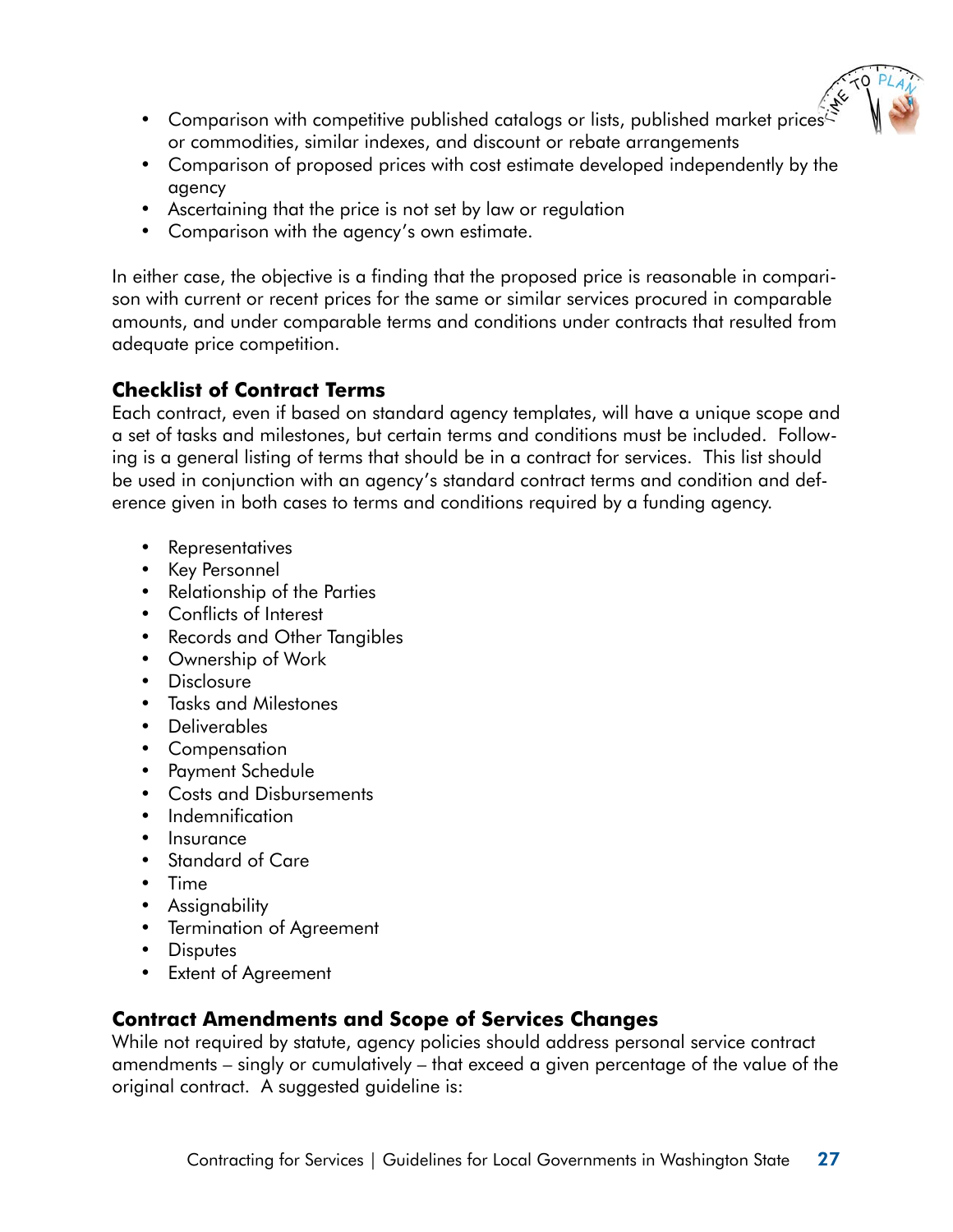<span id="page-33-0"></span>

If the value of an amendment or amendments, whether singly or cumulatively, exceeds 50 percent of the value of the original contract, the amendment must be filed with the agency's governing board and made available for public inspection prior to the proposed starting date of services under the amendment.

Similarly, agency policies should address substantial changes in the scope of work specified in the contract and additions to the scope of work specified in the formal solicitation document. A suggested guideline is:

Substantial changes in the scope of work specified in the contract or which are substantial additions to the scope of work specified in the formal solicitation document must be submitted to the agency's governing board for a determination as to whether the change warrants the work to be awarded as a new contract. This is true even if the original contract did not require governing board approval.

### Sample RFPs and Contracts

From the [Purchasing, Bidding, and Contract Management Sourcebook](http://www.mrsc.org/subjects/pubworks/sourcebook/sourcebooktoc.aspx#D) on the MRSC website:

- [City of Burien Animal Control Services RFP](http://mrsc.org/getmedia/25f0354e-54cc-484a-b162-d6b0c39caa2e/App%20D3%20-%20Burien%20Animal%20Control%20Services.aspx)
- [City of Bellevue Actuarial Services RFP](http://mrsc.org/getmedia/be7fa892-e623-4e9f-b21f-362e2b8534f0/App%20D13%20-%20Bellevue%20Acturial.aspx)
- [City of Bellevue Bond Counsel Services RFP](http://mrsc.org/getmedia/971fbfee-1f70-4e3f-803f-3fb0a3d76bfb/App%20D14%20-%20Bellevue%20Bond%20Counsel.aspx)
- [City of Bellevue Labor Relations RFP](http://mrsc.org/getmedia/c833e105-bd1e-4c2d-af2c-70a07131b93b/App%20D16%20-%20Bellevue%20Labor%20Relations.aspx)
- [City of Bellevue Tax Audit RFP](http://mrsc.org/getmedia/759da2c8-843a-43a6-84d3-d224a38bca1f/App%20D17%20-%20Bellevue%20Tax%20Audit.aspx)
- [WUTC Office Planning RFP](http://mrsc.org/getmedia/900b5aad-b9cb-43ca-934d-eaee20eee90a/App%20D21%20-%20WUTC%20Office%20space%20planning.aspx)
- [City of Olympia Tree Sidewalk Evaluation RFP](http://mrsc.org/getmedia/99ce3020-e2e5-4fd6-a2f8-40e2af8216ee/App%20D22%20-%20Olympia%20Tree-Sidewalk.aspx)
- [City of Port Angeles Corrosion Engineering and Investigations RFQ](http://mrsc.org/getmedia/8f62b005-f6b0-427f-9a54-e3733fd75eb7/App%20D23%20-%20Port%20Angeles%20RFQ.aspx)
- [City of Tumwater Public Defender RFQ](http://mrsc.org/getmedia/a317adf7-e326-4262-a00e-7239470a81c8/App%20D25%20-%20Public%20Defender%20RFP%2002-2012.aspx)
- [City of Spokane Valley Animal Control Services RFP](http://mrsc.org/getmedia/6cd6b11a-7160-4c95-a070-f60b450aa329/App%20D27%20-%20Spokane%20Valley%20Animal%20Control.aspx)

Also use the [MRSC Sample Documents Search Form.](http://www.mrsc.org/search/sampledocssearch.aspx)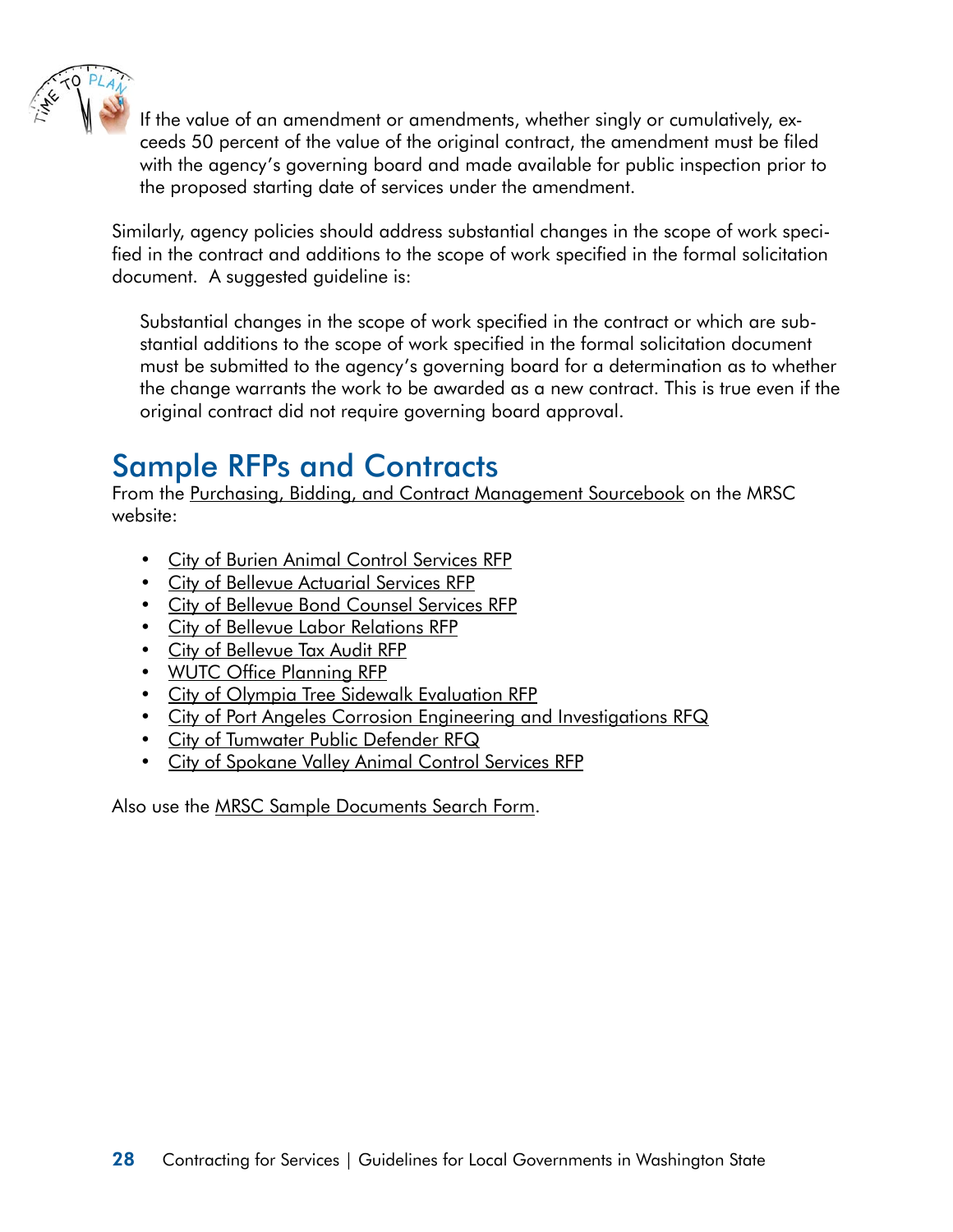# <span id="page-34-0"></span>**Contracting for Purchased Services**



### Introduction

As noted in the definition below, purchased services include a wide variety of activities. For most purchased services, the main determinant of award is price and there are no bid limits or requirements for advertising, bonds and/or retainage, or, depending on the specific facts, prevailing wages. We recommend that local agencies adopt policies that establish differing levels of solicitation processes for purchased services as described in What Level of Competitive Solicitation Should I Use?.

There are a number of purchased services, however, that hover over that thin gray line between purchased services and public works contracting (note the definitions below). Purchased service contracts require, on the whole, much less paperwork than public works contracts. If a particular contract is very near the gray line, the conservative approach is to consider it a public works contract.

# Purchased Services Definition

Purchased services are those provided by vendors for routine, necessary and continuing functions of a local agency, mostly relating to physical activities:

Repetitive, routine, or mechanical in nature:

- following established or standardized procedures
- contribute to the day-to-day business operations
- completion of an assigned and/or specific tasks
- decision-making is routine or perfunctory in nature
- may require payment of prevailing wages.

Examples include:

- delivery/courier service
- landscaping and building maintenance (janitorial)
- herbicide application service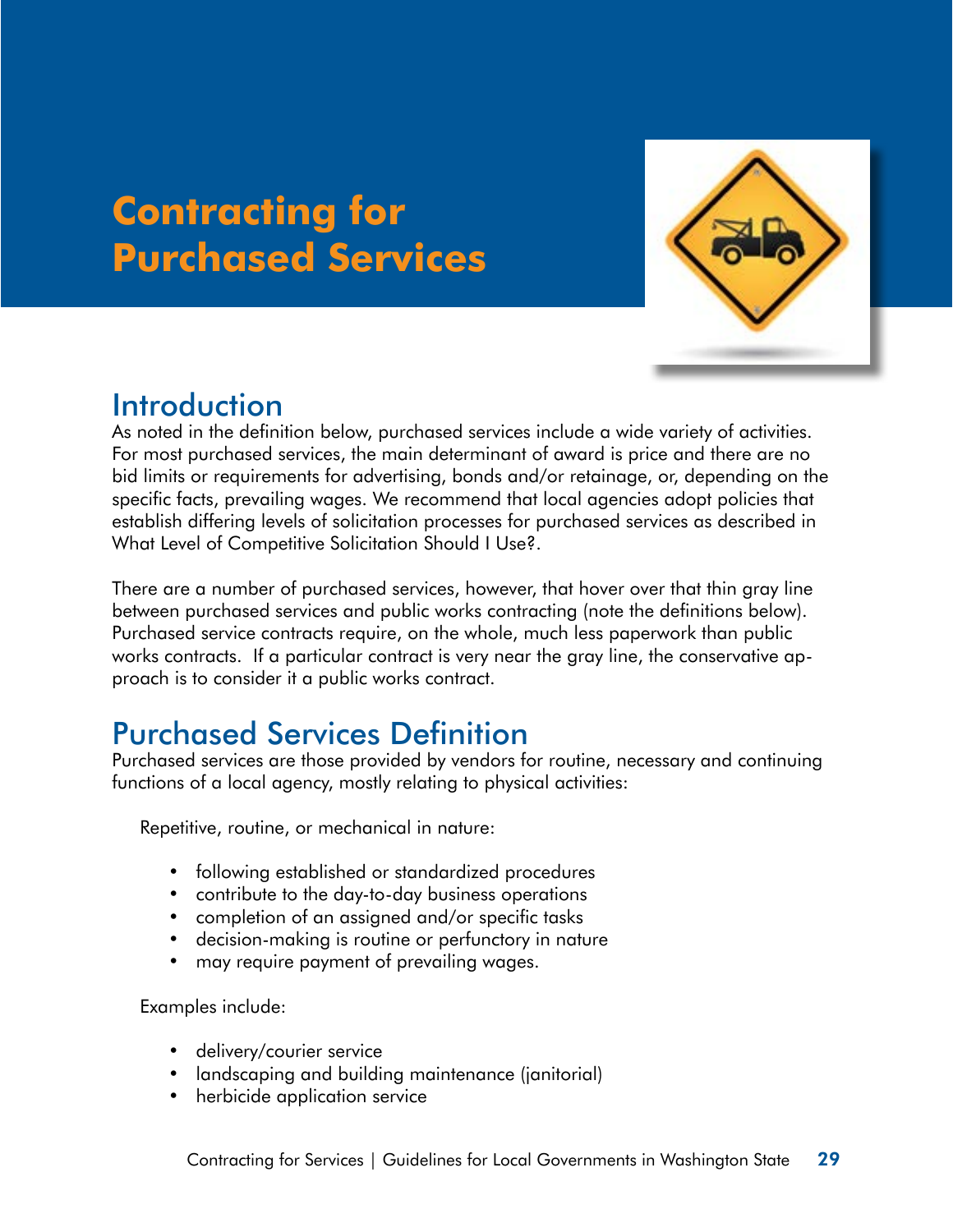<span id="page-35-0"></span>

- recycling/disposal/litter pickup service
- vehicle inspection, lubricating and repair services
- HVAC system maintenance service
- office furnishings installation, refurbishment, and repair service

# Public Works Definitions

[RCW 39.04.010](http://apps.leg.wa.gov/rcw/default.aspx?cite=39.04.010)(4): "Public work" means all work, construction, alteration, repair, or improvement other than ordinary maintenance, executed at the cost of the state or of any municipality, or which is by law a lien or charge on any property therein.

- All public works, including maintenance when performed by contract shall comply with chapter [39.12](http://apps.leg.wa.gov/rcw/default.aspx?cite=39.12) RCW.
- "Public work" does not include work, construction, alteration, repair, or improvement performed under contracts entered into under RCW [36.102.060\(](http://apps.leg.wa.gov/rcw/default.aspx?cite=36.102.060)4) or under development agreements entered into under RCW [36.102.060\(](http://apps.leg.wa.gov/rcw/default.aspx?cite=36.102.060)7) or leases entered into under RCW [36.102.060](http://apps.leg.wa.gov/rcw/default.aspx?cite=36.102.060)(8).

[WAC 296-127-010\(](http://apps.leg.wa.gov/WAC/default.aspx?cite=296-127-010)7) (for purposes of prevailing wages):

(a) The term "public work" shall include:

(i) All work, construction, alteration, enlargement, improvement, repair, and/or demolition that is executed by contract, purchase order, or any other legal agreement and that is executed at the cost of the state of Washington or of any municipality. The source of the funding shall not determine the applicability of the statute, and may include, but is not limited to, such sources as those payments made through contracts with insurance companies on behalf of the insured state or municipality;

(ii) All work, construction, alteration, enlargement, improvement, repair, and/or demolition which, by law, constitutes a lien or charge on any property of the state or of a municipality;

(iii) All work, construction, alteration, repair, or improvement, other than ordinary maintenance that the state or a municipality causes to be performed by a private party through a contract to rent, lease, or purchase at least fifty percent of the project by one or more state agencies or municipalities, pursuant to RCW [39.04.260;](http://apps.leg.wa.gov/RCW/default.aspx?cite=39.04.260)

(iv) Maintenance, except ordinary maintenance as defined by (b)(iii) of this subsection, when performed by contract. Maintenance is defined as keeping existing facilities in good usable, operational condition;

(v) Janitorial and building service maintenance as defined by WAC [296-127-023](http://apps.leg.wa.gov/WAC/default.aspx?cite=296-127-023), when performed by contract, on public buildings and/or assets; and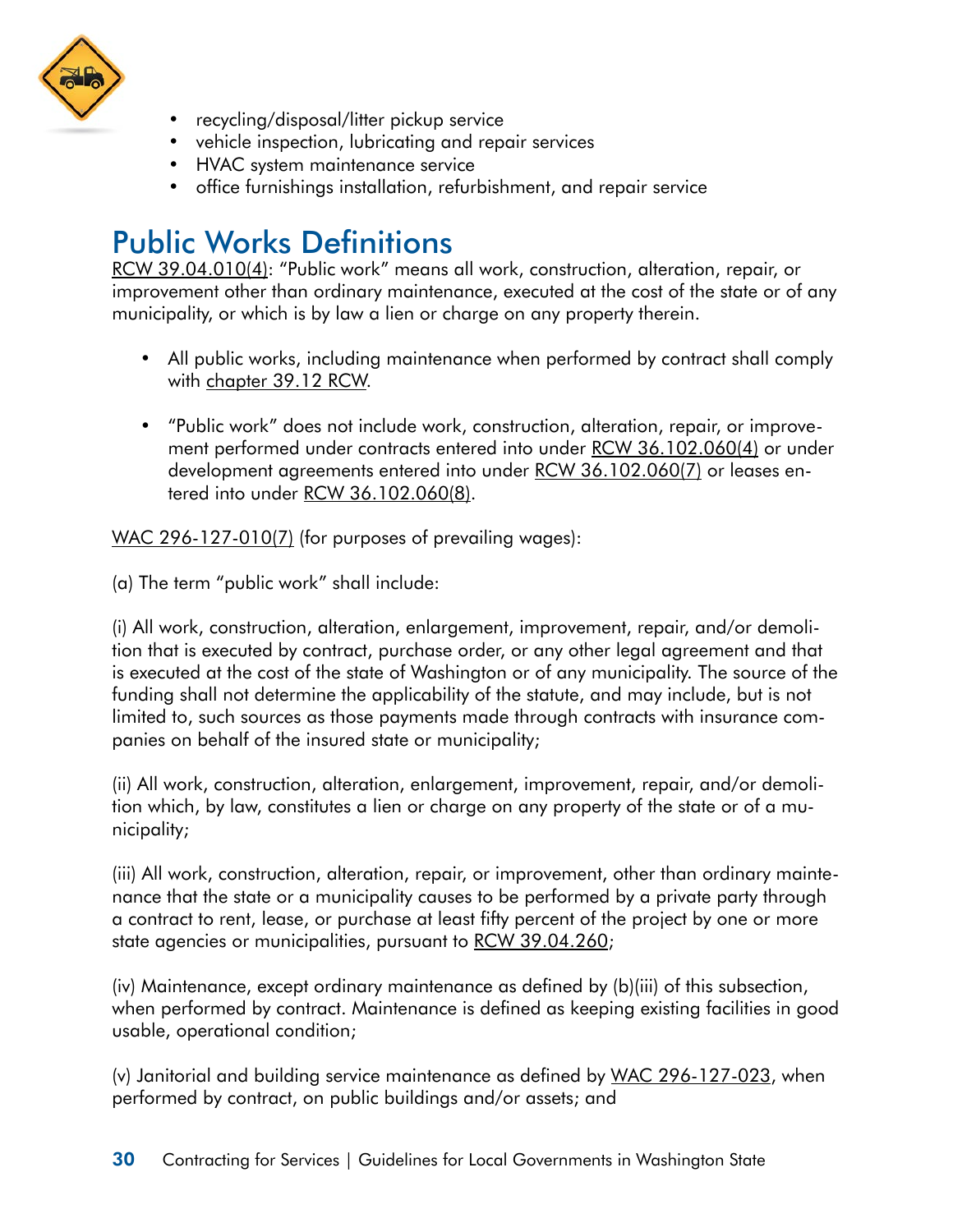

<span id="page-36-0"></span>(vi) The fabrication and/or manufacture of nonstandard items produced by contract specifically for a public works project as defined by (a)(i) through (v) of this subsection.

(b) The term "public work" shall not include:

(i) Work, construction, alteration, enlargement, improvement, repair, demolition, and/ or maintenance for which no wage or salary compensation is paid, consistent with the requirements of RCW [35.21.278;](http://apps.leg.wa.gov/RCW/default.aspx?cite=35.21.278)

(ii) The construction, alteration, repair, or improvement of any municipal street railway system;\*

(iii) Ordinary maintenance which is defined as work not performed by contract and that is performed on a regularly scheduled basis (e.g., daily, weekly, monthly, seasonally, semiannually, but not less frequently than once per year), to service, check, or replace items that are not broken; or work not performed by contract that is not regularly scheduled but is required to maintain the asset so that repair does not become necessary.\*\*

\*Comment from L&I: Please note in 1993 the definition of public work found in RCW 39.04.010 was changed to eliminate the exclusion of municipal street railway systems from the definition of public work.

\*\*Comment from L&I: Case law narrowed the definition of "ordinary maintenance" to include only work performed by in-house employees of the public entity. See *City of Spokane v. Dept. of Labor & Industries*, 100 Wn. App. 805, 810 (2000).

### Prevailing Wages and Public Works Issues

As noted above, purchased service contracts require, on the whole, much less paperwork than public works contracts. If a particular contract is very near the gray line, the conservative approach is to consider it a public works contract. What difference does this make? Note this comparison:

| <b>Public Works Contracts</b>                                        | <b>Purchased Service Contracts</b>                            |  |
|----------------------------------------------------------------------|---------------------------------------------------------------|--|
| Bid limits apply                                                     | No bid/purchasing limits                                      |  |
| Advertisement method required/specified in<br>many enabling statutes | Advertisement method not required or speci-<br>fied           |  |
| Bid and performance/payment bonds required                           | Bid and performance/payment bonds not<br>required             |  |
| Retainage required                                                   | Retainage not required                                        |  |
| Prevailing wages required                                            | Prevailing wages may be required                              |  |
| Approved Intents and Affidavits required                             | Approved Intents and Affidavits may or may<br>not be required |  |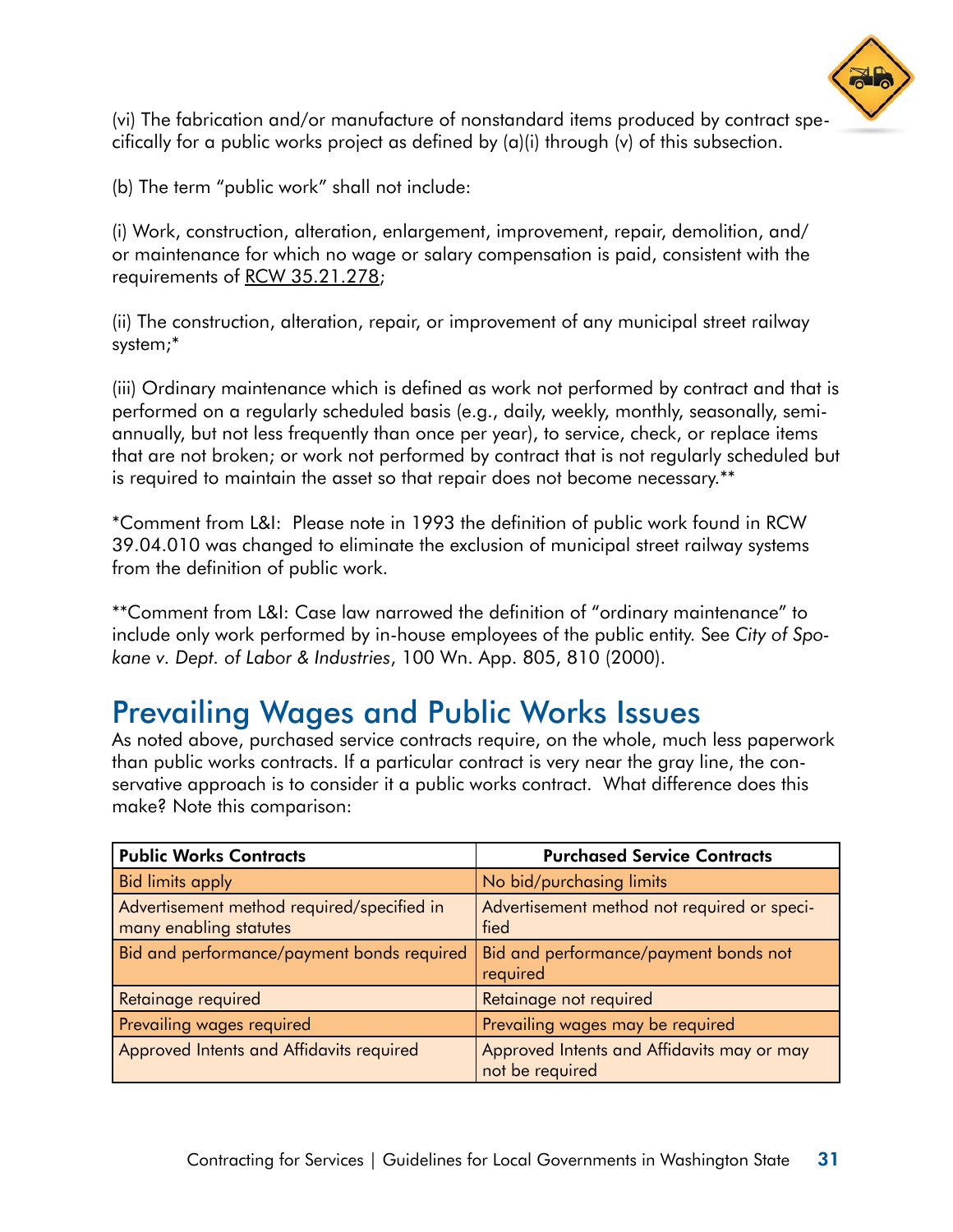

| Responsible contractor (RCW 39.04.350)<br>required                                                                     | Contractor license may or may not be required |
|------------------------------------------------------------------------------------------------------------------------|-----------------------------------------------|
| Releases from Depts. of Employment Security,<br>Revenue, and Industrial Insurance required for<br>contracts over \$35K | Releases not required                         |

Note the following table, which lists public works and purchased services that have or can have gray line issues.

We (MRSC) are reminded continually by our colleagues at the Department of Labor and Industries that the facts of any given situation may change which side of the gray line any given contract falls on, so when in doubt call L&I at (360) 902-5335 or email to [PW1@](mailto:PW1@Lni.wa.gov) [Lni.wa.gov](mailto:PW1@Lni.wa.gov).

You may also wish to browse L&I's [Prevailing Wage Policies & Determinations](http://www.lni.wa.gov/TradesLicensing/PrevWage/Policies/default.asp) page.

#### Examples Distinguishing Public Works from Purchased Services

| Subject to Both Bid Laws and<br><b>Prevailing Wages (Public</b><br><b>Works)</b> | <b>Subject to Prevailing Wages</b><br>Only          | Not Subject to Bid Laws or<br><b>Prevailing Wages</b> |
|----------------------------------------------------------------------------------|-----------------------------------------------------|-------------------------------------------------------|
| <b>HVAC Maintenance</b>                                                          |                                                     | Remote HVAC Monitoring/<br>Adjustment                 |
|                                                                                  | <b>Building Maintenance Services</b>                |                                                       |
| <b>Construction Site Sweeping</b>                                                | <b>Street Sweeping</b>                              |                                                       |
| Landscaping/Construction<br>Maintenance                                          | Groundskeeping (1)                                  |                                                       |
| Tree Removal and Disposal (2)                                                    |                                                     | <b>Tree Removal and Disposal</b><br>(2)               |
| Tree Trimming, Removal, and<br>Disposal under Power Lines                        | Traffic Control (Flagging)(6)                       | Moving Services (3)                                   |
| <b>Street/Road Striping</b>                                                      |                                                     | Furniture Delivery (3)                                |
| Elevator Repairs (4)                                                             | Fire Extinguisher Inspection<br>and Replacement (7) | Elevator Inspection (4)                               |
| Electrical, Plumbing & Painting                                                  |                                                     |                                                       |
| Vactoring, Sewer/Storm Sewer<br>Cleaning                                         |                                                     |                                                       |
| <b>Building Generator Repair and</b><br>Maintenance                              |                                                     | Mobile Generator Repair and<br>Maintenance            |
| <b>Shoveling Snow off Building</b><br>Roof                                       |                                                     | <b>Snowplowing in Streets</b>                         |
| Snowplowing at a PW Construc-<br>tion Site                                       |                                                     |                                                       |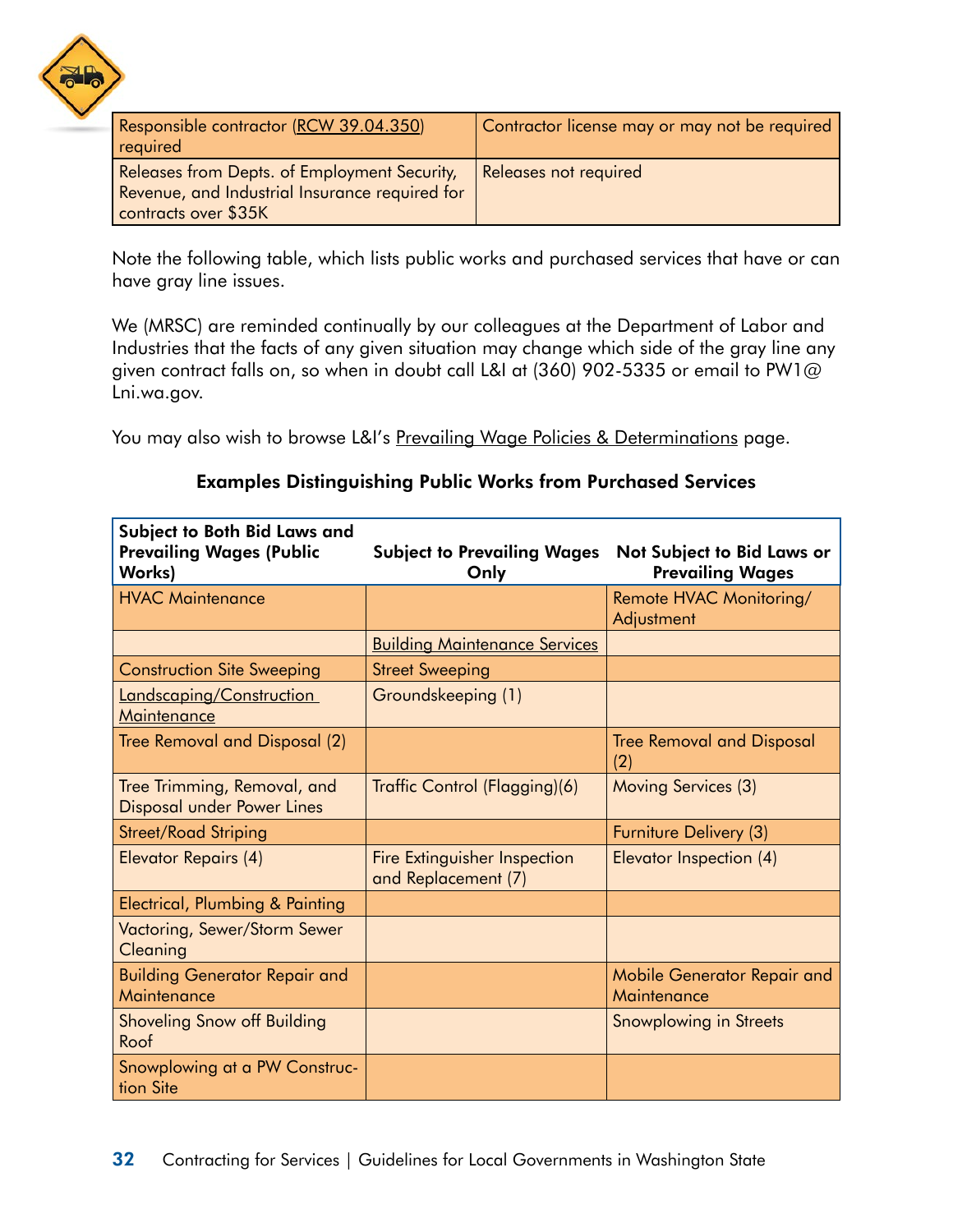

| <b>Transfer Station Repair or Main-</b><br>tenance |                                                              | <b>Garbage Collection/Disposal</b><br>Recycling |
|----------------------------------------------------|--------------------------------------------------------------|-------------------------------------------------|
|                                                    | Construction Staking (5)                                     |                                                 |
|                                                    | Potholing, Drilling for Geo-<br>technical Investigations (5) |                                                 |

(1) Groundskeeping is litter control, sidewalk cleaning, lawn mowing, etc. – not landscaping maintenance/ construction.

(2) Tree removal and trimming as part of a public works contract is subject to both prevailing wages and bid laws. Tree removal and trimming in parks is maintenance, subject to prevailing wages at least, and bid laws, conservatively.

Tree removal and trimming in conservation areas or for timber sales are probably not subject to either prevailing wages or bid laws, as such work may be considered silviculture.

Call L&I at (360) 902-5335, as the determination in each case is very fact-specific.

(3) If moving and/or furniture delivery and installation require attachment to the building structure, prevailing wages are required.

(4) A contract solely for inspection (which is rare) is a purchased service. But when you add maintenance and repairs, then it becomes subject to bid laws and prevailing wages.

(5) Construction staking, whether under contract to the agency or contractor, is subject to prevailing wages. (Look at Prevailing Wage Determination [07292011](http://www.lni.wa.gov/TradesLicensing/PrevWage/files/Policies/RequirementsForSurveying.pdf).) Potholing and drilling for subsurface geotechnical investigations, whether under contract to the agency or professional services firm, is subject to prevailing wages.

(6) Many agencies have contracts with companies to provide flagging (traffic control) services for their inhouse crews as they perform maintenance activities. If such work is not ordinary maintenance as described above, then the cost of flagging must be considered in a determination of whether the agency can do the work with its own forces (below bid limits) or must contract for the work.

(7) Look at prevailing wage determination [03102009.](http://www.lni.wa.gov/TradesLicensing/PrevWage/files/Policies/FireExtinguishers-SprinklerFittersFinalPolicy.pdf)

#### **Q&A Examples**

QWhat is the difference between "Construction Street Sweeping" and "Street Sweeping"?

AConstruction street sweeping is sweeping done in conjunction with a public works construction contract. Street sweeping is when an agency contract with a private company to sweep its streets on a regular basis. Note this recent inquiry response:

We have a bid out for street sweeping services in 2013. A business who would like to bid is on the MRSC roster and is registered with DOR and ESD but does not have a contractor's license. Does street sweeping require someone with a contractor's license?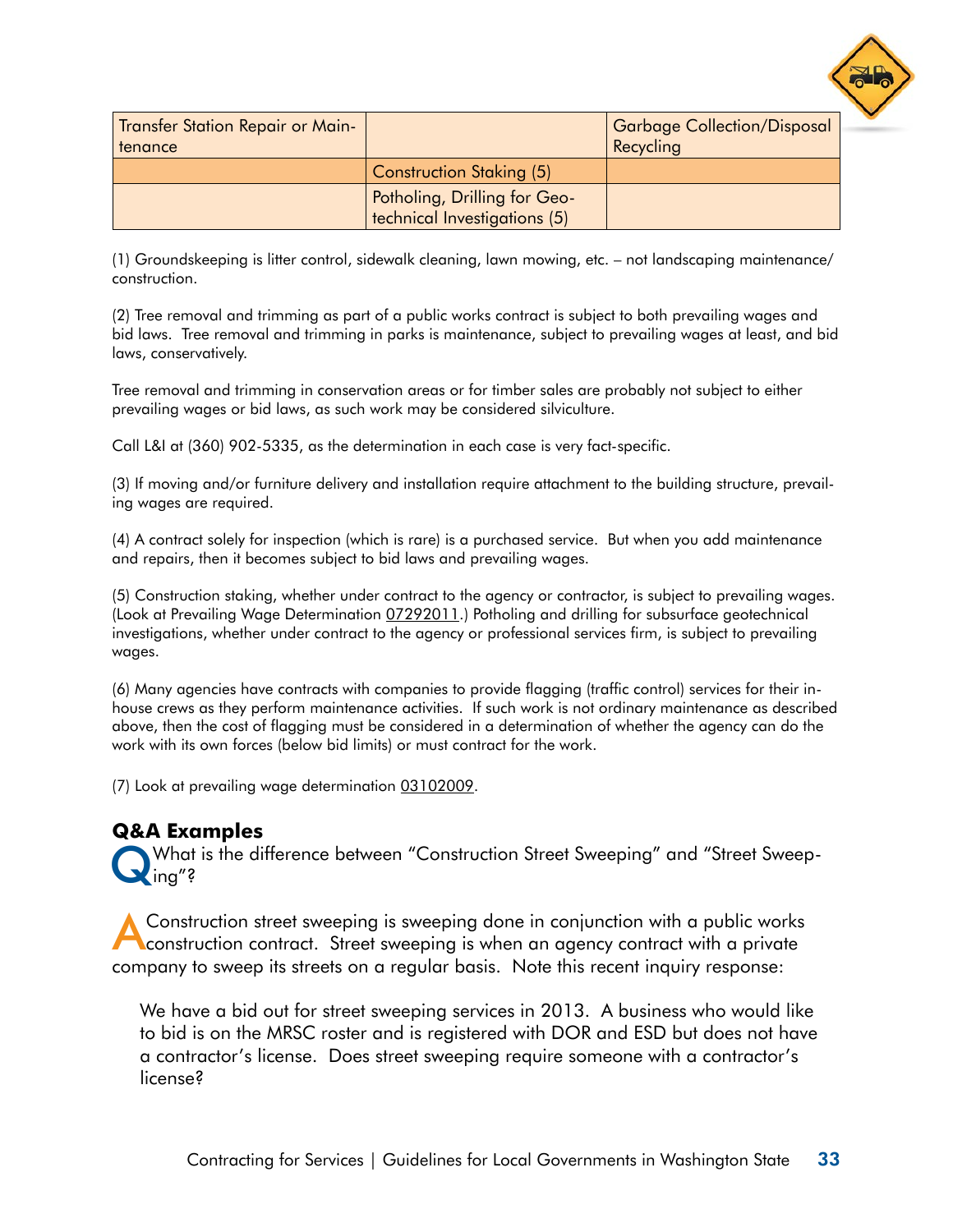

Street sweeping is one of those really strange animals. It is a purchased service – not a public works – so no retainage or Notices of Completion (NOC) for DOR, L&I Industrial Insurance, or ESD are required. However, prevailing wages are required per [WAC 296-127-01393](http://apps.leg.wa.gov/WAC/default.aspx?cite=296-127-01393) (Street sweepers (nonconstruction), so intents and affidavits are required.

Note this response from Laura Herman at L&I:

"We have a significant volume of prevailing wage work that does not require a contractor registration. Examples include trucking and janitorial work. Landscape maintenance that only involves mowing type activities would not require a contractor registration but that answer changes the second the Landscape company starts planting plants or removing trees.

Chapter 18.27 RCW is the contractor registration statute. The best contact here at L&I for contractor registration questions is Bruce Springer, (360) 902- 4768. RCW [18.27.020](http://apps.leg.wa.gov/rcw/default.aspx?cite=18.27.020) requires contractors to register with the department. RCW [18.27.010\(1\)](http://apps.leg.wa.gov/rcw/default.aspx?cite=18.27.010) defines "contractor" for purposes of the contractor registration statute.

As I understand this street sweeper question, the Street Sweepers (non-construction), WAC 296-127-01393 that perform routine street and parking lot sweeping not related to any construction activity, do not require a contractor registration. However, a change in facts can change that answer. For example, a Power Equipment Operator (WAC 296-127-01354) operating a street sweeper to pick up the road grindings from a repaving project is part of a project that is altering or improving real property and does need to have a contractor registration.

When we receive an Intent that does not have a contractor registration, it is flagged for attention in the processing. Our processing staff would look at what work is being performed and ask the contractor compliance program for help if the answer is not obvious. In the event of forms that should have a contractor registration but the contractor is not actually registered (we check) will be referred to contractor registration for compliance action."

What about snowplowing a street? Shoveling snow off a roof? Shoveling sidewalks by hand?

- A• A contract for snowplowing streets and roads is a purchased service, service not subject to bid laws, and not subject to the prevailing wage law since it is not a contract for "construction, reconstruction, maintenance or repair" as those words are used in RCW 39.12.030.
	- A contract for shoveling snow off a roof is maintaining the asset (the building) and is subject to prevailing wages and bid laws as applicable.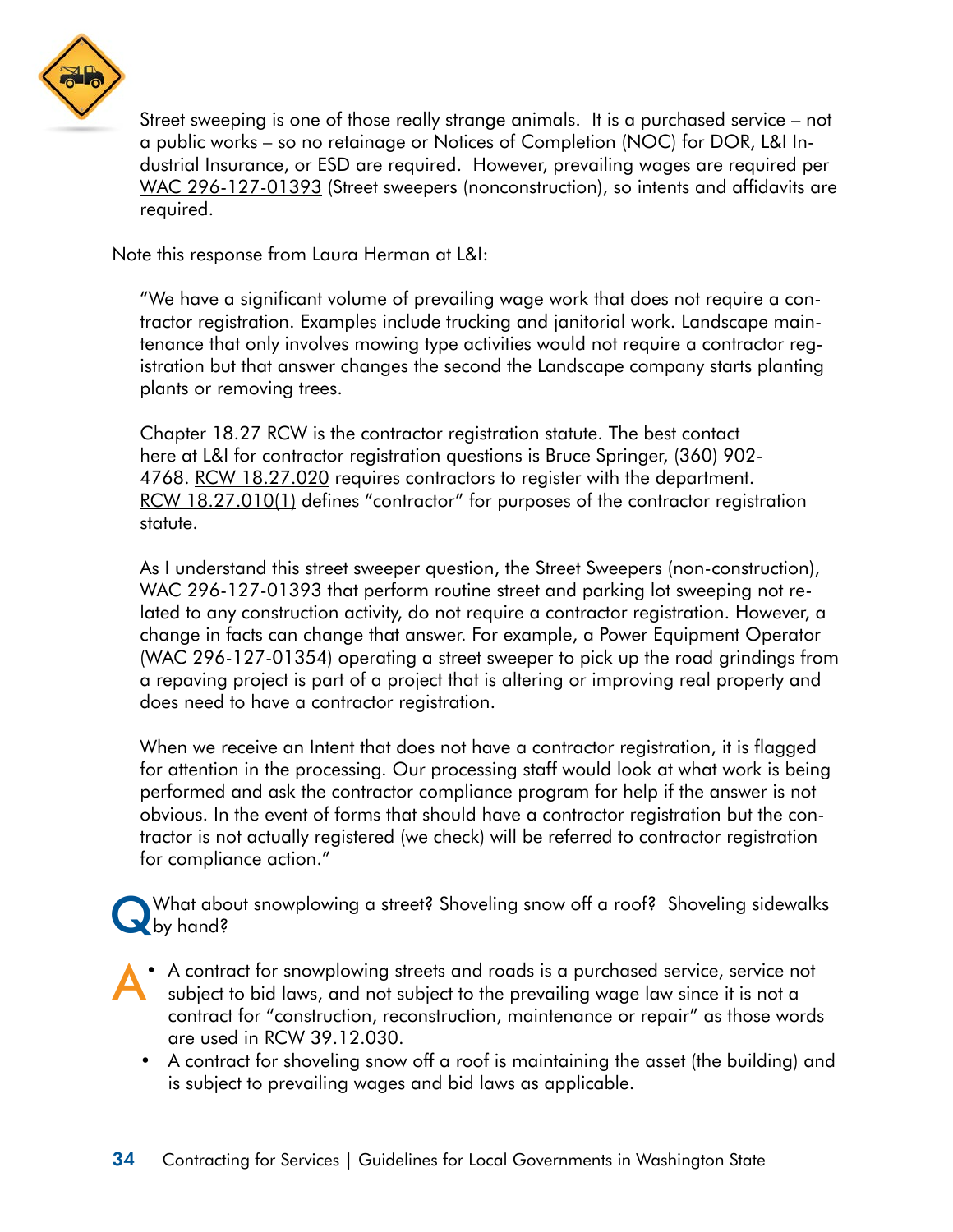

<span id="page-40-0"></span>• A contract for shoveling sidewalks by hand is a purchased service not subject to prevailing wages or bid laws since it is not a contract for "construction, reconstruction, maintenance or repair" as those words are used in RCW 39.12.030.

#### Solicitation and Evaluation of Bids and Proposals **Straightforward Purchased Service Contracts**

Solicitation of a purchased service is normally very straightforward. An agency:

- determines the need for such service;
- develops specifications for the performance and frequency of the services;
- establishes minimum qualifications that the service contractor must meet (financial capability, experience, language skills, licenses, equipment, etc.); and
- develops a bid form and other elements of an invitation to bid (ITB).

A reasonable time is given for prospective bidders to respond, bids are opened, and the contract is awarded to the qualified bidder with the lowest price for the services. The exact process varies with the size and complexity of the contract for services as noted in What Level of Competitive Solicitation Should I Use?.

#### **Public Works Contracts to Which Both Bid Laws and Prevailing Wages Apply**

If your contract is a "gray line" public works contract to which both bid laws and prevailing wages apply, as discussed above in Prevailing Wages and Public Works Issues, an agency should use processes and contract documents that closely mimic those for public works projects. This means that ITBs for these services must address the following common public works requirements:

- a statement that prevailing wage are required and a link to the appropriate set of wage rates; *(Where the link to the L&I web site is used, please state the effective date, the county, and any other information necessary to look up the correct rates (the link alone is insufficient.)*
- a statement that sales and use taxes are applicable (or not) and the rate to be applied;
- a statement that the contractor must meet the mandatory bidder responsibility criteria of [RCW 39.04.350\(1\)](http://apps.leg.wa.gov/rcw/default.aspx?cite=39.04.350);
- a statement that the contractor must meet supplemental bidder responsibility criteria (financial capability, experience, language skills, licenses, equipment, etc.) established in accordance with [RCW 39.04.350\(2\);](http://apps.leg.wa.gov/rcw/default.aspx?cite=39.04.350)
- the need (or not) for a bid bond and the amount thereof;
- the need (or not) for sealed written bids and the due date thereof;
- the need (or not) for public bid opening and the time, place, and date;
- the need for performance/payment bonds per [chapter 39.08 RCW;](http://apps.leg.wa.gov/rcw/default.aspx?cite=39.08) and
- a statement that retainage will be withheld.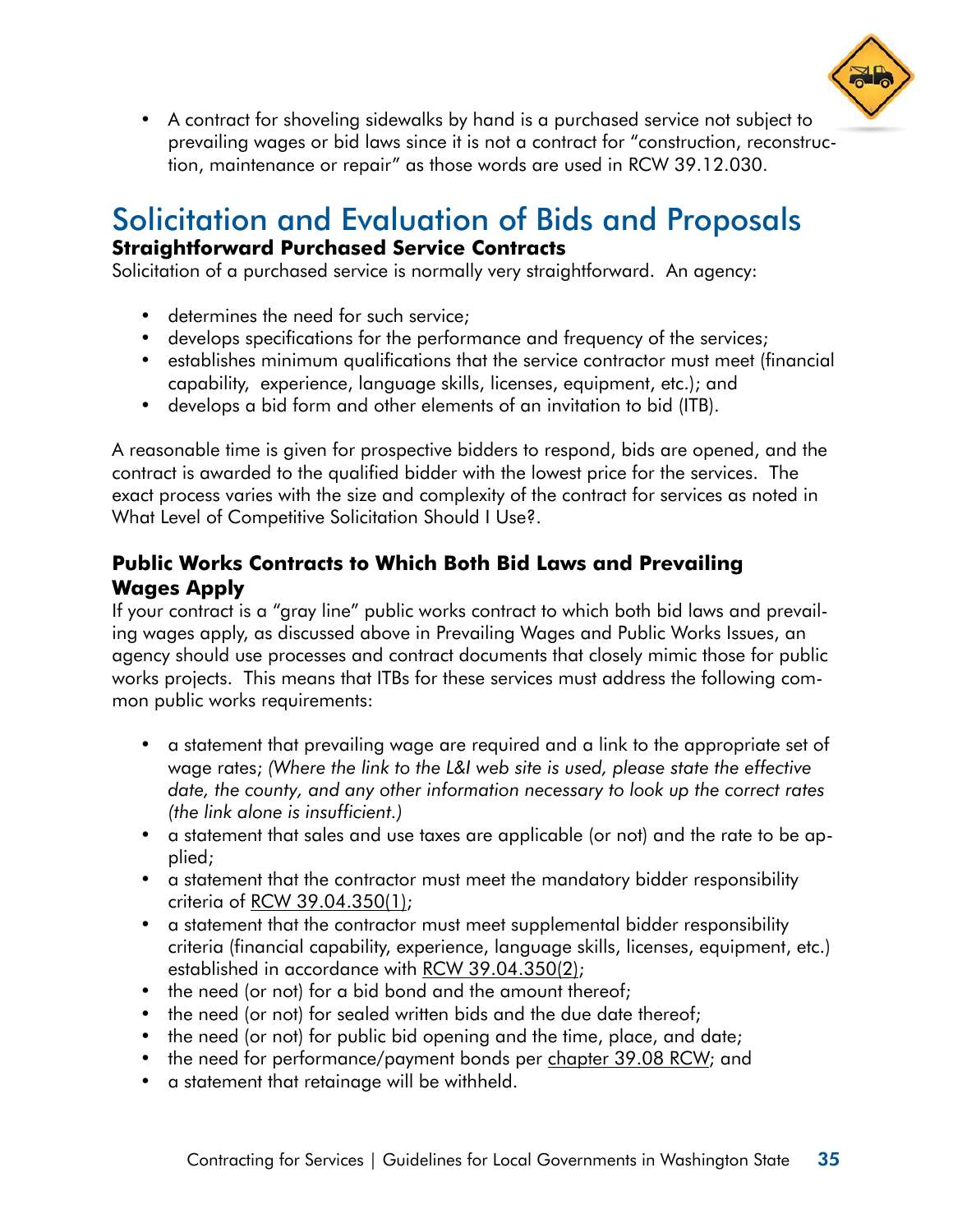<span id="page-41-0"></span>

An agency must consider whether it can simply ask for informal bids (quotes), or if it can use a small works roster process, or if it must advertise in its official newspaper in accordance with competitive bidding requirements, if any, applicable to that agency. Also, some agencies are required to (by statute or agency policy) to have the contract awarded by its council/commission/board.

#### **Purchased Service Contracts to Which Only Prevailing Wages Apply**

If the purchased service is one of the "gray line" services that require prevailing wages only, as discussed above in Prevailing Wages and Public Works Issues, ITBs (or RFPs in some cases) for these services must address the following:

- a statement that prevailing wage are required and a link to the appropriate set of wage rates; *(Where the link to the L&I web site is used, please state the effective date, the county, and any other information necessary to look up the correct rates (the link alone is insufficient.)*
- a statement that sales and use taxes are applicable (or not) and the rate to be applied;
- a statement that retainage will be (or will not be) withheld;
- the need (or not) for sealed written bids and the due date thereof;
- the need (or not) for public bid opening and the time, place, and date;
- the need (or not)for performance/payment bonds per [chapter 39.08 RCW;](http://apps.leg.wa.gov/rcw/default.aspx?cite=39.08)
- specifications for the performance and frequency of the services; and
- minimum qualifications that the service contractor must meet (financial capability, experience, language skills, licenses, equipment, etc.).

A reasonable time is given for prospective bidders to respond, bids are opened, and the contract is awarded to the qualified bidder with the lowest price for the services. The exact process varies with the size and complexity of the contract for services as noted in What Level of Competitive Solicitation Should I Use?.

# Sample ITBs, RFPs and Contracts

Straightforward Purchased Service Contracts

- [City of Bonney Lake Utility Bill Printing RFP](http://mrsc.org/getmedia/79f5f308-2060-4016-8532-7f873a280d22/App%20D12%20-%20Bonney%20Lake%20Utility%20Billing.aspx)
- [City of Bellingham Fleet Vehicle Towing RFP](http://mrsc.org/getmedia/517aaf7d-a30f-4297-b428-7450d7a362c0/App%20D18%20-%20Bellingham%20towing.aspx)
- [City of Tacoma Trailer Repair and Service RFP](http://mrsc.org/getmedia/c4e2c854-e8fe-4217-be7e-231aab594a96/App%20D19%20-%20Tacoma%20Trailer%20Repair%20and%20Services.aspx)
- [City of Longview Bus Painting](http://mrsc.org/getmedia/8af9f3d8-6573-4f51-bc95-5f9cf8611c01/App%20D24%20-%20Longview%20Bus%20Painting.aspx)
- [City of Spokane Valley Animal Control Services RFP](http://mrsc.org/getmedia/6cd6b11a-7160-4c95-a070-f60b450aa329/App%20D27%20-%20Spokane%20Valley%20Animal%20Control.aspx)
- [City of Yakima Snow Removal ITB](http://mrsc.org/getmedia/2c87b4b4-a767-4e71-957f-da3bf467274b/App%20D6%20-%20City%20of%20Yakima%20Snow%20Removal%20RFB.aspx)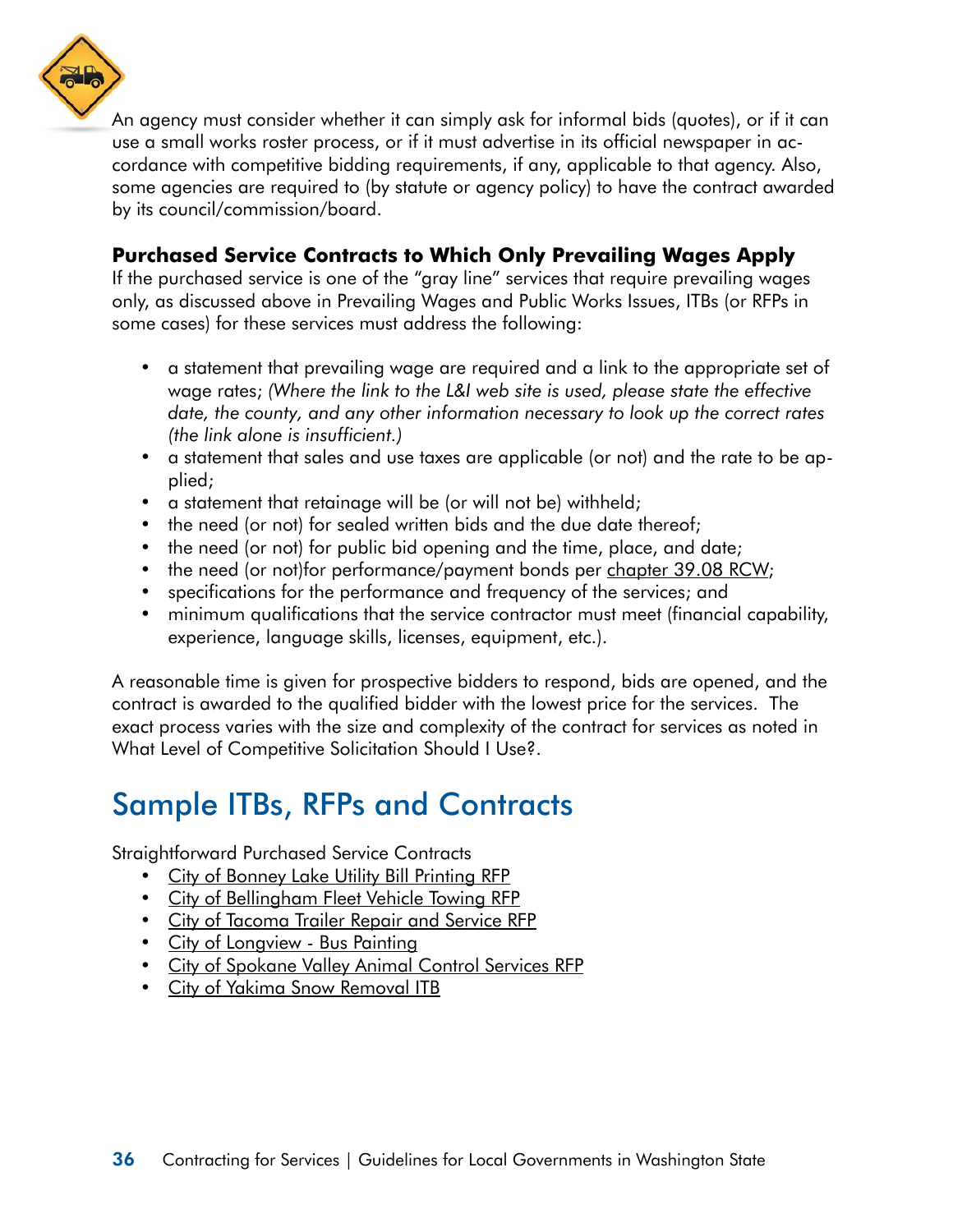

Public Works Contracts to Which Both Bid Laws and Prevailing Wages Apply

- [City of Vancouver Sewer TV and Cleaning ITB](http://mrsc.org/getmedia/bcdd767b-ec9d-4789-8896-fb57e6d993e5/App%20D1%20-%20City%20of%20Vancouver%20Sewer%20TV%20and%20Cleaning%20RFB.aspx)
- [City of Vancouver Tree Pruning Services ITB](http://mrsc.org/getmedia/1ed7241e-f337-42ab-b4dd-d8e1da1bbe34/App%20D2%20-%20City%20of%20Vancouver%20Tree%20Pruning%20Services%20RFB.aspx)
- [City of La Center Landscape Maintenance Services ITB](http://mrsc.org/getmedia/e7280d33-db71-4472-bea3-592c9cdc5172/App%20D20%20-%20La%20Center%20Landscape%20Bid.aspx)
- [City of Renton Landscape Maintenance RFP](http://mrsc.org/getmedia/b83c010c-cbd2-4dde-bc8b-301cfcbc07bf/App%20D26%20-%20Renton%20Landscape%20RFP.aspx)
- [City of Mercer Island Landscape Maintenance Services RFP](http://mrsc.org/getmedia/45604705-2d0e-4035-a783-b03b93f148ed/App%20D30%20-%20Mercer%20Island%20Landscape%20RFP.aspx)
- [City of Snoqualmie Landscape Maintenance RFP](http://mrsc.org/getmedia/c59dc598-def4-4126-9602-a0908200920e/App%20D31%20-%20Snoqulmie%20Landscape%20Bid.aspx)
- [City of Federal Way Landscape ITB](http://mrsc.org/getmedia/ba2c041d-24da-4dbd-93aa-f5eab2e5a842/App%20D32%20-%20Federal%20Way%20Landscape%20RFB.aspx)

Purchased Service Contracts to Which Only Prevailing Wages Apply

- [City of Shoreline Street Sweeping Contract ITB](http://mrsc.org/getmedia/73dc5e14-f1f9-4725-a621-54a8d60497cf/App%20D4%20-%20City%20of%20Shoreline%20Street%20Sweeping%20Contract%20RFB.aspx)
- [City of Bellevue Janitorial Services RFP](http://mrsc.org/getmedia/078c2ec3-bc2b-4d8f-8e07-c89cd9ceb943/App%20D15%20-%20Bellevue%20Janitorial.aspx)
- [Sno-lsle Libraries Custodial Services ITB](http://mrsc.org/getmedia/5690b84f-ef14-4f37-ba4f-297e0f0a76b3/App%20D29%20-%20Sno-Isle%20Custodial.aspx)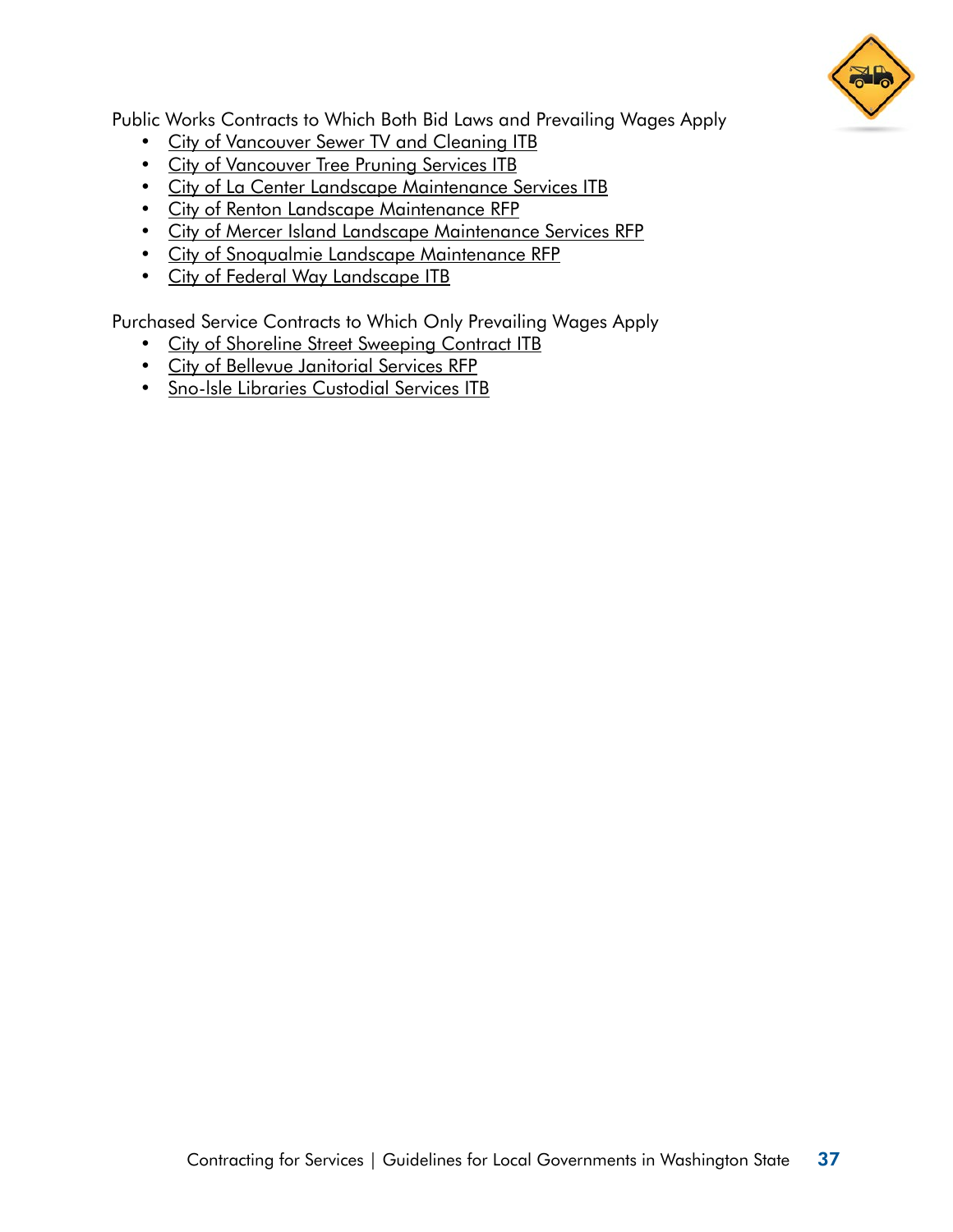# <span id="page-43-0"></span>**What Concerns Should I Have About Ethics and Unfair Labor Practices?**

# Organizational Conflicts of Interest

An organizational conflict of interest exists when the services to be performed by a provider may, without some restrictions on future participation by the provider in additional contracting activities, result in an unfair competitive advantage to the provider or impair its objectivity in performing the services. As examples:

- A consultant paid to identify software solutions recommends only those software systems it is certified to install.
- A consultant is paid to design a system and then proposes to install the system.
- A firm providing audit services recommends follow-on management improvements to be provided by a related entity.

#### Practice Tip –

In your request for proposals (RFP) address possible follow-on work and whether the selected provider will be precluded from performing the follow-on work. This will allow providers to determine which portions of the work will afford it the best business opportunity. If the agency wants the flexibility to have the same firm that designed the solution to install the solution, write the RFP to include installation within the scope of possible, but not guaranteed, services.

### Personal Conflicts of Interest

Local government agencies are subject to the "Code of Ethics for Municipal Officers" in [chapter 42.23 RCW.](http://apps.leg.wa.gov/rcw/default.aspx?cite=42.23) "Municipal officer" is defined in [RCW 42.23.020\(](http://apps.leg.wa.gov/rcw/default.aspx?cite=42.23.020)2) to include "all elected and appointed officers of a municipality, together with all deputies and assistants of such an officer, and all persons exercising or undertaking to exercise any of the powers or functions of a municipal officer."

Briefly, the Code prohibits a municipal officer from having a beneficial (financial) interest in a contract made by or under the municipal officer's supervision or for the benefit of his or her office. [RCW 42.23.030.](http://apps.leg.wa.gov/rcw/default.aspx?cite=42.23.030) Contracts made in violation of this statutory conflict of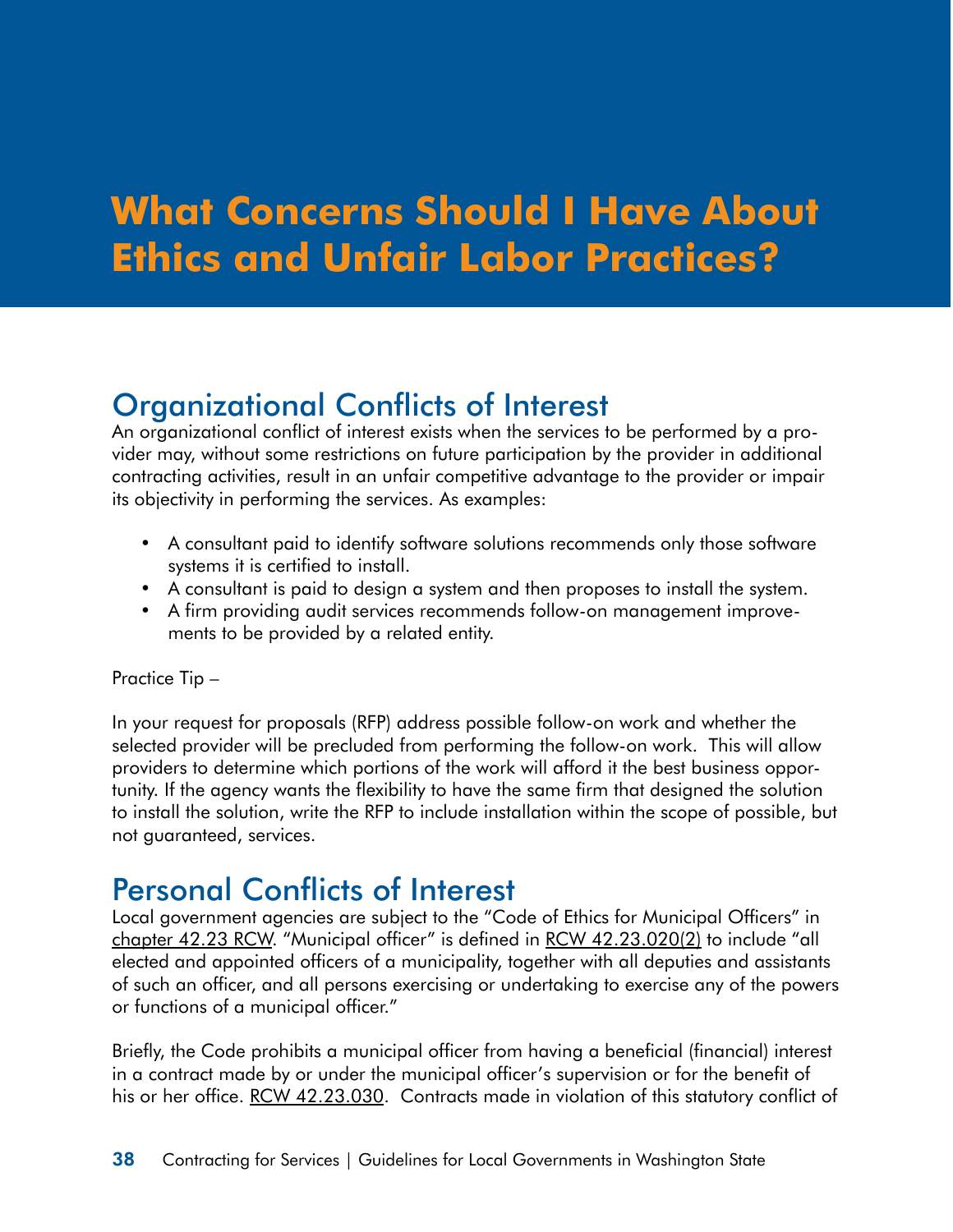interest law are void. [RCW 42.23.050](http://apps.leg.wa.gov/rcw/default.aspx?cite=42.23.050). Certain interests in contracts are deemed "remote interests" and are not prohibited; however, an official with a remote interest must not participate in selecting the contractor. [RCW 42.23.040.](http://apps.leg.wa.gov/rcw/default.aspx?cite=42.23.040)

The Code's conflict of interest prohibition contains several exemptions, including one applicable to most local government agencies:

"The letting of any other contract in which the total amount received under the contract or contracts by the municipal officer or the municipal officer's business does not exceed one thousand five hundred dollars in any calendar month." RCW [42.23.030\(6\)](http://apps.leg.wa.gov/rcw/default.aspx?cite=42.23.030).

[Except, note RCW 42.23.030(6)(d): The exceptions provided in this subsection (6) do not apply to:

(i) A sale or lease by the municipality as the seller or lessor;

(ii) The letting of any contract by a county with a population of one hundred twentyfive thousand or more, a city with a population of ten thousand or more, or an irrigation district encompassing more than fifty thousand acres; or

(iii) Contracts for legal services, except for reimbursement of expenditures.]

However, an agency officer should not participate in any decision to award a contract to him/herself that is subject to this exemption. See [RCW 42.23.030](http://apps.leg.wa.gov/rcw/default.aspx?cite=42.23.030) for other procedural requirements. For more information on statutory conflicts of interest, see the MRSC webpage titled [Conflicts of Interest.](http://mrsc.org/Subjects/Legal/conflict/conflweb.aspx)

The Code also identifies for municipal officers certain "prohibited acts":

- Using his or her position to obtain special privileges;
- Accepting any compensation, gratuity, or reward from a source other then the employing municipality in connection with the officer's duties;
- Engaging in a business or professional activity that the officer might reasonably expect would induce him or her to disclose confidential information gained by virtue of his or her official position; and
- Disclosing confidential information or using such information for personal gain. [RCW 42.23.070](http://apps.leg.wa.gov/rcw/default.aspx?cite=42.23.070).

#### Practice Tip –

Agencies should provide clear guidance to their employees and commissioners by adopting a detailed code of ethics. The code of ethics, among other things, should address participation by agency staff in provider-sponsored seminars and post-agency employment with providers performing services for agencies. The Port of Seattle's [code of ethics](https://www.portseattle.org/sites/default/files/2018-03/Resolution_No_3681.PDF) provides a detailed example. Other examples are available from the National Institute of [Governmental Purchasing, Inc. \(NIGP\)](https://www.nigp.org/home/about-nigp/code-of-ethics) website.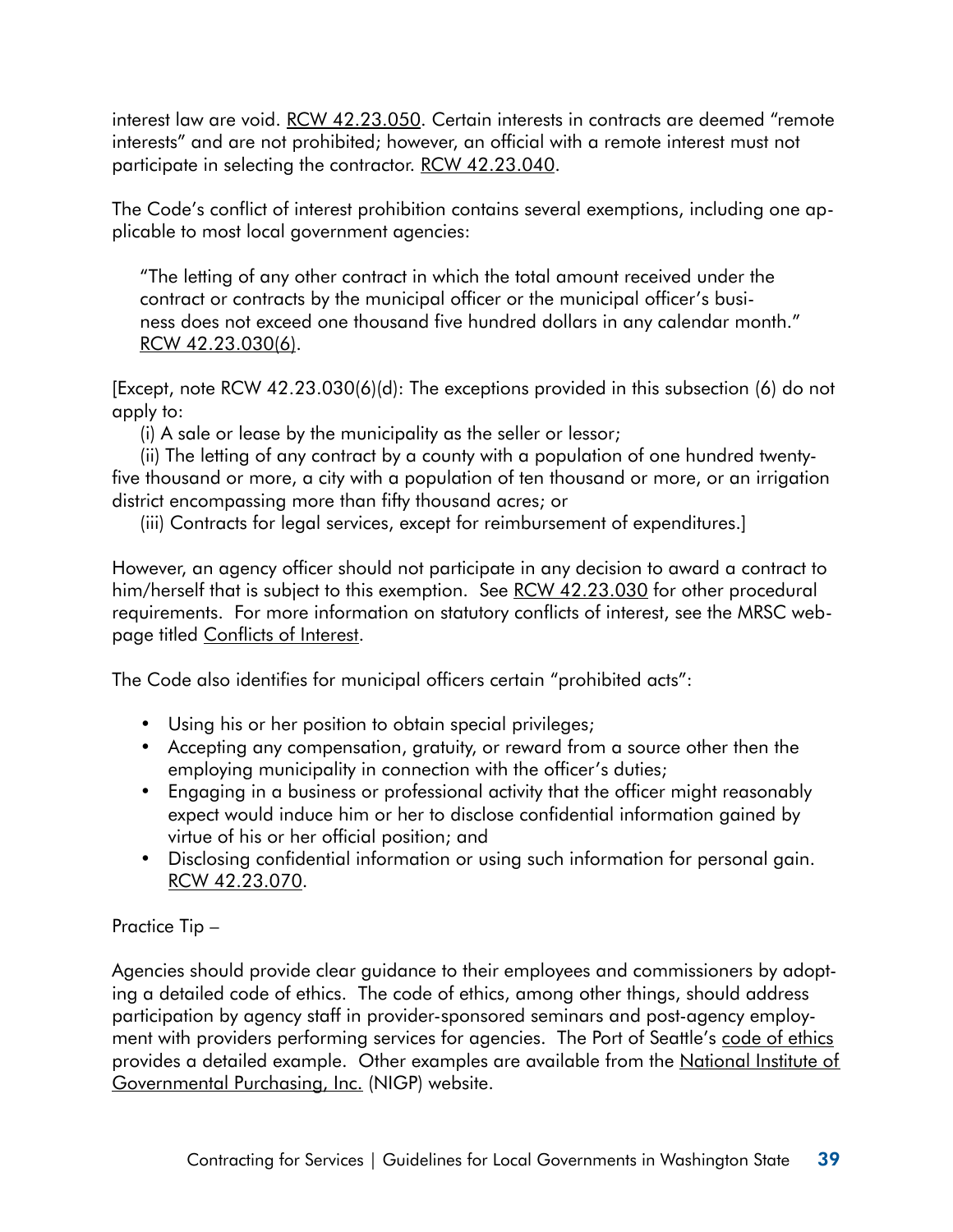# <span id="page-45-0"></span>Appearance of Fairness

In addition to ensuring the actual fairness of the selection process, the agency should ensure that the process appears fair to the proposers and the agency's stakeholders. By conducting an open competition with a transparent, documented selection process, both proposers and stakeholders can verify that all qualified proposers received fair consideration and that the selection was based on the published evaluation criteria.

Because of its prior experience with the agency, a firm may have a competitive advantage; but this is not of itself an unfair advantage. Just make sure that firms currently working with the agency are not given advance information about future projects, which would give these firms extra time to develop proposals. Also, be careful to not structure selection processes to give those firms an unfair advantage.

Practice Tips –

- The agency may maintain a central clearinghouse (roster) of provider statements of qualifications (SOQs) or use a shared roster such as MRSC's or similar roster.
- Ensure that providers who have demonstrated an interest in working with the agency are solicited when appropriate.
- All potential proposers should be given equal access to the RFP and related information. Consider implementation of a policy of electronic distribution of RFP's, reference documents, and addenda so that all parties receive the same information at the same time.
- Strive for consistent contract administration procedures within the agency, including invoicing payment procedures and performance evaluation practices.

# Service Provider (Contractor) vs. Employee

Before contracting for services, consider including in the contract language and procedures for monitoring the contract to help ensure that the service provider is in fact an independent contractor and will not be considered an agency employee. This issue is enough of a problem that specific legislation was enacted in 2002 making it an unfair practice to misclassify an employee to avoid providing or continuing to provide employment-based benefits. See [RCW 49.44.170](http://apps.leg.wa.gov/rcw/default.aspx?cite=49.44.170). The general rule (according to the IRS) is that an individual is an independent contractor if the person for whom the services are performed has the right to control or direct only the result of the work, and not what will be done or how it will be done or the method of accomplishing the result.

This issue arises in numerous contexts, including:

- Internal Revenue Service Taxes
- Fair Labor Standards Act
- Social Security
- Liability for acts or accidents
- Workers' compensation
- Laws against discrimination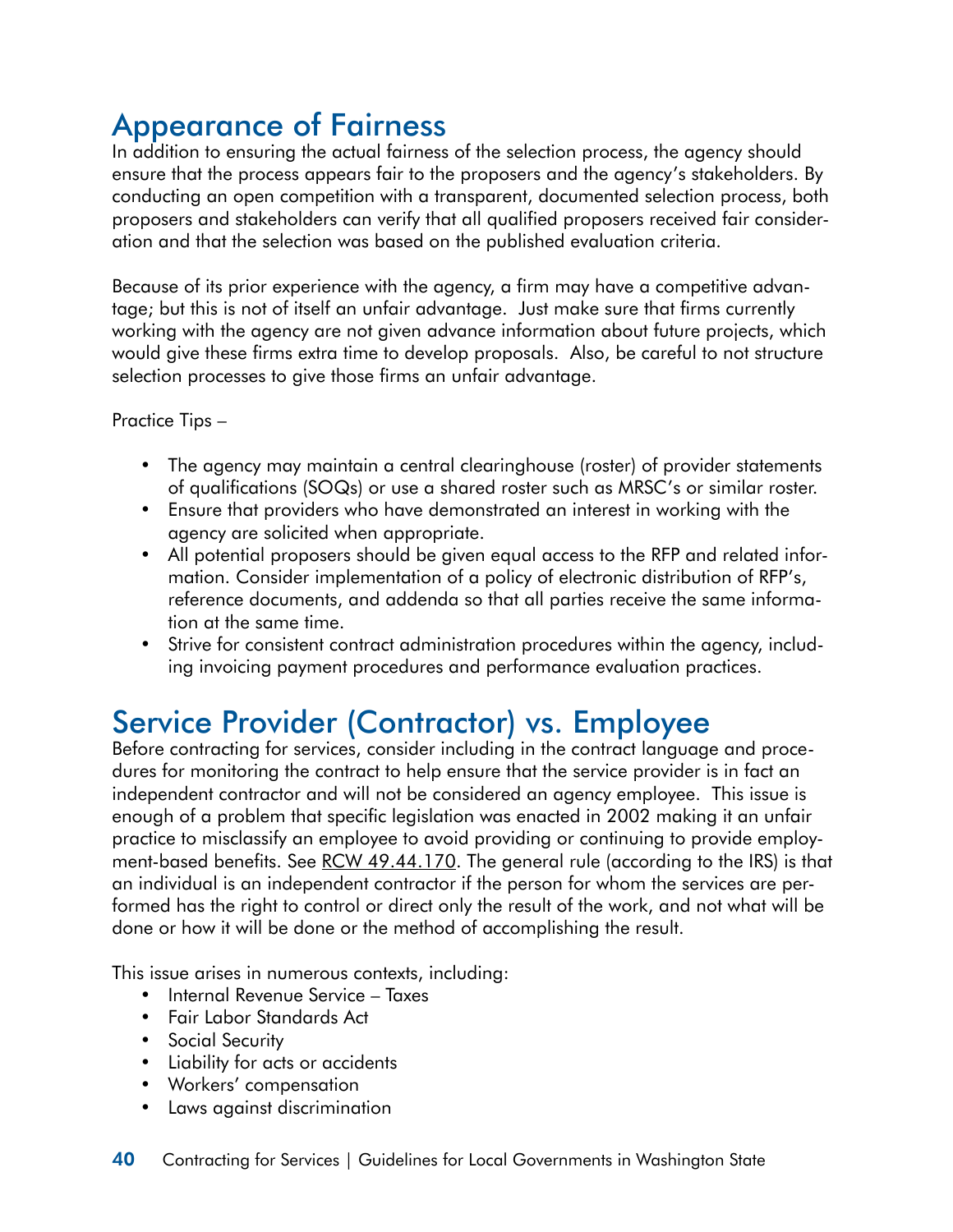If a consultant is found (in actuality) to be an employee, the agency (the employer) is required to pay workers' compensation, to meet wage and hour requirements, to pay unemployment taxes, to make deductions for IRS and social security, to provide benefits based on personnel policies, and to maintain a safe work site.

Note that titles and labels in a contract are not governing, and objective standards are used to determine if a person is in fact an employee or independent contractor. To misclassify is to label a permanent employee as "temporary," "seasonal," "intermittent," "leased," or "contract." [RCW 49.44.170\(2\)\(d\)](http://www.mrsc.org/mc/rcw/RCW%20%2049%20%20TITLE/RCW%20%2049%20.%2044%20%20CHAPTER/RCW%20%2049%20.%2044%20.170.htm). There is no one single test or factor that is controlling – it is the total activity or situation that controls and the burden of proof is on the employer. The single most important factor is the nature and degree of control exercised by the employer over the person performing the work:

- Does the employer control not only the work product, but also details of how the work is performed?
- Who provides the workplace and the tools to perform the work?
- The duration of the work independent contractors usually perform for a relatively short time.
- Is this work usually performed by a specialist without supervision or usually under direction of a supervisor?
- Independent contractors usually are sole proprietors that bid to perform specific work and are evaluated on results and on not day-to-day work.
- Do they have and maintain a separate place of business?
- Independent contractors are usually paid by the job, sometimes by time and materials.

It is best to err in favor of the person being an employee rather than an independent contractor. All the liabilities, which may include penalties and back taxes, are present with the opposite mischaracterization – that the person is an independent contractor when he/ she is really an employee.

#### Practice Tips –

- Consultant contracts should have a definite date of completion and specify that time extensions must be approved by an appropriate agency official;
- Establish objective standards for your definitions of employees and consultants;
- Establish a review process to ensure that these standards are being followed;
- Review current consultant contracting and employment for compliance with these standards;
- Be cautious when contracting for services normally performed by public employees.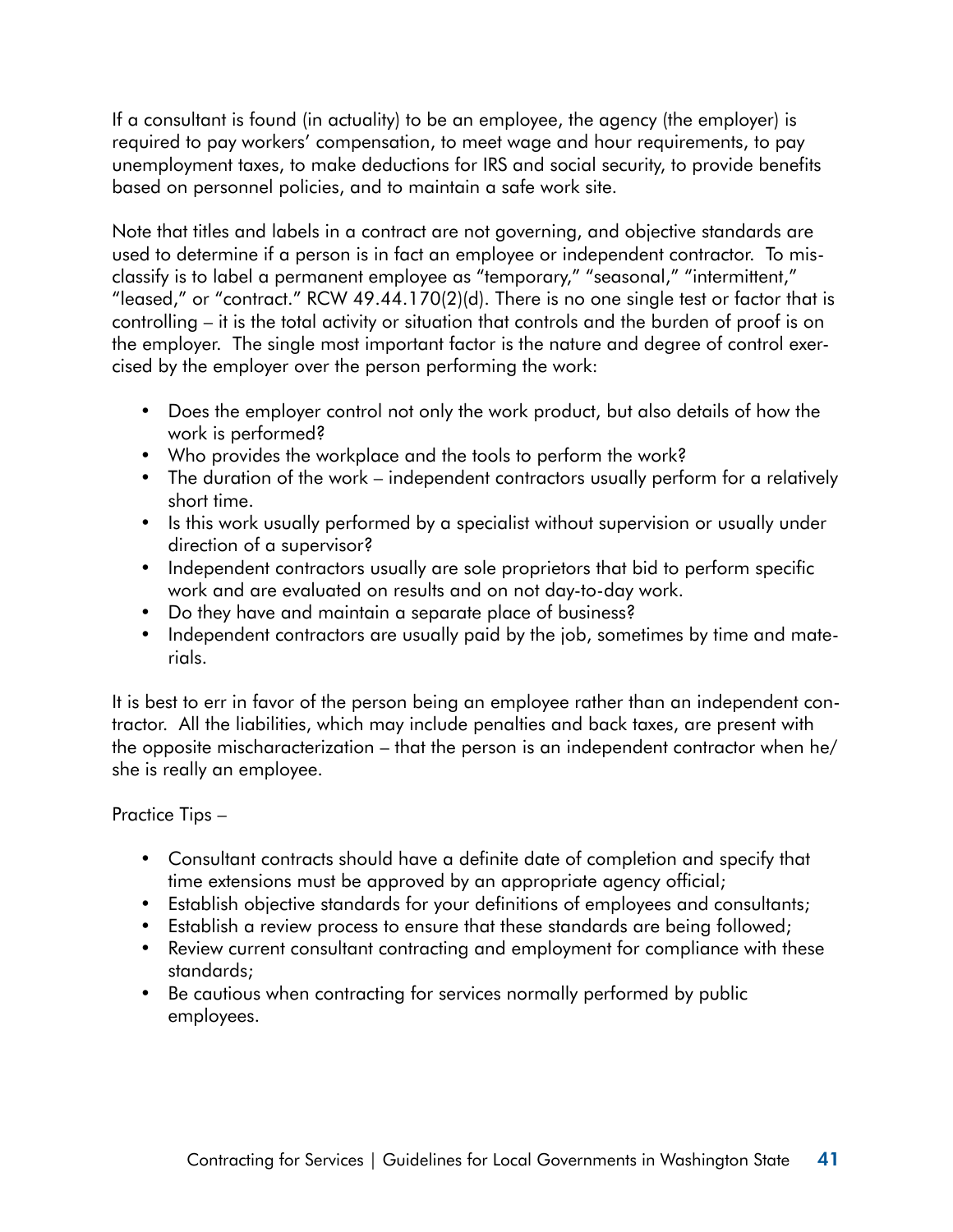# <span id="page-47-0"></span>**Tables**

#### Table A – Qualifications Criteria Matrix

| <b>Public Agency May Consider</b> |                                |                                          |  |
|-----------------------------------|--------------------------------|------------------------------------------|--|
|                                   |                                | A/E Professional Services Under          |  |
| <b>Purchased Services</b>         | <b>Personal Services</b>       | <b>Chapter 39.80 RCW</b>                 |  |
| <b>Cost or Price</b>              | <b>Qualifications and Fees</b> | Qualifications first, then price - after |  |
|                                   | or costs                       | selection                                |  |
| <b>Quality of previous</b>        | <b>Quality of previous</b>     | Quality of previous performance          |  |
| performance                       | performance                    |                                          |  |
| Ability to meet deadlines         | Ability to meet deadlines      | Ability to meet deadlines for contract   |  |
| for contract performance          | for contract performance       | performance                              |  |
| Responsiveness to                 | Responsiveness to              | Responsiveness to solicitation           |  |
| solicitation requirements         | solicitation requirements      | requirements                             |  |
| <b>Demonstrated</b>               | Compliance with statutes       | Compliance with statutes and rules       |  |
| compliance with                   | and rules relating to          | relating to contracts or services        |  |
| employment security and           | contracts or services          |                                          |  |
| sales tax requirements            |                                |                                          |  |
| (all as applicable)               |                                |                                          |  |
| Ability, experience, and          | Ability, experience, and       | Ability, experience, and reputation      |  |
| reputation                        | reputation                     |                                          |  |
| <b>References</b>                 | References                     | <b>References</b>                        |  |
| Staff readily available for       | Staff readily available for    | Staff readily available for the project  |  |
| the project                       | the project                    |                                          |  |
| <b>Financial capacity</b>         | <b>Financial capacity</b>      | <b>Financial capacity</b>                |  |
| Meets applicable                  | Meets applicable               | Meets applicable licensing requirements  |  |
| licensing requirements            | licensing requirements         |                                          |  |
| Safety record                     | Safety record                  | Safety record                            |  |
| Ability to meet necessary         | Ability to meet necessary      | Ability to meet necessary response times |  |
| response times for                | response times for             | for unscheduled work and emergencies     |  |
| unscheduled work and              | unscheduled work and           |                                          |  |
| emergencies                       | emergencies                    |                                          |  |
| N/A                               | History of Errors and          | <b>History of Errors and Omissions</b>   |  |
|                                   | <b>Omissions</b>               |                                          |  |
| N/A                               | N/A                            | <b>Construction Change Order History</b> |  |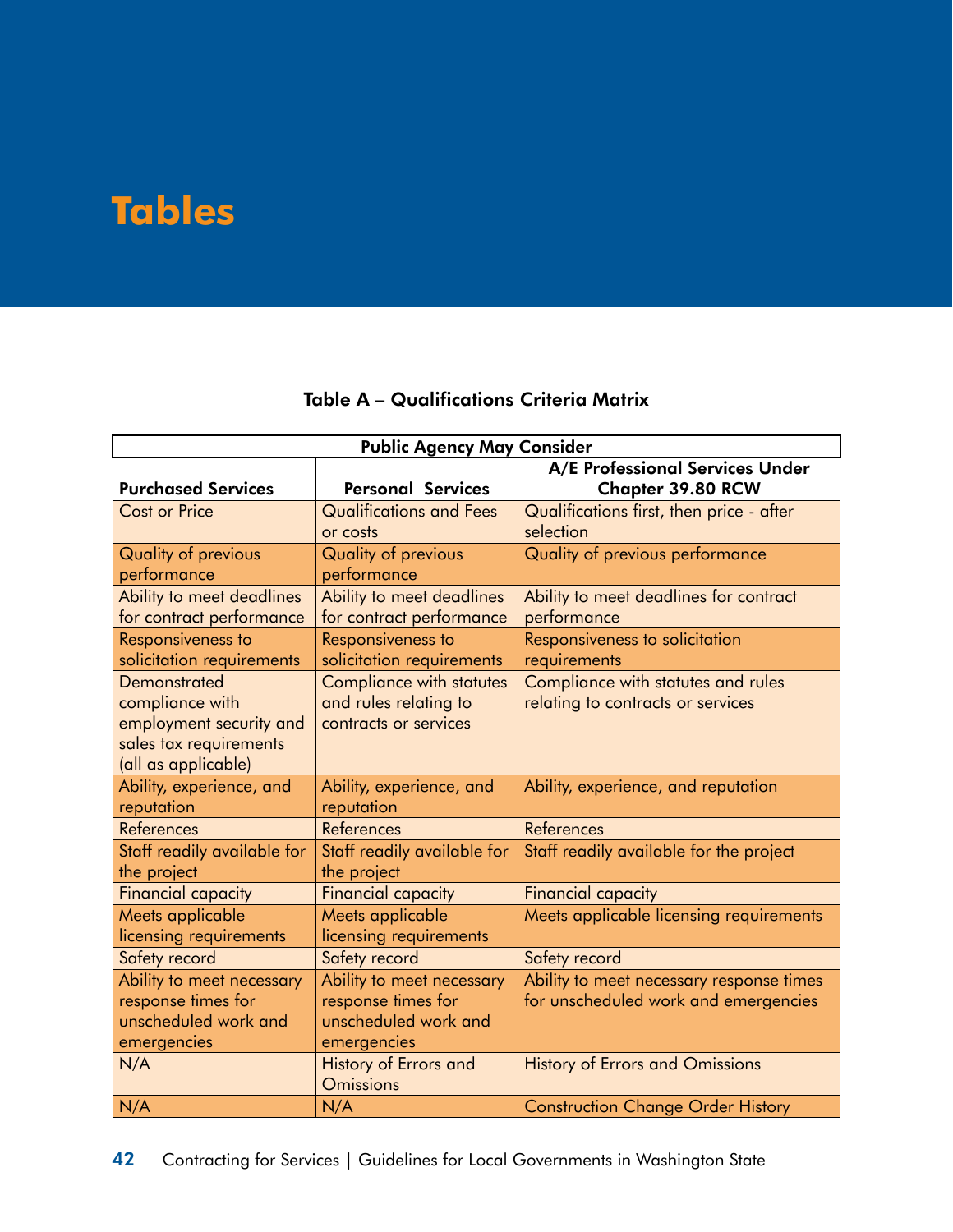#### Table B – Soliciting for Professional Services

This table contains a set of suggested procedures and dollar limit thresholds that are best suited for small to medium-sized agencies of all types. Agencies have great latitude in setting their own policies and procedures (except for port districts that must follow chapter 53.19 RCW for personal service contracts). Threshold dollar amounts in this table can and should be modified by an agency to fit its comfort level. Look at Appendix D for more information on reported agency threshold limits. Recognition should be given to federal procurement limits, and conditions of a grant or of funding agency policies may require advertising for each project.

#### Dollar Threshold: \$0 to \$25K Competitive Process: Minimal Competition Major Activities:

- Select qualified firms (1-3) based on established criteria from those who have qualifications on file with the Agency.
- OR advertise for statements of qualifications and proposals from interested firms.
- Ask for proposals from selected firm(s).
- Select most qualified firm.
- Negotiate a contract with the firm deemed most highly qualified.
- Document process.

#### Dollar Threshold: \$25K to \$100K

#### Competitive Process: Informal Competition

#### Major Activities:

- Select 3-5 qualified firms based on established criteria from those who have qualifications on file with the Agency.
- OR advertise for statements of qualifications and proposals from interested firms.
- Prepare written solicitation document/letter, including at a minimum: description of services required, project schedule, request for consultant's qualifications and/or non-price proposal and due date for the responses.
- Send to a minimum of three firms/individuals. May be emailed to them and responses may be emailed to the Agency to expedite processing.
- Evaluate responses and select the most qualified firm.
- Negotiate contract with most qualified firm.
- Document process for file, including selection criteria: names of firms considered; all responses to RFP; basis for award decision; and copy of contract.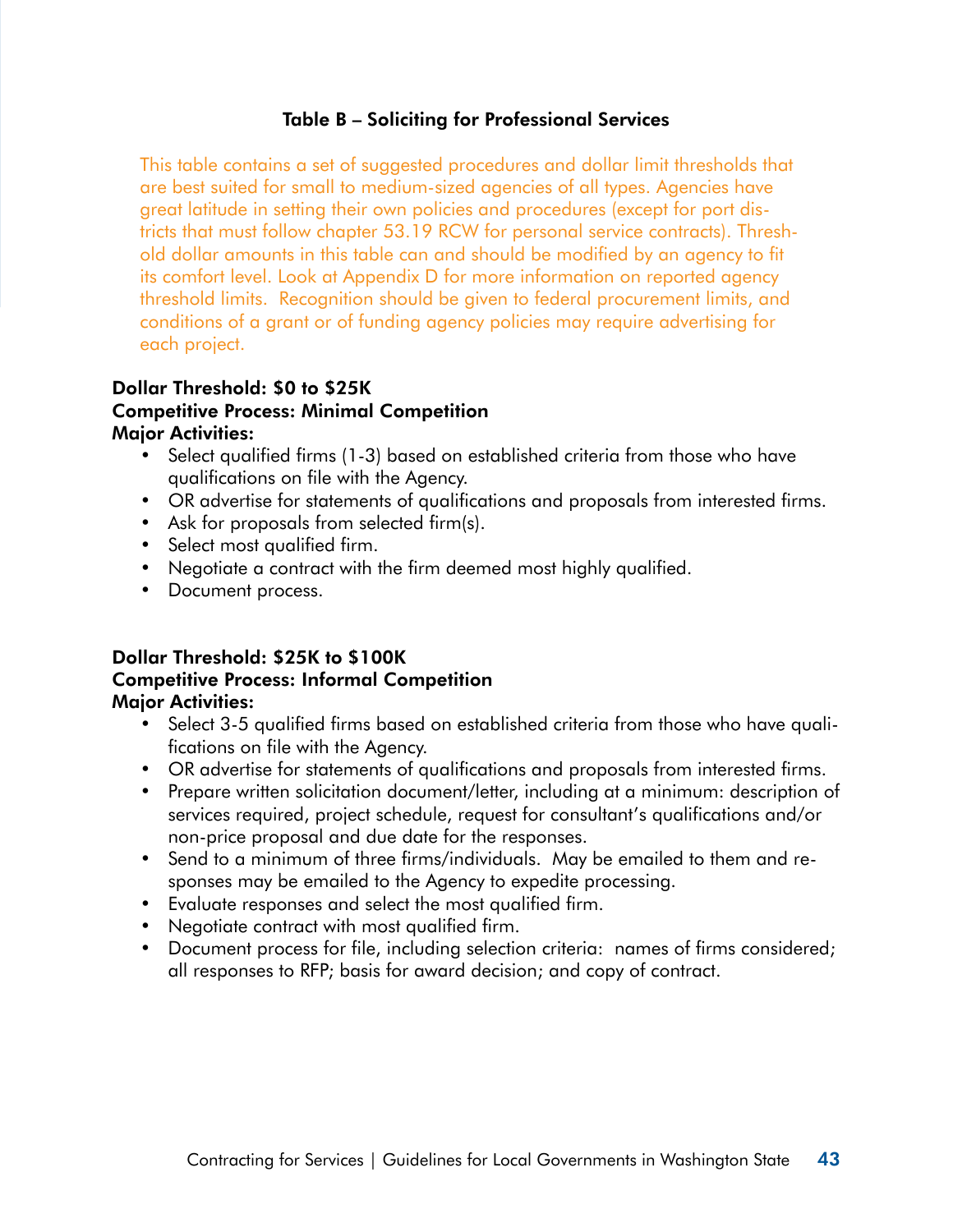#### Dollar Threshold: Over \$100K Competitive Process: Formal Competition Major Activities:

- Prepare formal solicitation document, e.g., Request for Proposals (RFP) or Request for Qualifications/Proposal (RFQ/RFP). Include all requirements in order for proposers to understand what the Agency needs and how the Agency will evaluate responses.
- Publish legal notice in major daily newspapers to notify firms of upcoming solicitation. Develop mailing list from firms responding to notice.
- Post solicitation document on Agency website (optional).
- Develop score sheets for use by evaluators.
- Issue RFP or RFQ/RFP to a minimum of six firms/businesses. Agency may also just send a notification to six or more businesses that the solicitation document is posted on their website and can be accessed there. Document for the file if fewer than six firms are contacted and state the reason why.
- Conduct pre-proposal conference, if required in RFP or RFQ/RFP, and issue addendum.
- Provide answers to bidders' questions via addenda to all who receive the RFP or RFQ/RFP. Or advise those who download the RFP or RFQ/RFP from the website to check back for any addenda that may be posted.
- Date and time stamp proposals received by the due date. Electronic proposals will have the date and time automatically noted.
- Evaluate proposals strictly against criteria set forth in the RFP or RFQ/RFP and score. Use three evaluators (recommended) for scoring and score proposals using score sheets. Tabulate scores and determine ranking of proposers.
- Schedule and conduct oral interviews of top finalists, if desired.
- Determine final scoring and select most qualified firm.
- Notify successful and unsuccessful firms.
- Negotiate contract with most qualified firm.
- Conduct debriefing conferences with unsuccessful proposers, if requested.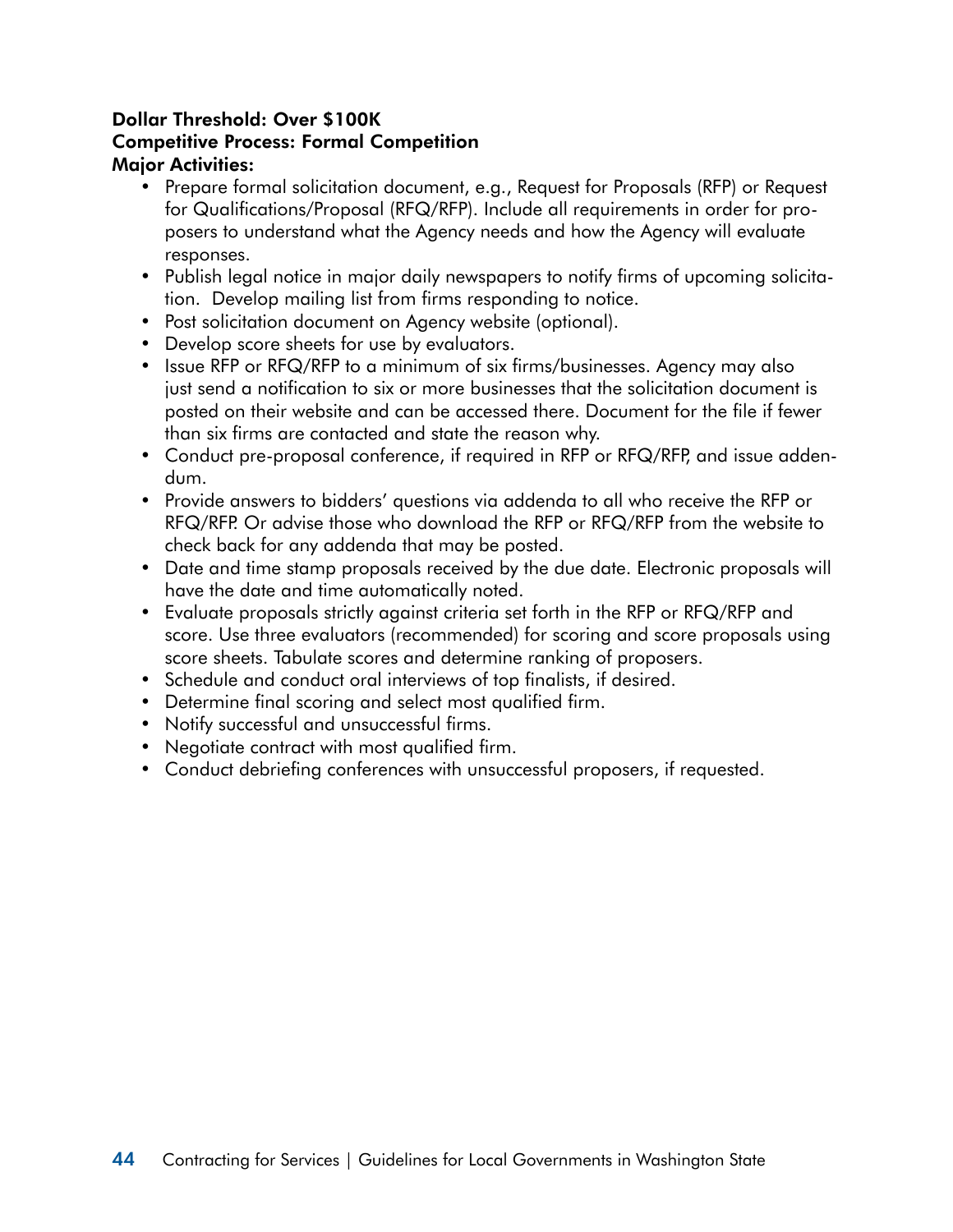#### Table C – Soliciting for Personal Services

This table contains a set of suggested procedures and dollar limit thresholds that are best suited for small to medium-sized agencies of all types. Agencies have great latitude in setting their own policies and procedures (except for port districts that must follow chapter 53.19 RCW for personal service contracts). Threshold dollar amounts in this table can and should be modified by an agency to fit its comfort level. Look at Appendix D for more information on reported agency threshold limits. Recognition should be given to federal procurement limits, and conditions of a grant or of funding agency policies may require advertising for each project.

#### Dollar Threshold: \$0 to \$5K Competitive Process: Minimal Competition Major Activities:

- Seeking competition is always recommended, though not required for this dollar range.
- Telephone calls can be made to firms or individuals describing the services desired and requesting price, schedule, and qualifications to perform.
- Contract with selected firm.

#### Dollar Threshold: \$5K to \$20K Competitive Process: Informal Competition Major Activities:

- Prepare written solicitation document/letter, including at a minimum: description of services required, project schedule, request for consultant's qualifications, request for costs or fees, and due date for responses.
- Send to a minimum of three firms/individuals. May be emailed to them and responses may be emailed to the Agency to expedite processing.
- List of firms can be developed from telephone listings, professional societies and periodicals, Internet listings, a published legal notice requesting information on available services, etc.
- Evaluate responses and make award decision.
- Negotiate contract with successful firm.
- Document for file: names of firms solicited; information of firm's responses, basis for award decision, and copy of contract.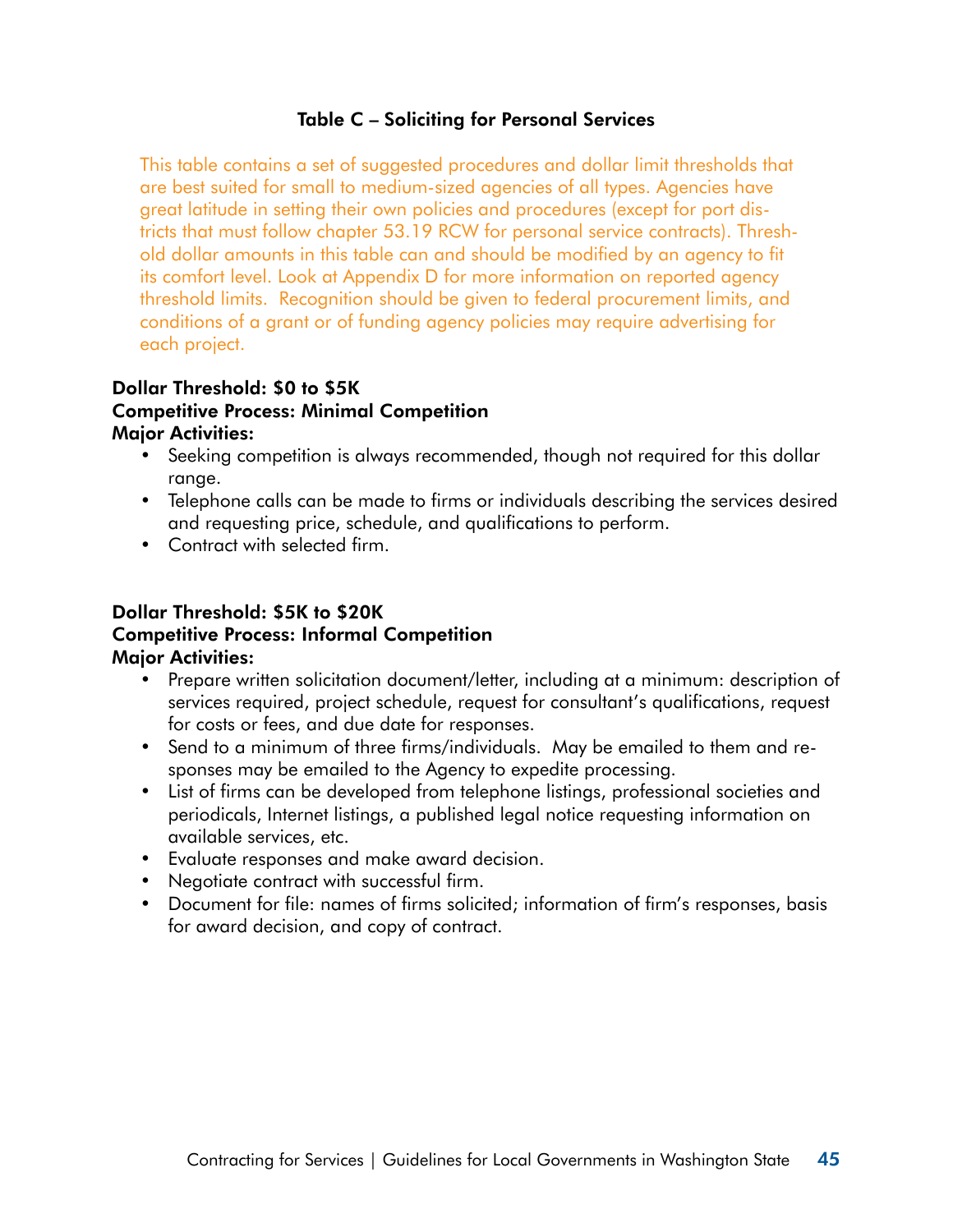#### Dollar Threshold: Over \$20K Competitive Process: Formal Competition Major Activities:

- Prepare formal solicitation document, e.g., Request for Proposals (RFP) or Request for Qualifications/Quotations (RFQQ). Include all requirements in order for proposers to understand what the agency needs and how the agency will evaluate responses.
- Publish legal notice in major daily newspapers to notify firms of upcoming solicitation. Develop mailing list from firms responding to notice.
- Post solicitation document on Agency website (optional).
- Develop score sheets for use by evaluators.
- Issue RFP or RFQQ to a minimum of six firms/businesses. Agency may also just send a notification to six or more businesses that the solicitation document is posted on their website and can be accessed there. Document for the file if fewer than six firms are contacted and state the reason why.
- Conduct pre-proposal conference, if required in RFP or RFQQ, and issue addendum.
- Provide answers to bidders' questions via addenda to all who receive the RFP or RFQQ. Or advise those who download the RFP or RFQQ from the website to check back for any addenda that may be posted.
- Date and time stamp proposals received by the due date. Electronic proposals will have the date and time automatically noted.
- Evaluate proposals strictly against criteria set forth in the RFP or RFQQ and score. Must use a minimum of three evaluators for scoring and score proposals using score sheets. Tabulate scores and determine ranking of proposers.
- Schedule and conduct oral interviews of top finalists, if desired.
- Determine final scoring and select apparent successful contractor.
- Notify successful and unsuccessful firms.
- Negotiate contract with apparent successful contractor.
- Conduct debriefing conferences with unsuccessful proposers, if requested.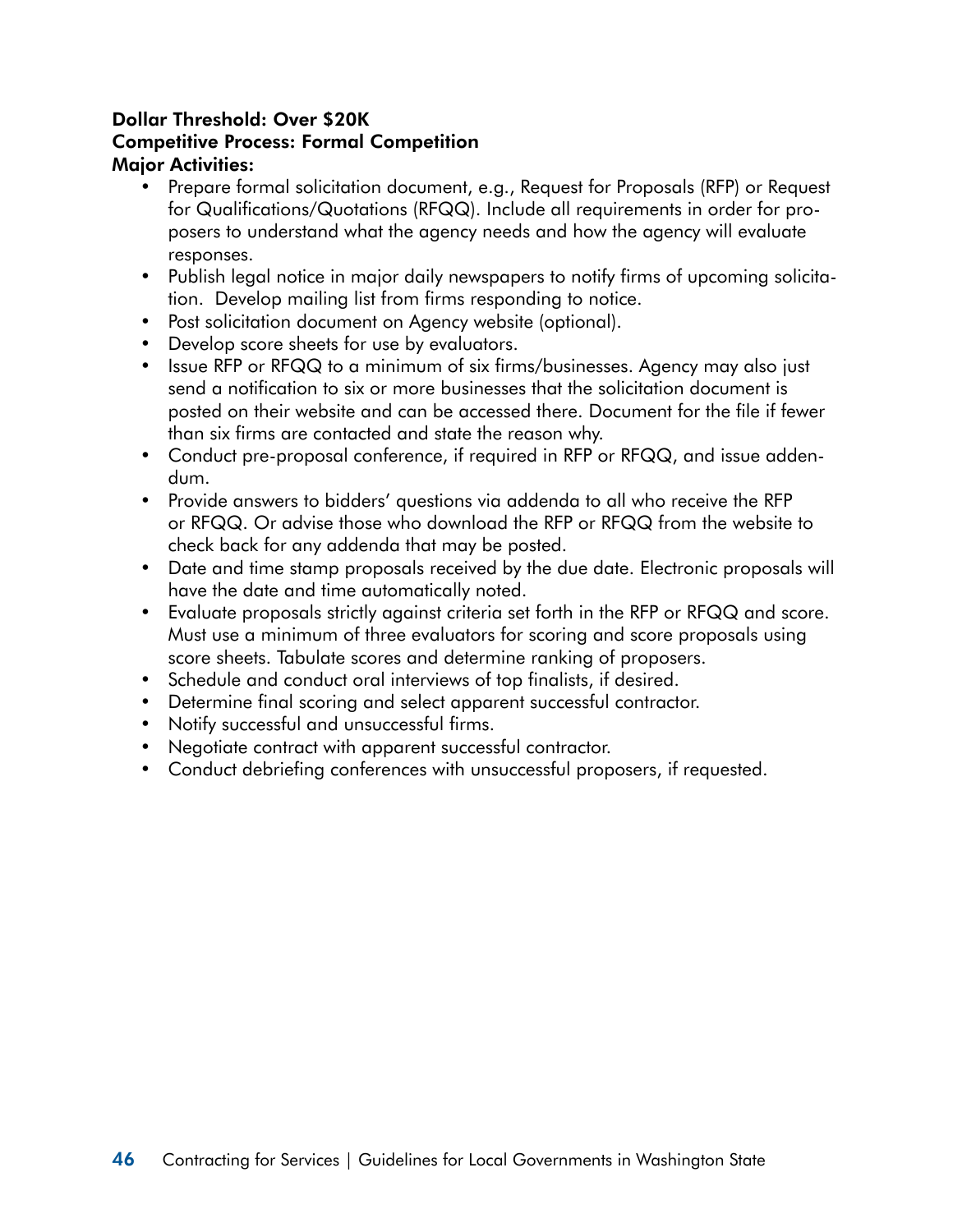#### Table D - Soliciting for Purchased Services

This table contains a set of suggested procedures and dollar limit thresholds that are best suited for small to medium-sized agencies of all types. Agencies have great latitude in setting their own policies and procedures (except for port districts that must follow chapter 53.19 RCW for personal service contracts). Threshold dollar amounts in this table can and should be modified by an agency to fit its comfort level. Look at Appendix D for more information on reported agency threshold limits. Recognition should be given to federal procurement limits, and conditions of a grant or of funding agency policies may require advertising for each project.

#### Dollar Threshold: \$0 to \$5K Competitive Process: Minimal Competition Major Activities:

- Seeking competition is always recommended, though not required for this dollar range.
- Telephone calls can be made to vendors describing the services desired and requesting price, schedule and qualifications to perform.
- Purchases should be made based on the Agency's inquiries and experience and knowledge of the market to obtain the best quality product at the best price.

#### Dollar Threshold: \$5K to \$20K Competitive Process: Informal Competition Major Activities:

- Either written solicitation or documented telephone solicitation may be used. The solicitation should include at a minimum: a description of services required, project schedule, request for qualifications, request for bid, and due date for responses.
- If solicitation is done by phone, it must be thoroughly documented.
- Seek bids from a minimum of three vendors. If written, the solicitation may be emailed to them and responses may be emailed to the Agency to expedite processing. A list of vendors can be developed from telephone listings, internet listings, a published legal notice requesting information on available services, etc.
- Evaluate responses and make award decision.
- Negotiate subcontract with successful bidder.
- Document for file: names of vendors solicited; information on vendor's responses, basis for award decision, and copy of subcontract.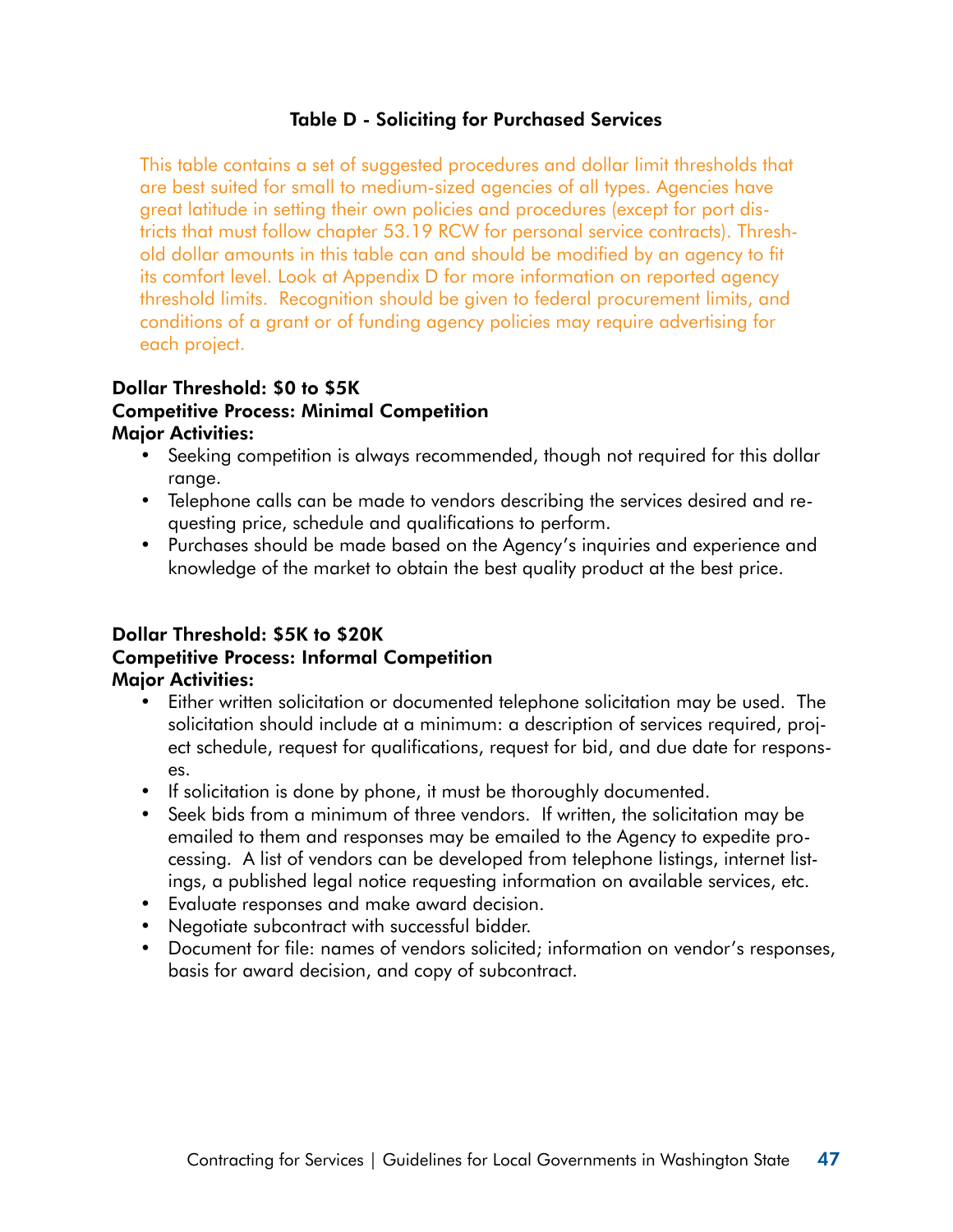#### Dollar Threshold: Over \$20K Competitive Process: Formal Competition Major Activities:

- Prepare formal solicitation document. The Invitation for Bid (IFB) is the solicitation document most frequently used by Agencies to subcontract for purchased services or goods. The IFB identifies the functional performance threshold at which the Agency needs would be met, serves as the basis for the applicants to respond, and also provides the foundation for the eventual subcontract.
- Publish legal notice in major daily newspapers to notify firms of upcoming solicitation. Develop bidder's list from firms responding to notice.
- Issue IFB to responding bidders.
- Conduct a pre-proposal conference to clarify the extent of the work and permit prospective bidders to ask questions.
- Date and time stamp proposals received by due date.
- Evaluate proposals strictly against the criteria that are set forth in the IFB and score the proposals. Should use three evaluators for scoring and score proposals using score sheets. Determine apparent successful bidder.
- Notify successful and unsuccessful firms.
- Negotiate subcontract with successful contractor.
- Conduct debriefing conferences, if requested.
- Begin contract work.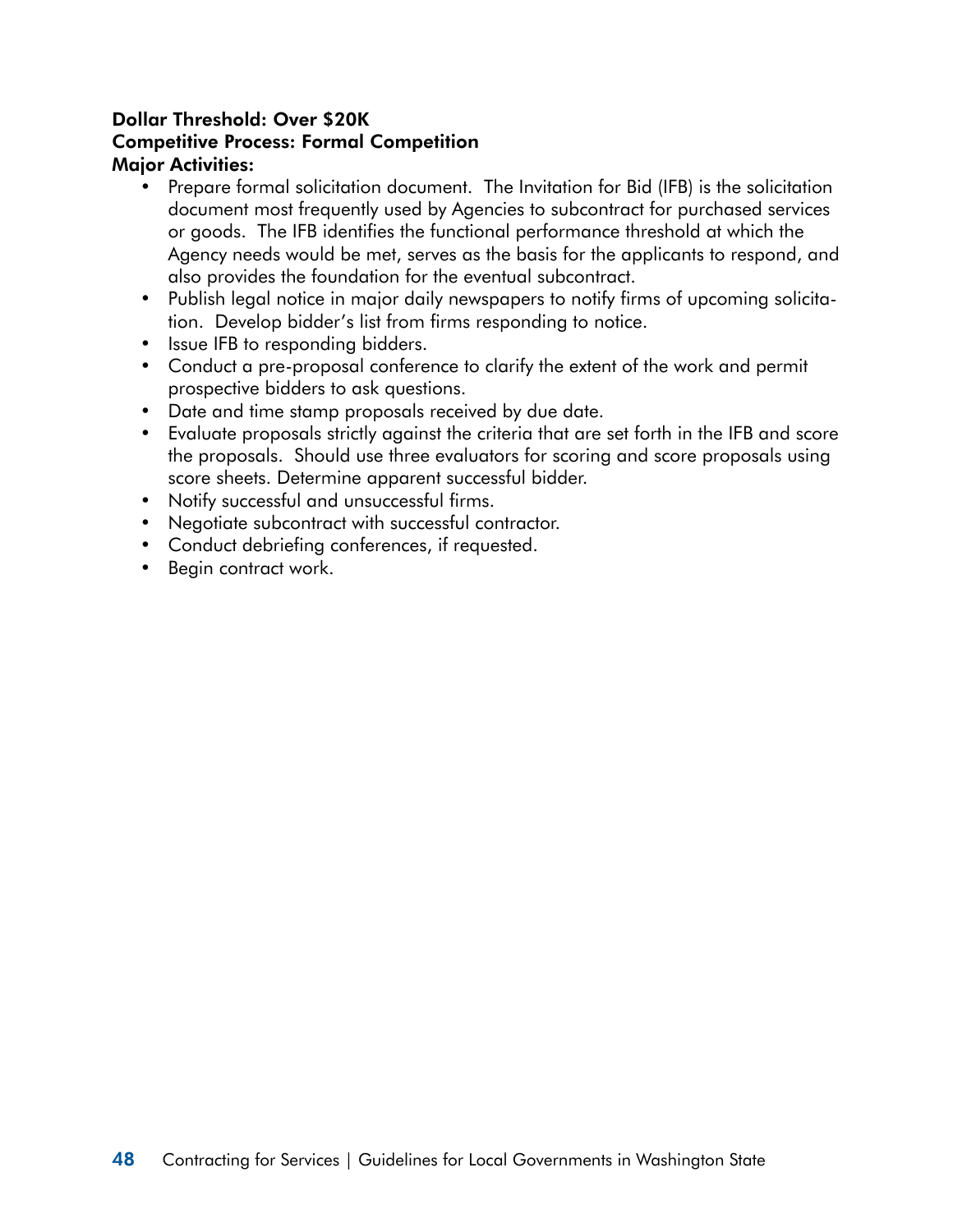#### Table E – Definitions of Practice of Professions Included in Chapter 39.80 RCW

*Architects – [Chapter 18.08 RCW](http://apps.leg.wa.gov/rcw/default.aspx?cite=18.08) and [Chapter 308-12](http://apps.leg.wa.gov/WAC/default.aspx?cite=308-12) WAC*

The practice of architecture is defined in [RCW 18.08.320](http://apps.leg.wa.gov/rcw/default.aspx?cite=18.08.320)(12) as:

"Practice of architecture" means the rendering of services in connection with the art and science of building design for construction of any structure or grouping of structures and the use of space within and surrounding the structures or the design for construction of alterations or additions to the structures, including but not specifically limited to predesign services, schematic design, design development, preparation of construction contract documents, and administration of the construction contract.

More information can be found at the Department of Licensing (DOL) [Architects](http://www.dol.wa.gov/business/architects/) website.

• • • • •

#### *Engineers and Land Surveyors – [Chapter18.43 RCW](http://apps.leg.wa.gov/rcw/default.aspx?cite=18.43) and [Title 196 WAC](http://apps.leg.wa.gov/wac/default.aspx?cite=196)*

The practice of engineering is defined in [RCW 18.43.020\(5\)\(a\)](http://apps.leg.wa.gov/rcw/default.aspx?cite=18.43.020) as:

"Practice of engineering" means any professional service or creative work requiring engineering education, training, and experience and the application of special knowledge of the mathematical, physical, and engineering sciences to such professional services or creative work as consultation, investigation, evaluation, planning, design, and supervision of construction for the purpose of assuring compliance with specifications and design, in connection with any public or private utilities, structures, buildings, machines, equipment, processes, works, or projects.

The practice of land surveying is defined in [RCW 18.43.020\(9\)](http://apps.leg.wa.gov/rcw/default.aspx?cite=18.43.020) as:

"Practice of land surveying" means assuming responsible charge of the surveying of land for the establishment of corners, lines, boundaries, and monuments, the laying out and subdivision of land, the defining and locating of corners, lines, boundaries, and monuments of land after they have been established, the survey of land areas for the purpose of determining the topography thereof, the making of topographical delineations and the preparing of maps and accurate records thereof, when the proper performance of such services requires technical knowledge and skill.

More information can be found at the Department of Licensing (DOL) [Engineers and](http://www.dol.wa.gov/business/engineerslandsurveyors/)  [Land Surveyors](http://www.dol.wa.gov/business/engineerslandsurveyors/) website.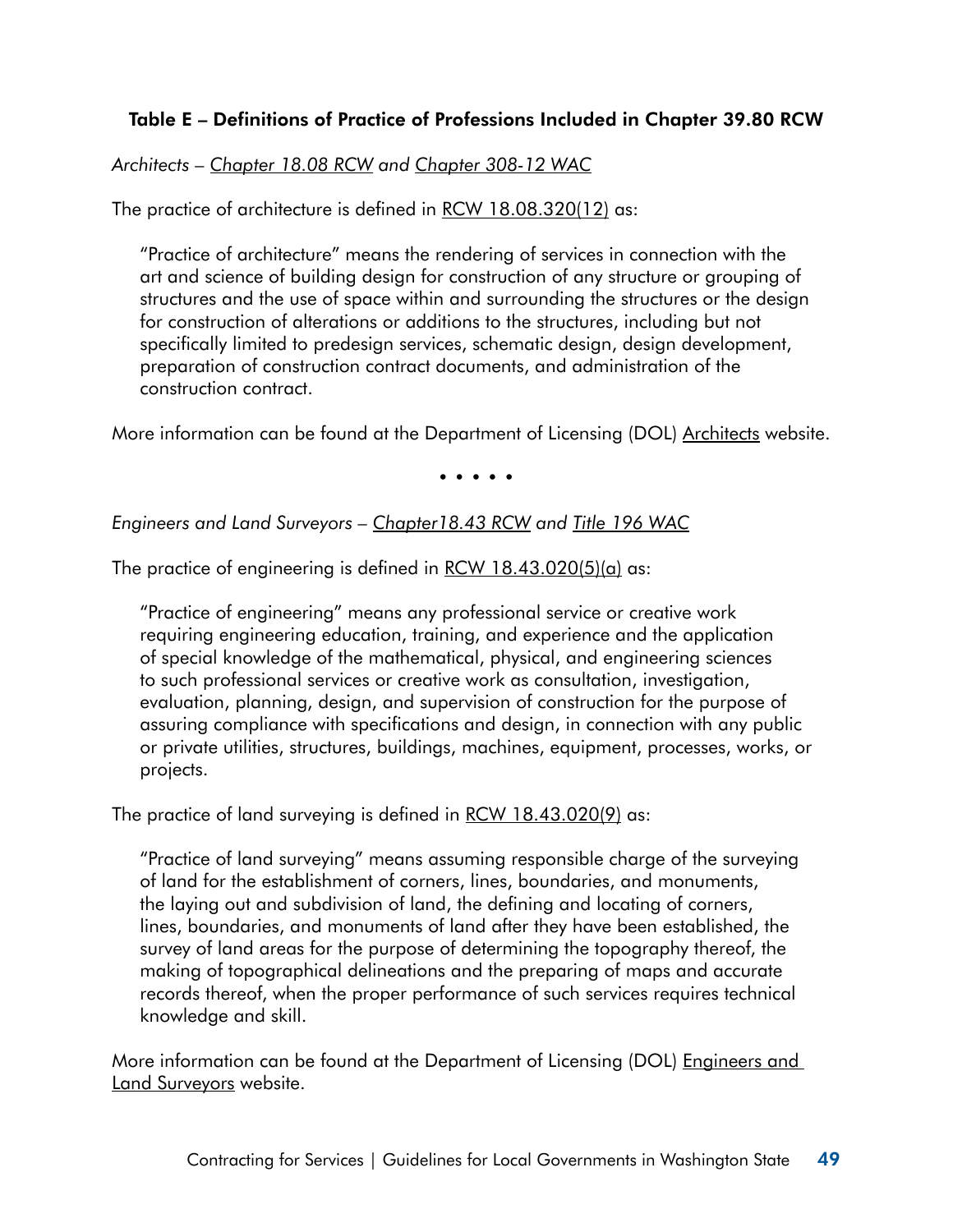• • • • •

#### *Landscape Architects – [Chapter 18.96 RCW](http://apps.leg.wa.gov/rcw/default.aspx?cite=18.96) and [Chapter 308-13](http://apps.leg.wa.gov/WAC/default.aspx?cite=308-13) WAC*

The practice of landscape architecture is defined in [RCW 18.96.030](http://apps.leg.wa.gov/RCW/default.aspx?cite=18.96.030)(10) as:

"Landscape architecture" means the rendering of professional services in connection with consultations, investigations, reconnaissance, research, planning, design, construction document preparation, construction administration, or teaching supervision in connection with the development of land areas where, and to the extent that, the dominant purpose of such services is the preservation, enhancement, or determination of proper land uses, natural land features, ground cover and planting, naturalistic and aesthetic values, the settings and approaches to structures or other improvements, or natural drainage and erosion control. This practice includes the location, design, and arrangement of such tangible objects as pools, walls, steps, trellises, canopies, and such features as are incidental and necessary to the purposes in this chapter. Landscape architecture involves the design and arrangement of land forms and the development of outdoor space including, but not limited to, the design of public parks, trails, playgrounds, cemeteries, home and school grounds, and the development of industrial and recreational sites.

More information can be found at the Department of Licensing (DOL) Landscape [Architects](http://www.dol.wa.gov/business/landscapearchitects/lalawsrules.html) website.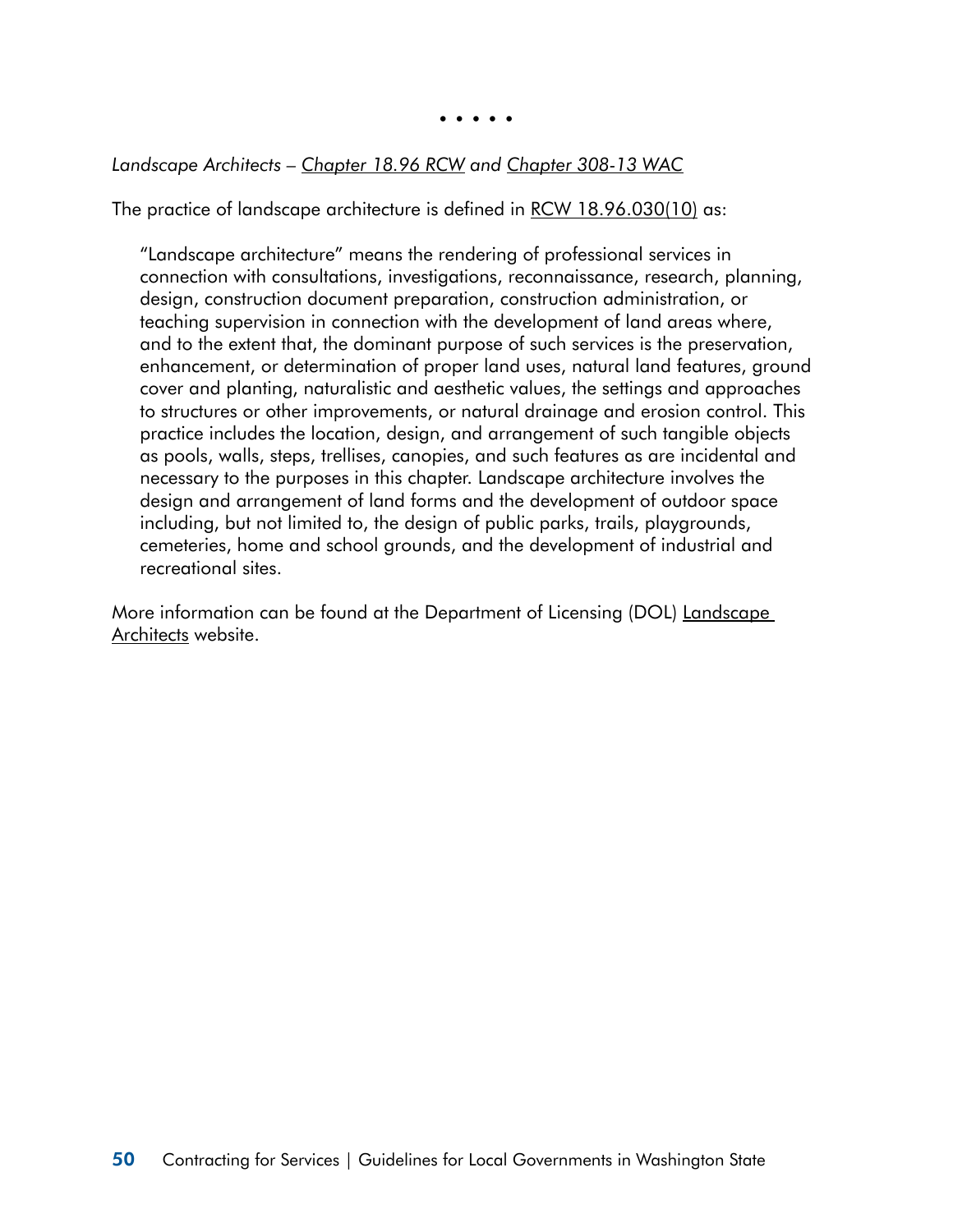# <span id="page-56-0"></span>**Appendices**

- A [Why Use Qualifications-Based Selection \(QBS\)?, by Sam Yaghmaie](http://www.apwa-wa.org/uploads/forums/QBS%20Newsmagazine%20Article.pdf) (Reprinted by permission from Winter 2010 Edition of *Washington Public Works Magazine*)
- B American Council of Engineering Companies (ACEC) QBS Resources: [Qualifications-Based Selection,](http://www.acec.org/advocacy/committees/pdf/qbsccd04.pdf) ACEC Issue Brief [The Brooks Act: How to Use Qualifications Based Selection](http://www.acec.org/advocacy/committees/brooks2.cfm) [Qualifications-Based Selection: Why Quality Outweighs Cost in the Selection of](http://www.acec.org/advocacy/committees/ppt/acec_qbs_pres1.ppt)  [Design Services](http://www.acec.org/advocacy/committees/ppt/acec_qbs_pres1.ppt)
- C [Commentary on Level of Effort \(LOE\) and Sealed Bid Selection Processes v. QBS](http://apwawaorg.adhost-temp.com/Uploads/zzz%20Parked%20Files/Appendix%20C%20Commentary%20on%20LOE%20and%20Sealed%20Bid%20selection%20processes%20for%20A.pdf), by Bill Garrity, ACEC Washington
- D 2010 APWA Fall Preconference Workshop *Help Build Your Extraordinary Future (Projects) by Selecting Extraordinary Consultants Now* [Workshop Flier and Handouts](http://www.apwa-wa.org/forums/2010%20Fall%20Preconference%20Workshop%20-%20Handouts.pdf) [MRSC-APWA Contracting for Professional Services Survey](http://www.apwa-wa.org/forums/MRSC-APWA%202010%20Professional%20Services%20Survey%20-%20Final.pdf)
- E [New Indemnification Language for A/E Contracts](http://insight.mrsc.org/2012/07/18/new-indemnification-language-for-ae-contracts/), by John Carpita, MRSC Insight, July 18, 2012
- F MRSC Webinar: [Contracting for Architectural and Engineering \(A/E\) Services,](http://www.mrsc.org/webinar/mrsclive006.aspx) August 30, 2011